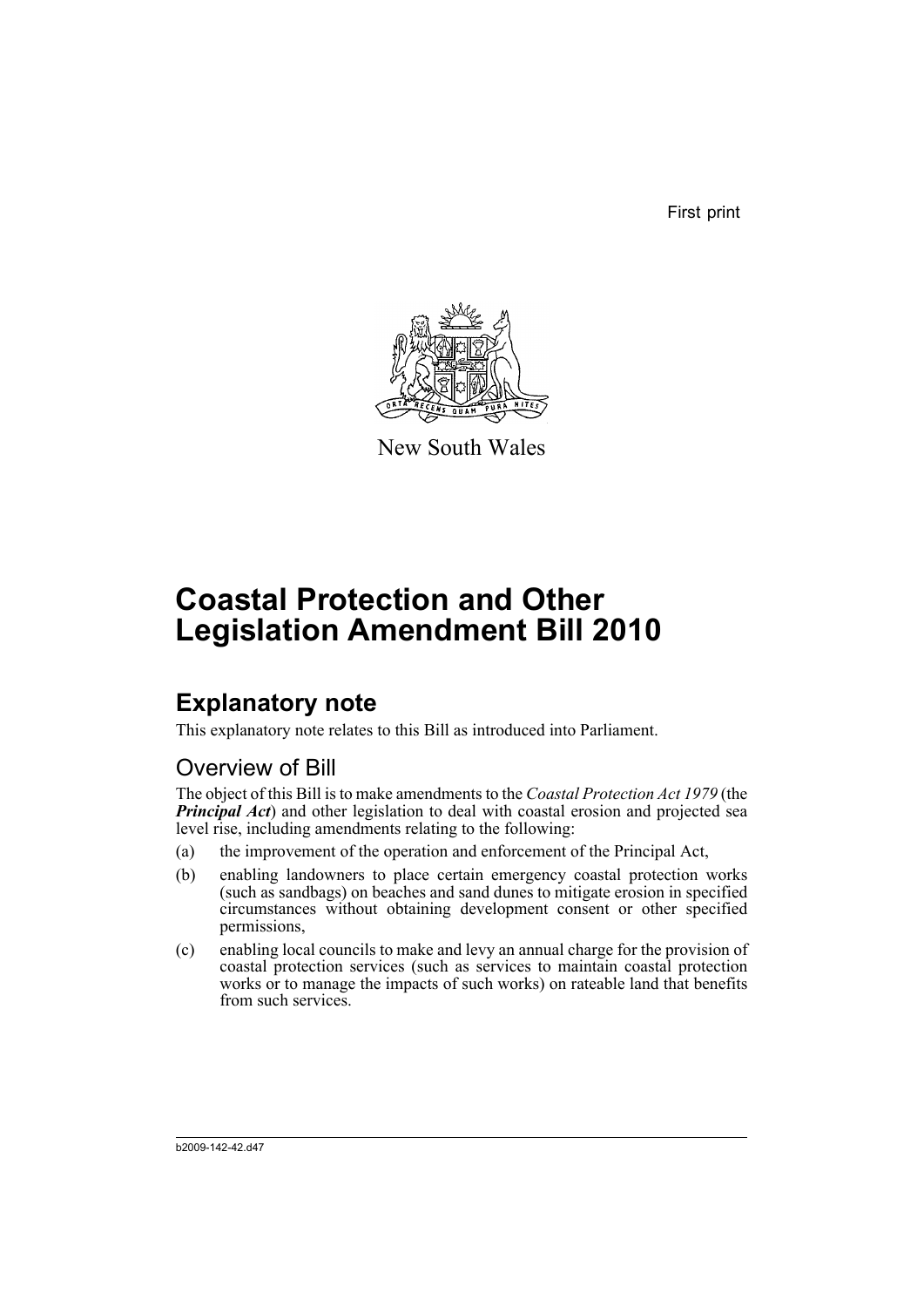Explanatory note

# Outline of provisions

**Clause 1** sets out the name (also called the short title) of the proposed Act.

**Clause 2** provides for the commencement of the proposed Act on a day or days to be appointed by proclamation.

## **Schedule 1 Amendment of Coastal Protection Act 1979 No 13**

**Schedule 1 [1]** amends section 3 of the Principal Act to provide for further objects of that Act, being to encourage and promote plans and strategies for adaptation in response to coastal climate change impacts, including projected sea level rise and to promote beach amenity.

**Schedule 1 [2]** amends section 4 of the Principal Act to insert certain definitions for the purposes of that Act.

**Schedule 1 [3]** makes a law revision amendment to take account of a change in a departmental name.

**Schedule 1 [4]** inserts proposed section 4C into the Principal Act to provide which designated authorities may exercise certain powers in relation to land under the Principal Act (see proposed Part 4D in **Schedule 1 [26]**).

**Schedule 1 [5]** inserts proposed Parts 2 (proposed sections 6–11) and 2A (proposed sections 12 and 13) into the Principal Act. Proposed Part 2 deals with matters relating to the administration of that Act. More specifically, the proposed Part:

- (a) provides for the identification of Coastal Authorities (being the Minister administering the Principal Act (the *Minister*), the Minister administering the *Crown Lands Act 1989* and certain roads authorities, coastal local councils and other public authorities with land or responsibilities relating to coastal areas) who may exercise certain powers under the Principal Act (proposed section 6), and
- (b) provides for the appointment and functions of authorised officers by Coastal Authorities to enforce the Principal Act (proposed section 7), and
- (c) deals with identification cards for authorised officers and the delegation of functions by Coastal Authorities (proposed sections 8 and 9), and
- (d) provides that the investigative functions contained in Chapter 7 of the *Protection of the Environment Operations Act 1997* are conferred on authorised officers for the purposes of exercising functions under the Principal Act (proposed section 10), and
- (e) creates certain offences relating to authorised officers and the exercise of their functions under the Principal Act (proposed section 11).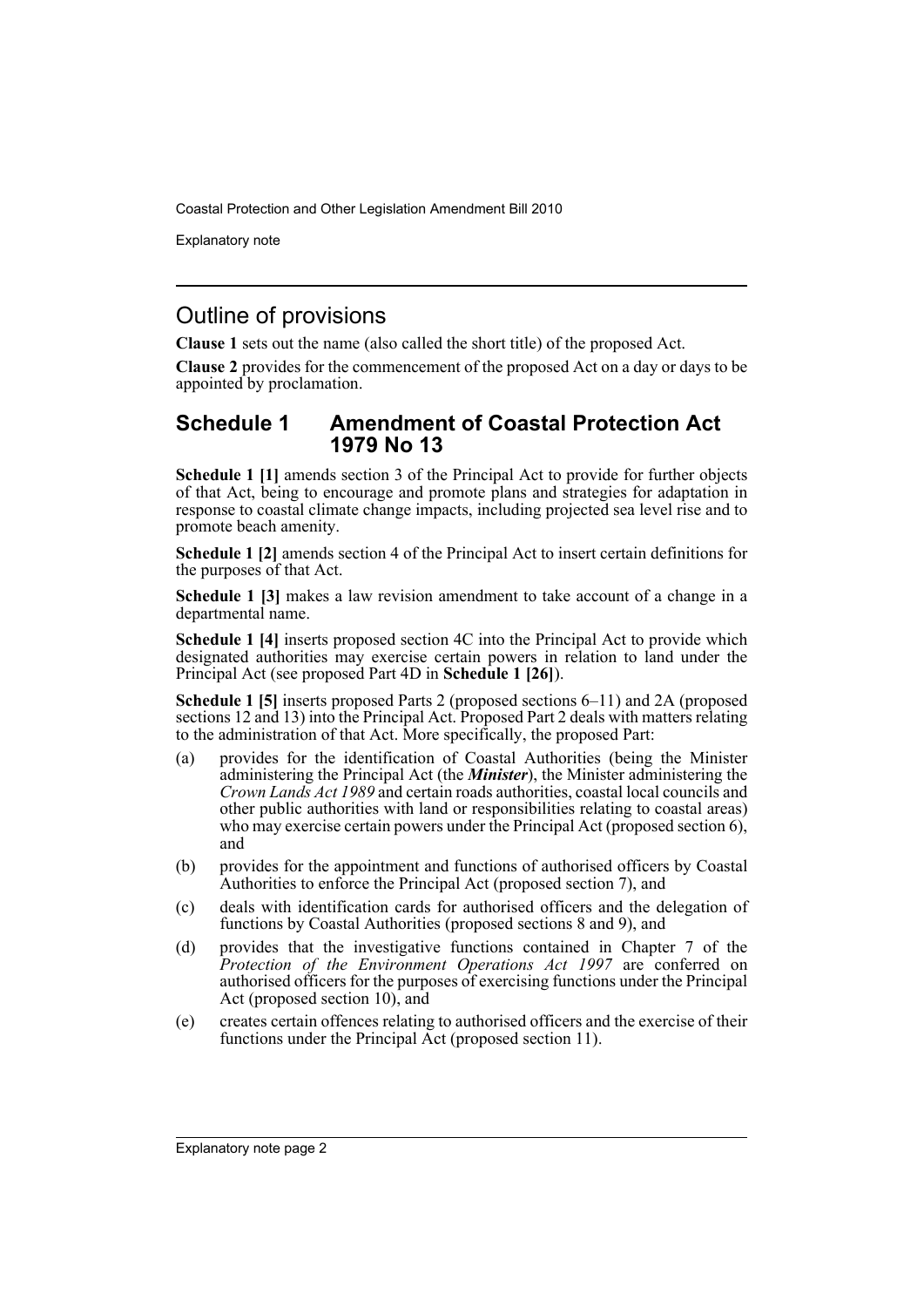Explanatory note

Proposed Part 2A establishes a NSW Coastal Panel. The Coastal Panel is to consist of  $\overline{7}$  members appointed by the Minister of whom:

- (a) one is to be a person nominated by the Director-General of the Department of Environment, Climate Change and Water, and
- (b) one is to be a person nominated by the Director-General of the Department of Planning, and
- (c) three are to be nominated by the Local Government and Shires Associations, and
- (d) one is to be a person nominated by the Chief Executive of the Land and Property Management Authority, and
- (e) one is to be appointed by the Minister with the concurrence of the Local Government and Shires Associations.

The NSW Coastal Panel is to have the following functions (and may delegate those functions in certain circumstances):

- (a) to provide advice to the Minister on any matter referred to the Coastal Panel by the Minister relating to the coastal zone or otherwise in connection with the operation of the Principal Act,
- (b) such functions conferred or imposed on it by or under the *Environmental Planning and Assessment Act 1979* relating to the granting of development consent,
- (c) any other function conferred or imposed on it by or under the Principal Act, the *Environmental Planning and Assessment Act 1979* or any other Act.

Sections 38 and 39 of the Principal Act require that the Minister give concurrence to certain development or the granting of certain rights or consent in relation to such development in the coastal zone. **Schedule 1 [6] and [7]** amend sections 38 and 39 of the Principal Act to remove the requirement that certain public authorities obtain the Minister's concurrence twice in relation to the same development in the coastal zone. The amendments also provide that public authorities need not obtain such concurrence in relation to the carrying out of development for the placement or maintenance of emergency coastal protection works.

**Schedule 1 [8]** omits certain sections as a consequence of the enactment of proposed Part 2 (see above).

**Schedule 1 [9]** omits section 53 as a consequence of the consolidation of all the provisions of the Principal Act dealing with regulations into proposed section 60 (see **Schedule 1 [33]** below).

**Schedule 1 [10]** makes an amendment to provide that section 55 of the Principal Act (which relates to the carrying out of works under the *Public Works Act 1912*) does not authorise the Minister or the Governor to direct a specified person to carry out specified work.

**Schedule 1 [11]** makes a consequential amendment.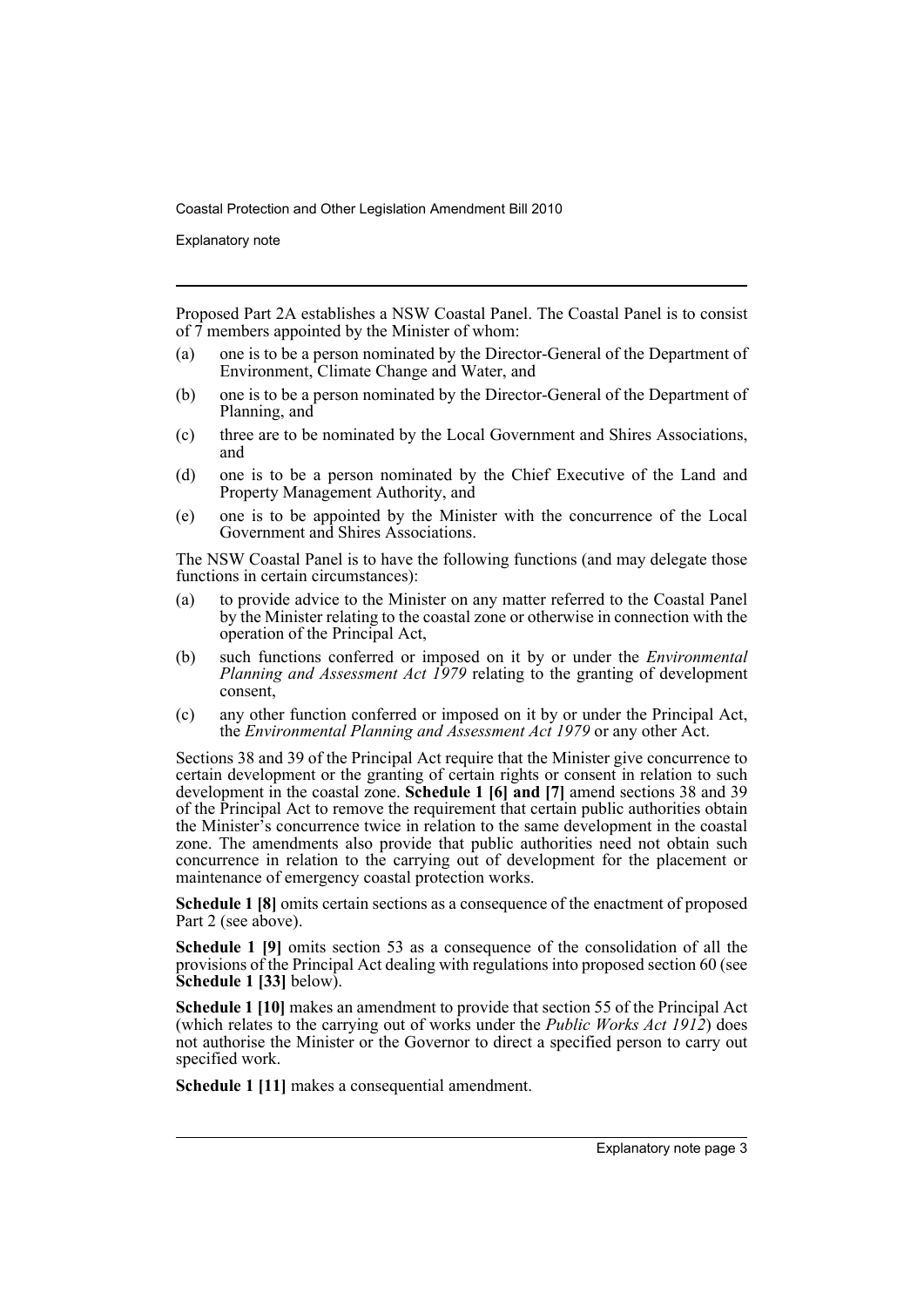Explanatory note

**Schedule 1 [12]–[22]** make amendments relating to the making and enforcement of coastal zone management plans. More specifically, the amendments deal with the following:

- (a) directions to councils to make plans,
- (b) the matters to be included and not to be included in such plans,
- (c) matters relating to the guidelines for the preparation of plans,
- (d) providing that plans are to be certified rather than approved by the Minister,
- (e) clarifying that plans may be amended in whole or in part,
- (f) requiring plans to be published on the internet,
- (g) providing that the provisions relating to the enforcement of plans do not apply to the carrying out of work that is development for which consent has been granted, exempt development or development that does not need consent under the *Environmental Planning and Assessment Act 1979* or an approved project within the meaning of Part 3A of that Act.

**Schedule 1 [23]** is a consequential repeal.

**Schedule 1 [24]** is a consequential amendment to a Part heading.

**Schedule 1 [25]** inserts proposed new section 55M into Part 4B of the Principal Act. The proposed section provides that consent must not be granted under the *Environmental Planning and Assessment Act 1979* to development for the purpose of coastal protection works (that is, long term works such as seawalls) unless the consent authority is satisfied (by conditions imposed on the consent or otherwise) that satisfactory arrangements have been made for the following for the life of the works:

- (a) the restoration of a beach, or land adjacent to the beach not protected by the works, if any increased erosion of the beach or adjacent land is caused by the presence of the works,
- (b) the maintenance of the works.

Where the coastal protection works are constructed by or on behalf of landowners or jointly with a council or public authority, the arrangements are to secure adequate funding for the carrying out of any such restoration and maintenance, including by either or both of the following:

- (a) by legally binding obligations of all or any of the owners from time to time of the land protected by the works,
- (b) by payment to the relevant council of an annual charge for coastal protection services (within the meaning of the *Local Government Act 1993*). (See Schedule 2 below).

Such funding obligations of landowners are to include the percentage share of the total funding of each landowner.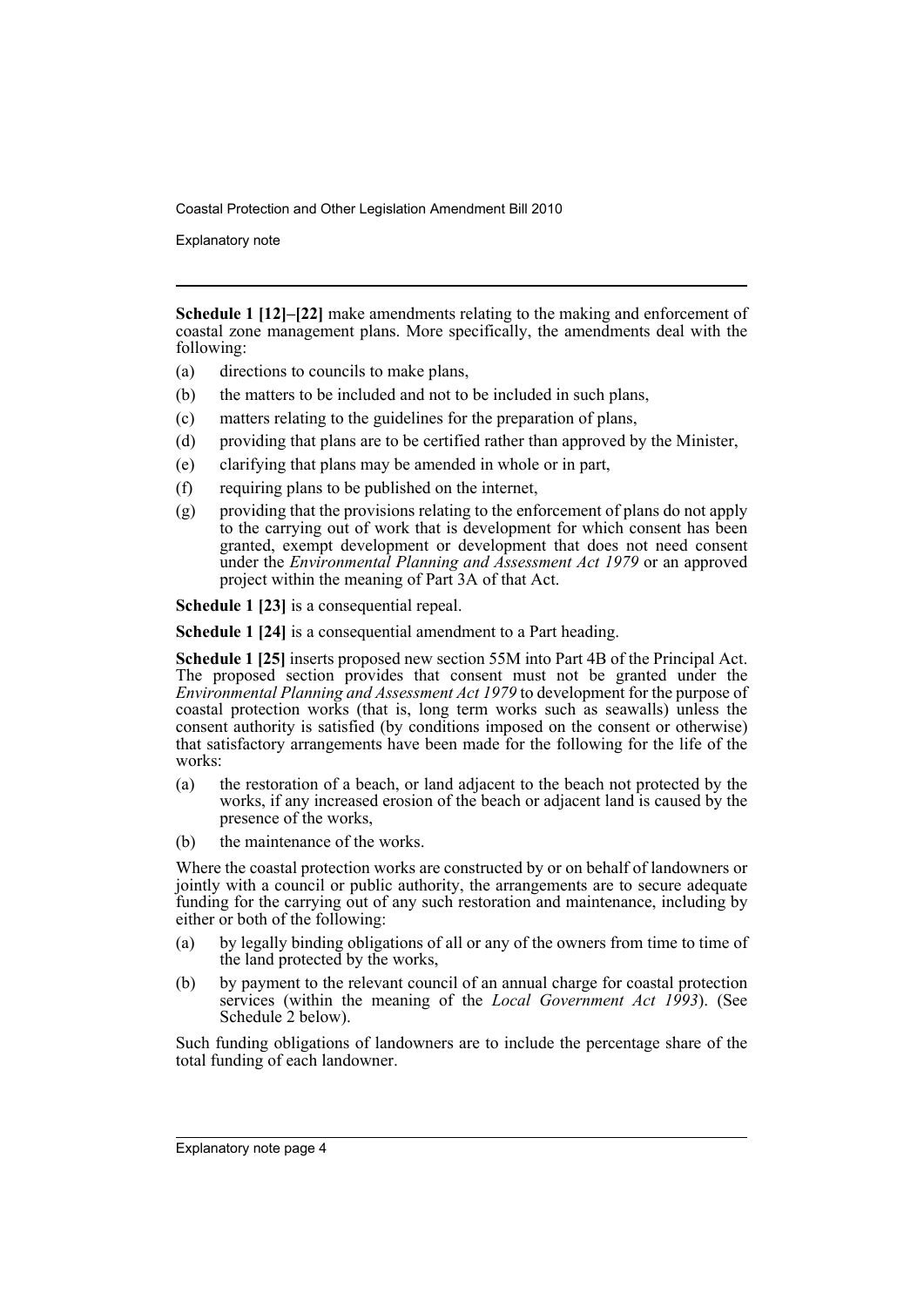Explanatory note

**Schedule 1 [26]** inserts proposed Parts 4C and 4D into the Principal Act.

**Proposed Part 4C** (proposed sections 55O–55Z) deals with emergency coastal protection works (in general, emergency sand and sandbags placed on a beach or a sand dune to mitigate erosion). Proposed Division 1 of the Part contains proposed sections 550–55S.

Proposed section 55O provides that a person does not require regulatory approval for emergency coastal protection works if the works are authorised by a certificate under proposed Division 2.

Proposed section 55P defines *emergency coastal protection works* to mean works comprising the placement of the following material on a beach, or a sand dune adjacent to a beach, to mitigate the effects of wave erosion on land:

- (a) sand, or fabric bags filled with sand, (other than sand taken from a beach or a sand dune adjacent to a beach),
- (b) other objects or material prescribed by the regulations under the Principal Act (other than rocks, concrete, construction waste or other debris).

The placement of the material as emergency coastal protection works must comply with the following requirements:

- (a) the material must be placed in accordance with a certificate under proposed Division 2,
- (b) the material must be placed as an emergency action during a period of beach erosion (where the beach erosion occurs through storm activity or an extreme or irregular event) or when such beach erosion is imminent or it is reasonably likely that such beach erosion is imminent,
- (c) the material must be placed by or on behalf of a landowner or occupier to protect the following from damage due to the erosion:
	- (i) a lawfully erected building,
	- (ii) land on which a building could be lawfully erected that is zoned residential under an environmental planning instrument and is adjacent to land on which a lawfully erected building is located,
- (d) the material must be placed by or on behalf of the landowner or occupier in accordance with any emergency action subplan (being part of the council's coastal zone management plan) that applies to the land,
- (e) the material must be placed in accordance with any requirements adopted by the Minister and published in the Gazette,
- (f) the material must be placed in accordance with any requirements specified in the regulations under the Principal Act.

Proposed section 55Q provides that the maximum period allowed for emergency coastal protection works is 6 months or such period as may be prescribed by the regulations under the Principal Act commencing on the placement of the works. Works cease to be emergency coastal protection works for the purposes of the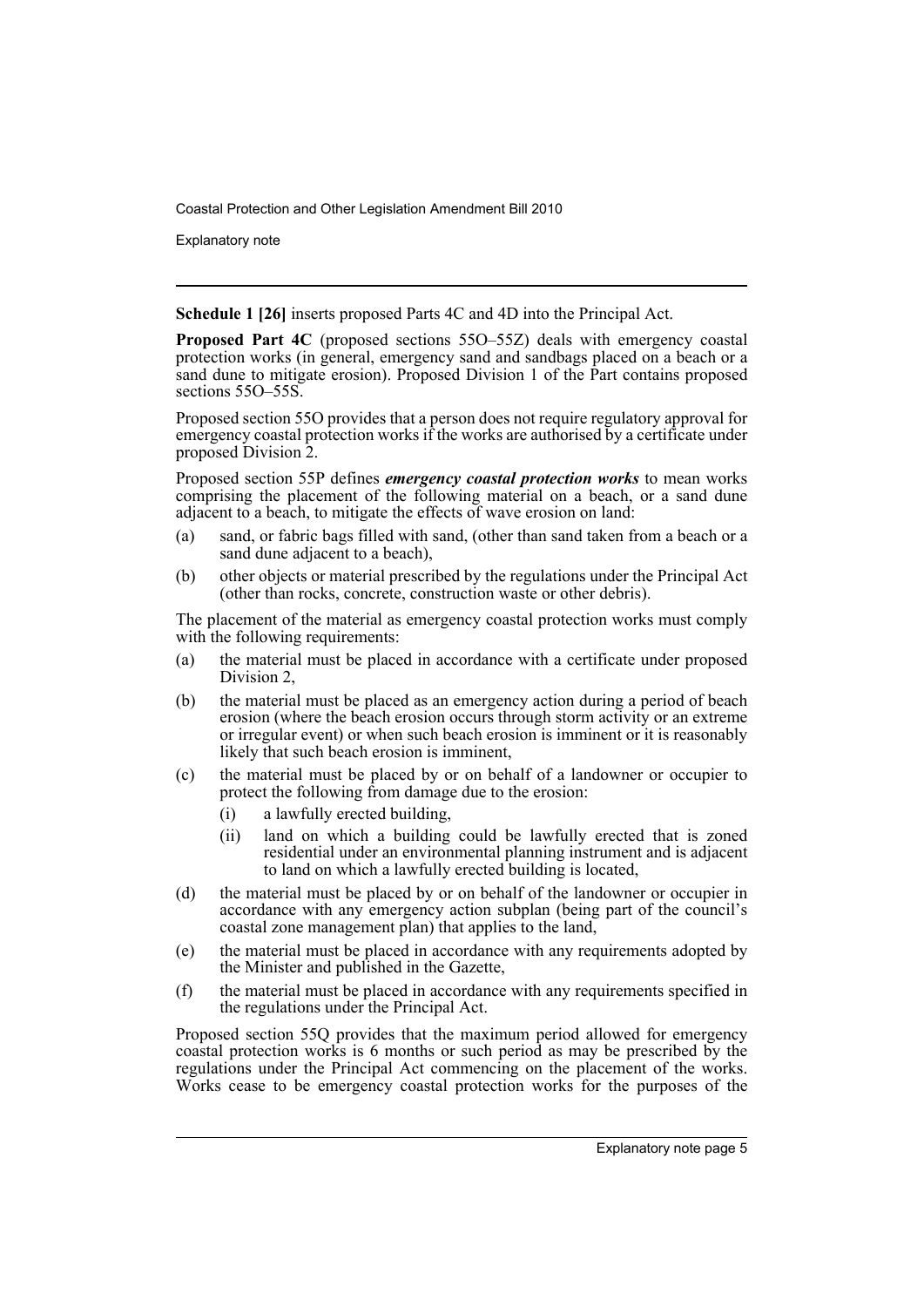Explanatory note

Principal Act if the works remain in place for longer than the maximum period allowed for emergency coastal protection works. That period can be extended if at the expiry of that 6-month or other prescribed period, a development application under the *Environmental Planning and Assessment Act 1979* for consent to development for the purposes of coastal protection works on the same land (that is, long term works) is pending.

Proposed section 55R provides that emergency coastal protection works must be maintained by or on behalf of the landowner or occupier in accordance with the following requirements:

- (a) any requirements of the certificate under proposed Division 2 that authorises the works,
- (b) any requirements of an emergency action subplan (being part of the council's coastal zone management plan) that applies to the land concerned,
- (c) any requirements adopted by the Minister and published in the Gazette for the purposes of the proposed section,
- (d) any requirements specified in the regulations under the Principal Act for the purposes of the proposed section.

Proposed section 55S provides that a landowner or occupier may take advantage of the special provisions relating to emergency coastal protection works only once.

Proposed Division 2 (proposed sections 55T–55V) provides for the issue by authorised officers of relevant councils and the Director-General of the Department of Environment, Climate Change and Water of certificates authorising the placement of emergency coastal protection works. (The function of issuing a certificate must be delegated to an emergency works authorised officer appointed for this purpose). A certificate under the proposed Division does not authorise the placement of emergency coastal protection works more than 2 years after it was issued. Councils and the Department of Environment, Climate Change and Water must notify each other of the issue of such certificates.

Proposed Division 3 contains proposed sections 55W–55Z.

Proposed section 55W provides that if a person does not require regulatory approval for emergency coastal protection works (under proposed section 55O), such works may be placed and maintained despite certain restrictions and limitations contained in the *Environmental Planning and Assessment Act 1979*, the *Fisheries Management Act 1994*, the *Marine Parks Act 1997*, the *Local Government Act 1993* and, where the beach or dune is a road (or road reserve), the *Roads Act 1993*.

Proposed section 55X provides that a landowner or occupier of land must, at or about the time the emergency coastal protection works are to be placed on land, notify the relevant local council of the placing of the works and, if the works are or are about to be placed on public land in reliance on proposed section 55Z, notify the public authority that is the owner of, or has the care, control or management of, the land.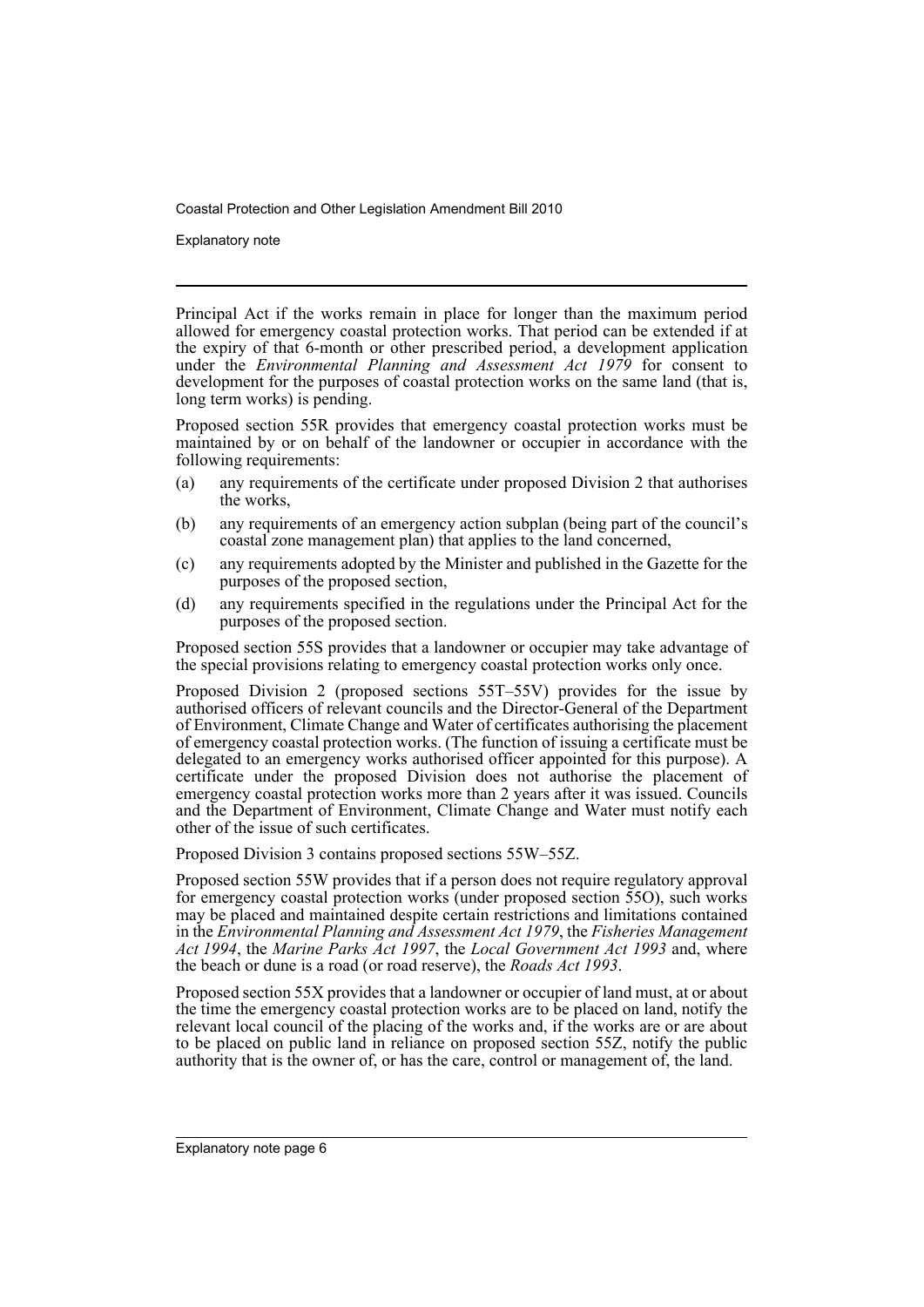Explanatory note

Proposed section 55Y provides that a person who has placed emergency coastal protection works (or caused such works to be placed) on land must, before the expiry of the maximum period allowed for emergency coastal protection works, remove the works and restore the land in accordance with:

- (a) any requirements adopted by the Minister and published in the Gazette for the purposes of this provision, and
- (b) any requirements specified in the regulations for the purposes of this provision.

Failure to comply with the provision is an offence carrying a maximum penalty of 4,500 penalty units (currently \$495,000) and 400 penalty units (currently \$44,000) for each day the offence continues (in the case of a corporation) or  $2,250$  penalty units (currently \$247,500) and 200 penalty units (currently \$22,000) for each day the offence continues (in any other case).

If a person does not comply with the provision (whether that person has been convicted of an offence in respect of the non-compliance or not), the Coastal Authority concerned may remove the works and restore the land. Any costs reasonably incurred by the Coastal Authority under the provision may be recovered in a court of competent jurisdiction from the person as a debt due to the Coastal Authority.

Proposed section 55Z facilitates the use of certain public land for emergency coastal protection works in emergency situations. Specifically, the proposed section provides that a certificate under proposed Division 2 that authorises a person to place and maintain emergency coastal protection works on land owned or occupied by the person extends to authorising the person to use and occupy public land (without obtaining a lease, licence or permit in respect of, or an easement or right-of-way in relation to, the land), but only if the person takes all practical measures:

- (a) to avoid placing those works on the public land, and
- (b) to avoid damage to assets and vegetation on the public land, and
- (c) to minimise risks to the public on the public land, and
- (d) to maintain reasonable public access (including access by local and public authorities) to and through the beach concerned.

**Proposed Part 4D** (proposed sections 55ZA–55ZH) confers certain powers and functions on Coastal Authorities relating to beaches.

Proposed section 55ZA gives a Coastal Authority that is a designated authority for a beach the power to make orders to remove materials or structures from the beach (including private land that is or fronts a beach) where the Coastal Authority is of the opinion that the material or structure:

(a) causes or is likely to cause increased erosion of a beach or land adjacent to a beach, or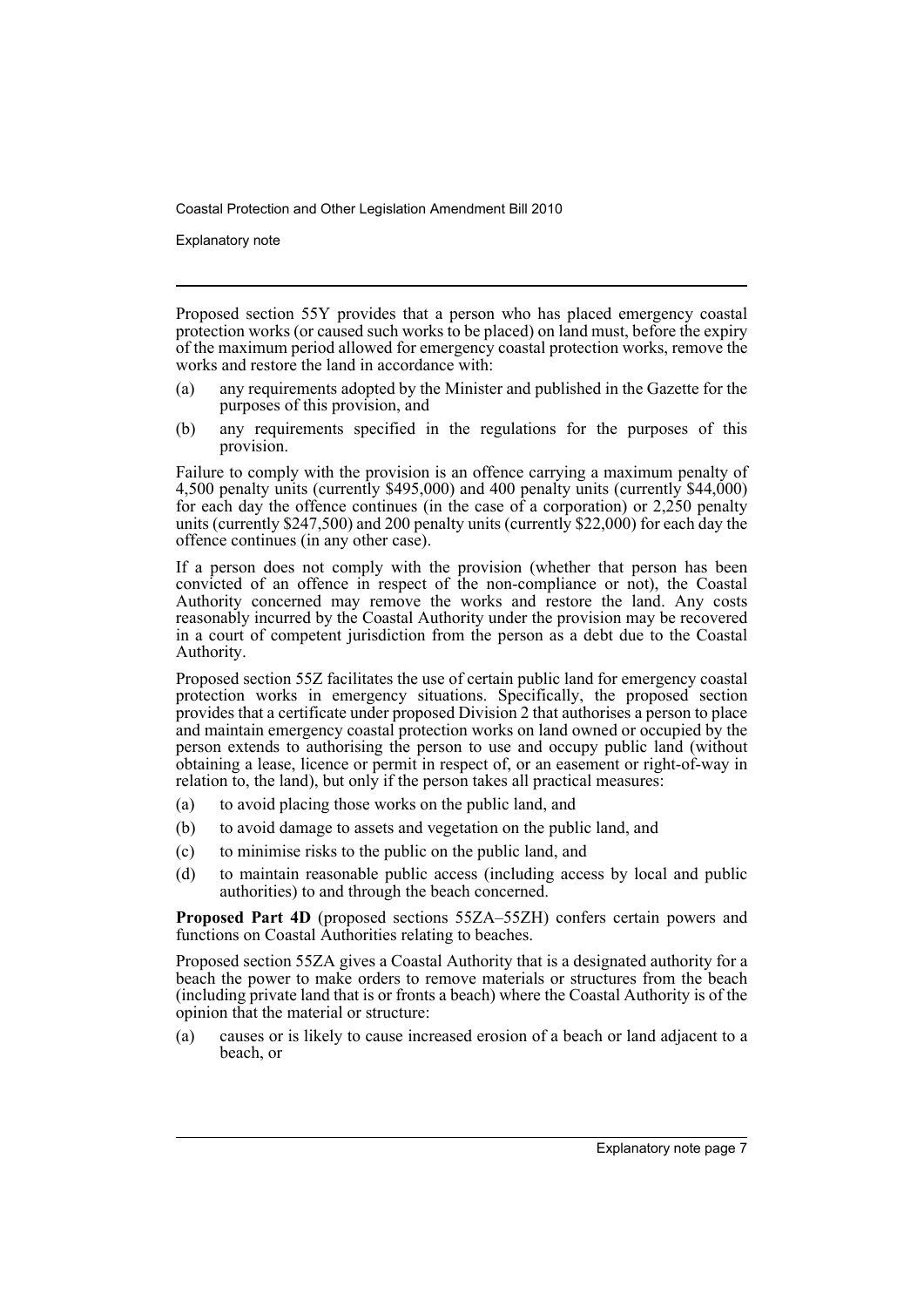Explanatory note

- (b) unreasonably limits or is likely to unreasonably limit public access to a beach or headland, or
- (c) poses or is likely to pose a threat to public safety.

The proposed section does not apply to material deposited on a beach, or a structure erected, in the course of development for which consent has been granted or that is exempt development or development that does not need consent under the *Environmental Planning and Assessment Act 1979* or is an approved project within the meaning of Part 3A of that Act or in relation to emergency coastal protection works. The proposed section is a remaking of, and makes provision for substantially the same matters as, current section 55M of the Principal Act.

Proposed section 55ZB gives a Coastal Authority that is a designated authority for land the power to make stop work orders to prohibit an activity on a beach on the land that, in the opinion of the Coastal Authority:

- (a) causes or is likely to cause increased erosion of a beach or land adjacent to a beach, or
- (b) unreasonably limits or is likely to unreasonably limit public access to a beach or headland, or
- (c) poses or is likely to pose a threat to public safety.

Such an order cannot be made in relation to an activity carried out in the course of development for which consent has been granted or that is exempt development or development that does not need consent under the *Environmental Planning and Assessment Act 1979* or an approved project within the meaning of Part 3A of that Act or in relation to emergency coastal protection works.

Proposed section 55ZC gives a Coastal Authority that is a designated authority for land the power to make certain orders to remove, alter or repair emergency coastal protection works on the land and to restore the land if the Coastal Authority is of the opinion that:

- (a) the works are causing increased erosion of a beach or land adjacent to a beach, or
- (b) the works unreasonably limit public access to a beach or headland, or
- (c) the works pose a threat to public safety, or
- (d) the works have ceased to be emergency coastal protection works (for example, the works have been in place for longer than the maximum period allowed for emergency coastal protection works or the works are not being maintained as required by the proposed Part).

The proposed section also provides that a Coastal Authority that is a designated authority for land on which a person has placed (or caused to be placed) emergency coastal protection works (whether public or private land) may order the person to restore any assets or vegetation on public land that have been damaged in the course of the placement of the works.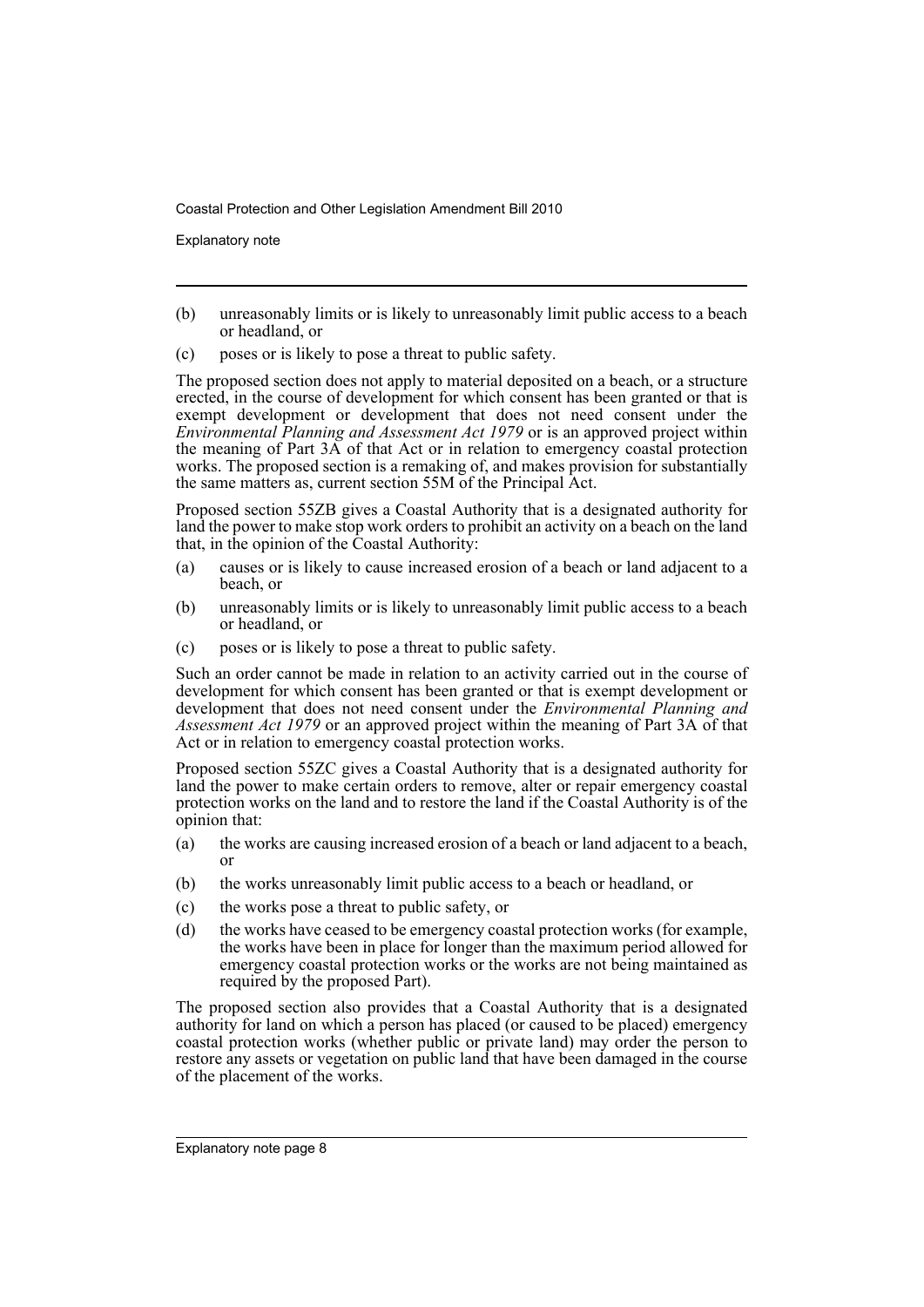Explanatory note

The proposed section also enables a Coastal Authority that is a designated authority for public land on which a person has placed (or caused to be placed) emergency coastal protection works to order the person to move, alter or remove the works and restore the land if the Coastal Authority is of the opinion that the person did not take all practical measures:

- (a) to avoid placing those works on the public land, and
- (b) to avoid damage to assets and vegetation on the public land, and
- (c) to minimise risks to the public on the public land, and
- (d) to maintain reasonable public access (including access by local and public authorities) to and through the beach concerned.

Proposed section 55ZD contains general provisions regarding the operation of orders under the proposed Part.

Proposed section 55ZE enables a Coastal Authority to recover the administrative costs of preparing and giving orders under the proposed Part. A person who is given an order under the proposed Part by a Coastal Authority must within 30 days pay a fee of \$320 (or such higher fee as may be prescribed by the regulations) to the Coastal Authority.

Proposed section 55ZF makes it an offence to fail to comply with an order under the proposed Part. The offence will carry a maximum penalty of 4,500 penalty units (currently \$495,000) and 400 penalty units (currently \$44,000) for each day the offence continues (in the case of a corporation) or 2,250 penalty units (currently \$247,500) and 200 penalty units (currently  $\frac{$22,000}{9}$  for each day the offence continues (in any other case). If a person does not comply with the requirements of an order within the time specified (whether that person has been convicted of an offence in respect of the order or not), the Coastal Authority concerned may, where the order required the doing of any act or thing, do the act or thing. Any costs incurred by the Coastal Authority doing that act or thing may then be recovered in a court as a debt due to the Coastal Authority.

Proposed section 55ZG provides for the resolution of disputes between Coastal Authorities.

Proposed section 55ZH provides that a successor in title to land protected by emergency coastal protection works may be the subject of orders under the proposed Part as if the successor in title were the original owner and also that orders given to their predecessor in title may be enforced against them. (See also **Schedule 3.2 [2]** regarding the notice that purchasers of land receive of emergency coastal protection works and orders under this proposed Part.)

**Schedule 1 [27]** amends section 56A of the Principal Act to make it clear that the Land and Environment Court may make an order under that section that a person remove or clean up material dumped following (as well as during) a beach erosion event.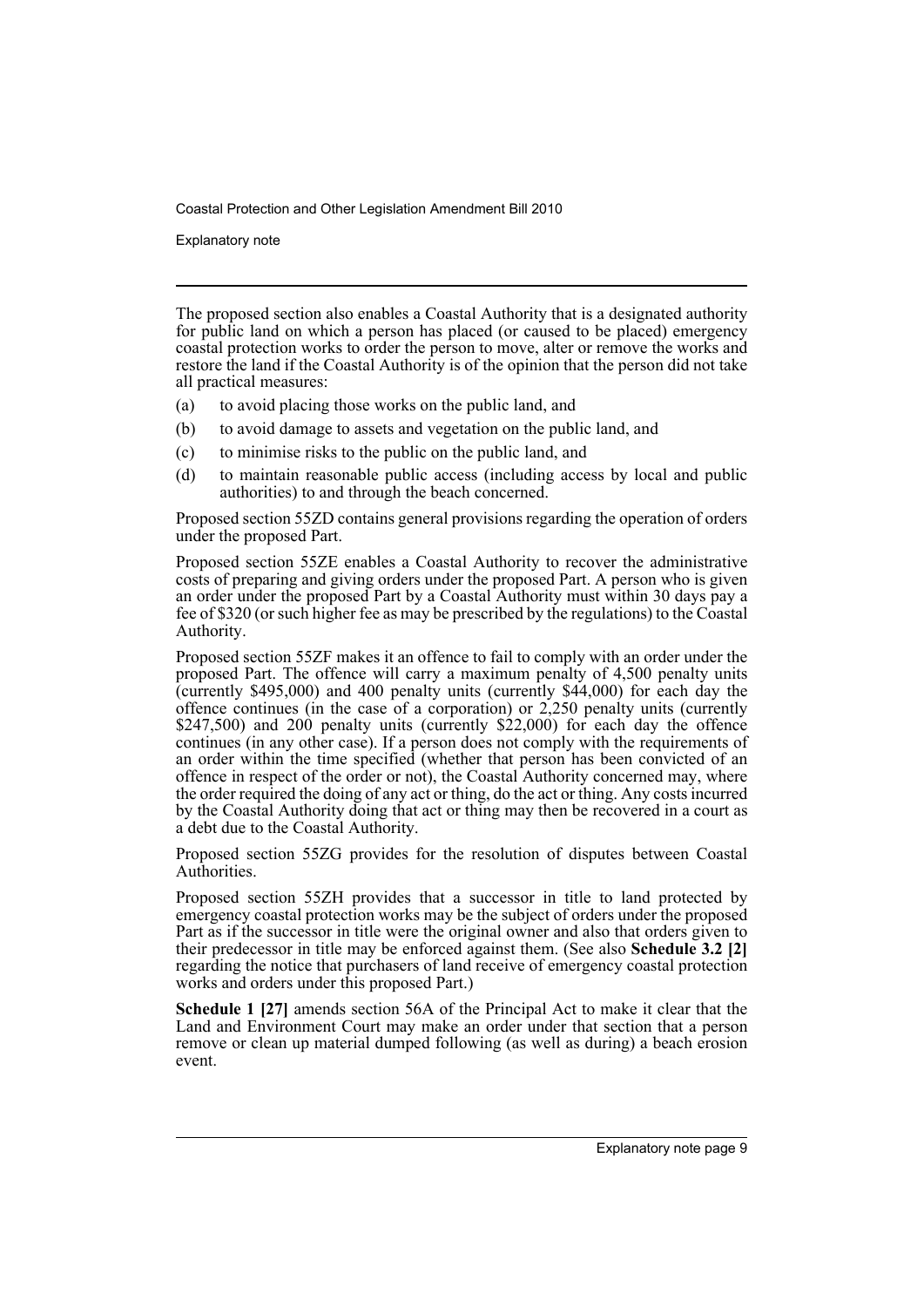Explanatory note

**Schedule 1 [28]** amends section 58 (1) of the Principal Act to increase the maximum penalty for offences against the Principal Act for which a specific penalty is not provided to 4,500 penalty units (currently \$495,000) in the case of a corporation and 2,250 penalty units (currently \$247,500) in any other case. Currently that maximum penalty is 100 penalty units (currently \$11,000).

**Schedule 1 [29]** amends section 58 (2) of the Principal Act to increase the maximum penalty for offences against the regulations under the Principal Act to 400 penalty units (currently  $$44,000$ ) in the case of a corporation and 200 penalty units (currently \$22,000) in any other case. Currently that maximum penalty is 10 penalty units (currently  $$1,100$ ).

**Schedule 1 [30] and [31]** amend section 59 of the Principal Act to provide that proceedings for offences against proposed section 55Y or proposed Part 4D may be taken before the Land and Environment Court. Proceedings for other offences will continue to be taken before the Local Court.

**Schedule 1 [32]** inserts proposed sections 59A and 59B into the Principal Act to deal with continuing offences and the issuing of penalty notices.

**Schedule 1 [33]** (in conjunction with **Schedule 1 [9]**) omits sections 60 and 61 to consolidate provisions of the Principal Act dealing with regulations into a proposed new section 60.

**Schedule 1 [34]** inserts proposed sections 63–65 into the Principal Act. Proposed section 63 deals with the delegation of the Minister's functions under the Principal Act (other than the functions of the Minister as a Coastal Authority which are dealt with under proposed section 9).

Proposed section 64 provides that the Minister is to review Part 4C (Emergency coastal protection works) of the Principal Act to determine whether its policy objectives remain valid and whether its terms remain appropriate for securing those objectives. The review is to be undertaken as soon as possible after the period of 2 years from the date of assent to the proposed Act and a report on the outcome of the review is to be tabled in each House of Parliament within 12 months after the end of the period of 2 years.

Proposed section 65 provides that the Minister is to review the Principal Act to determine whether its policy objectives remain valid and whether its terms remain appropriate for securing those objectives. The review is to be undertaken as soon as possible after the period of 5 years from the date of assent to the proposed Act and a report on the outcome of the review is to be tabled in each House of Parliament within 12 months after the end of the period of 5 years.

**Schedule 1 [35]** enables regulations of a savings or transitional nature consequent on the enactment of the proposed Act to be made.

**Schedule 1 [36]** inserts proposed Schedule 2 into the Principal Act that deals with matters relating to the constitution and procedure of the proposed NSW Coastal Panel.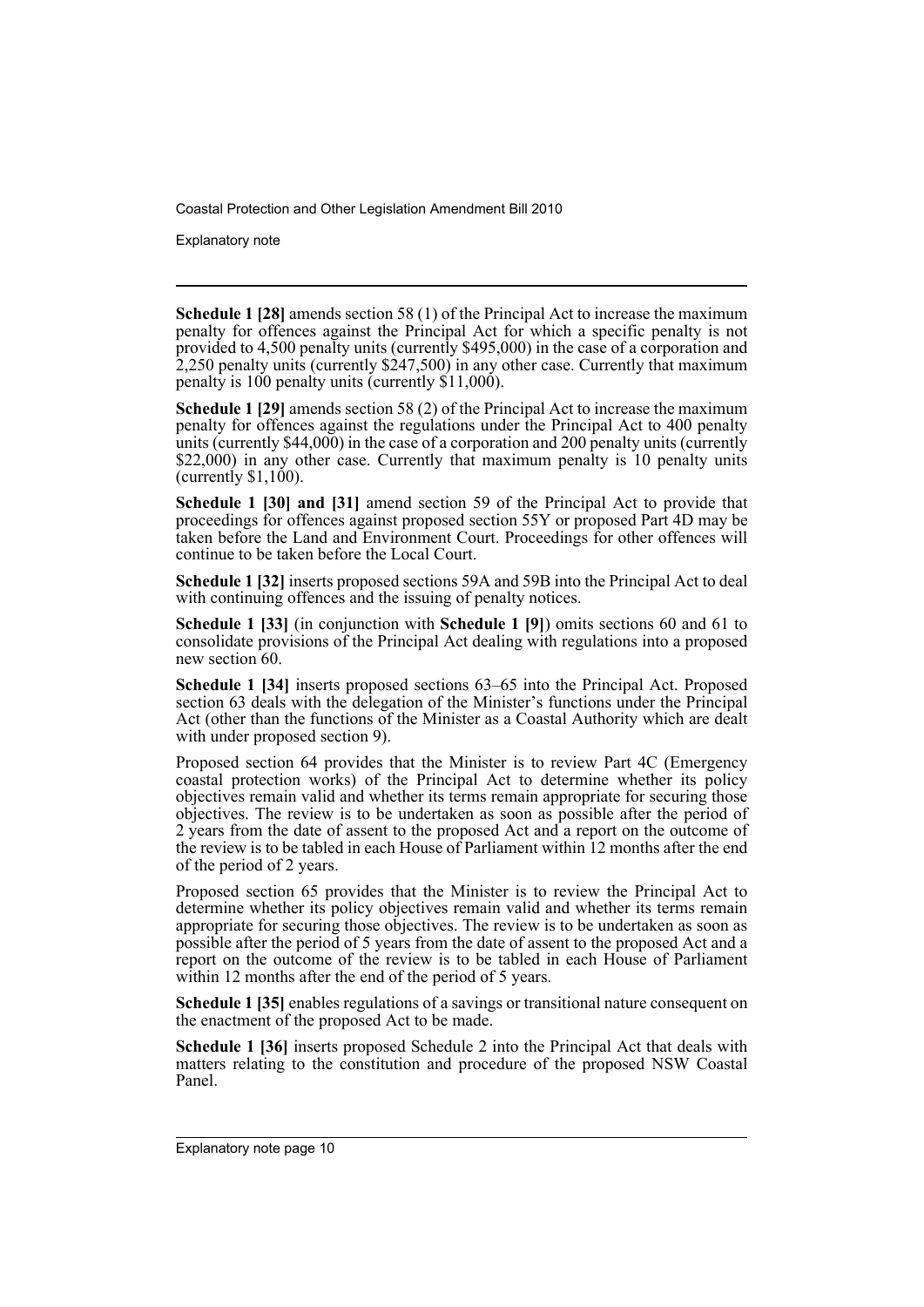Explanatory note

### **Schedule 2 Amendment of Local Government Act 1993 No 30**

**Schedule 2 [1]** inserts proposed section 496B into the *Local Government Act 1993* to enable a council to make and levy an annual charge for the provision of coastal protection services for rateable land that benefits from the services. The charge may be levied if the services relate to coastal protection works that were jointly constructed (or are being constructed) by or on behalf of owners or occupiers, or previous owners or occupiers, of the land, and a public authority or a council and must be levied if the works were constructed (or are being constructed) solely by or on behalf of such private owners or occupiers of land. The Minister administering the Principal Act may issue guidelines relating to the making and levying of charges. A council is to have regard to any such guidelines when making and levying such charges. **Schedule 2 [2]** makes a consequential amendment.

**Schedule 2 [3]** inserts provisions into the *Local Government Act 1993* restricting the levying of the new coastal protection services charge under proposed section 496B. A charge may not be levied in relation to any coastal protection works that existed before the commencement of the proposed section without the consent of the owner of that land. Also, a charge may not be levied in relation to any coastal protection works if:

- (a) the maintenance of the works or the management of the impacts of the works (as appropriate) is a condition of an approval or consent under the *Environmental Planning and Assessment Act 1979* relating to the works, and
- (b) that maintenance or management work is not being carried out by or on behalf of the council.

**Schedule 2 [4]** inserts proposed sections 606A and 606B into the *Local Government Act 1993*. Proposed section 606A provides that a council must, on request, before new coastal protection works are constructed, give each person who would be liable to pay a coastal protection services charge under proposed section 496B an estimate of the person's liability for that charge for each of the following 5 years.

Proposed section 606B provides that a council must, on request, provide a person who is liable to pay an annual charge for coastal protection services with a report prepared by an independent person on the cost to the council of providing those services. If a council provides such a report, the council is to make the report available to all other persons liable to pay an annual charge in relation to the same services. A council is not required to provide a new report under the proposed section to a person if the council has in the previous 3 years provided or made available to the person such a report in relation to the same coastal protection services.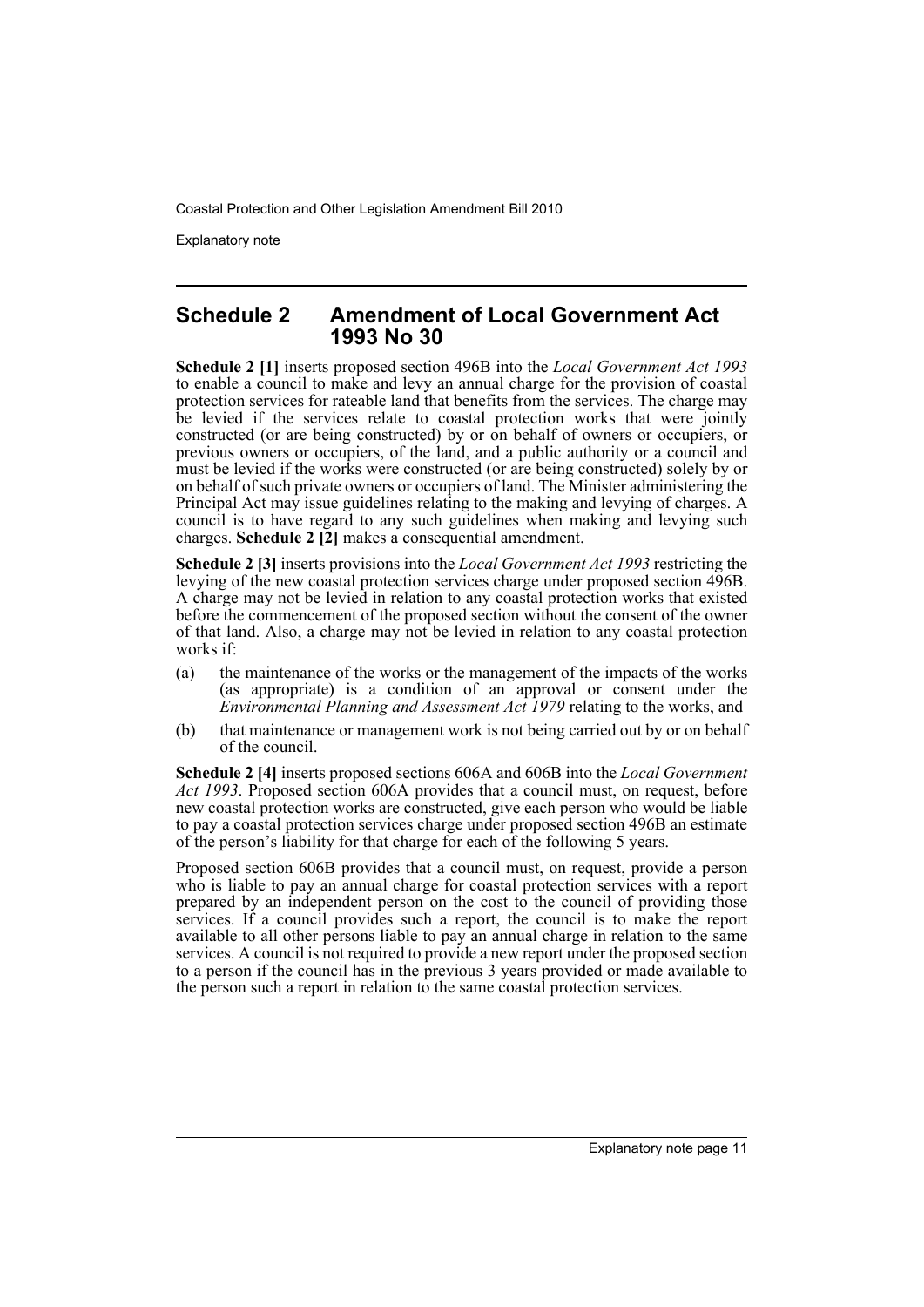Explanatory note

**Schedule 2 [5] and [6]** make amendments to section 733 of the *Local Government Act 1993* to extend the exemption from liability that a council possesses in relation to flood liable land and land in the coastal zone to the following things done in good faith by the council:

- (a) the preparation or making of a coastal zone management plan, or the giving of an order, under the Principal Act,
- (b) any thing done or omitted to be done regarding beach erosion or shoreline recession on Crown land or land owned or controlled by a council or a public authority,
- (c) the failure to upgrade flood mitigation works or coastal management works in response to projected or actual impacts of climate change,
- (d) the failure to undertake action to enforce the removal of illegal or unauthorised structures on Crown land or land owned or controlled by a council or a public authority that results in beach erosion,
- (e) the provision of information relating to climate change or sea level rise.

Section 733 (4) provides that, unless the contrary is proved, a council is taken to have acted in good faith for the purposes of section 733 if advice was furnished, or a thing was done or omitted to be done, substantially in accordance with the principles contained in a specified manual relating to the management of flood liable land or the management of the coastline identified by the Minister for Planning. **Schedule 2 [7]** provides that guidelines may also be adopted for this purpose.

**Schedule 2** [7] inserts a number of definitions for the purposes of section 733, including a definition to make it clear that in that section references to the *coastal zone* include land that adjoins the tidal waters of the Hawkesbury River, Sydney Harbour and Botany Bay, and their tributaries.

**Schedule 2 [8]** provides that regulations may be made under the *Local Government Act 1993* relating to coastal protection services. For example, regulations may be made setting the minimum standards in carrying out such coastal protection services.

**Schedule 2 [9]** enables regulations of a sayings or transitional nature consequent on the enactment of the proposed Act to be made.

**Schedule 2 [10]** inserts new definitions into the Dictionary to the *Local Government Act 1993*, including the following:

*coastal protection service* which is defined to mean a service:

- (a) to maintain and repair coastal protection works, or
- (b) to manage the impacts of such works (such as changed or increased beach erosion elsewhere),

but does not include a service that relates to emergency coastal protection works.

*coastal protection works* which is defined to mean activities or works to reduce the impact of coastline hazards on land adjacent to tidal waters and includes seawalls, revetments, groynes and beach nourishment.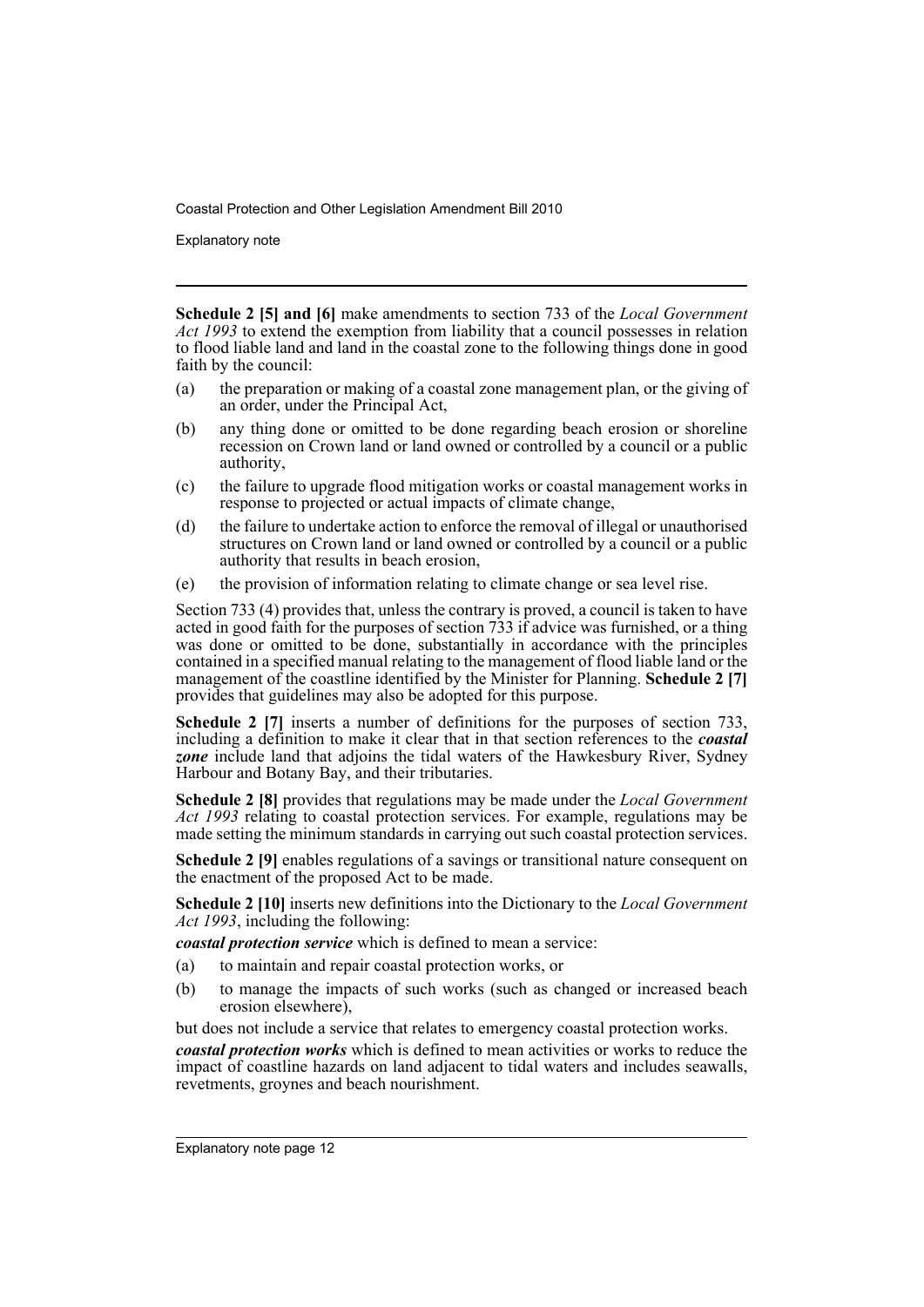Explanatory note

# **Schedule 3 Amendment of other legislation**

**Schedule 3.1 [2]** amends the *Conveyancing (Sale of Land) Regulation 2005* to provide that, in a contract for the sale of land, the vendor warrants that, as at the date of the contract and except as disclosed in the contract the land is not subject to an annual charge for the provision of coastal protection services under the *Local Government Act 1993* (see **Schedule 2 [1]**). **Schedule 3.1 [3]** makes an amendment to provide that, without limiting any other manner in which disclosure may occur, the vendor may disclose that land is subject to an annual charge for the provision of coastal protection services by attaching to the contract a certificate under section 603 of the *Local Government Act 1993* relating to the land (being a certificate as to rates and charges). **Schedule 3.1 [4] and [5]** make parallel amendments to provisions relating to options to purchase land. **Schedule 3.1 [1]** provides a definition of a *section 603 certificate*.

**Schedule 3.2 [1]** amends the *Environmental Planning and Assessment Regulation 2000* to provide that the factors to be taken into account when consideration is being given to the likely impact of an activity on the environment for the purposes of Part 5 of the *Environmental Planning and Assessment Act 1979* are to include the impact on coastal processes and coastal hazards, including those under projected climate change conditions.

**Schedule 3.2 [2]** amends the *Environmental Planning and Assessment Regulation 2000* to provide that a planning certificate under section 149 of the *Environmental Planning and Assessment Act 1979* (which must be attached to a contract for the sale of land) is to include information as to whether in the knowledge of the relevant council, any orders under proposed Part 4D of the Principal Act have been made in relation to the land concerned or whether any emergency coastal protection works remain on the land concerned. The provisions complement proposed section 55ZH of the Principal Act to enable the provisions of Parts 4C and 4D to apply to successors in title to the landowner who placed emergency coastal protection works on land (or caused them to be placed).

**Schedule 3.3** makes amendments to the *Local Government (General) Regulation 2005* in relation to the proposed coastal protection services charge (see **Schedule 2 [1]**). Specifically:

- (a) **Schedule 3.3 [1]** provides that a council's annual statement of its revenue policy is to include a map or list (or both) of the parcels of rateable land that are to be subject to the charge in the following year (if any), and
- (b) **Schedule 3.3 [2]** provides that a council's annual report is, if the council levied a coastal protection services charge in the relevant year, to include a statement detailing the coastal protection services provided by the council during that year and also makes a law revision amendment, and
- (c) **Schedule 3.3 [3]** provides that coastal protection services provided by the council are to be of a certain specified standard.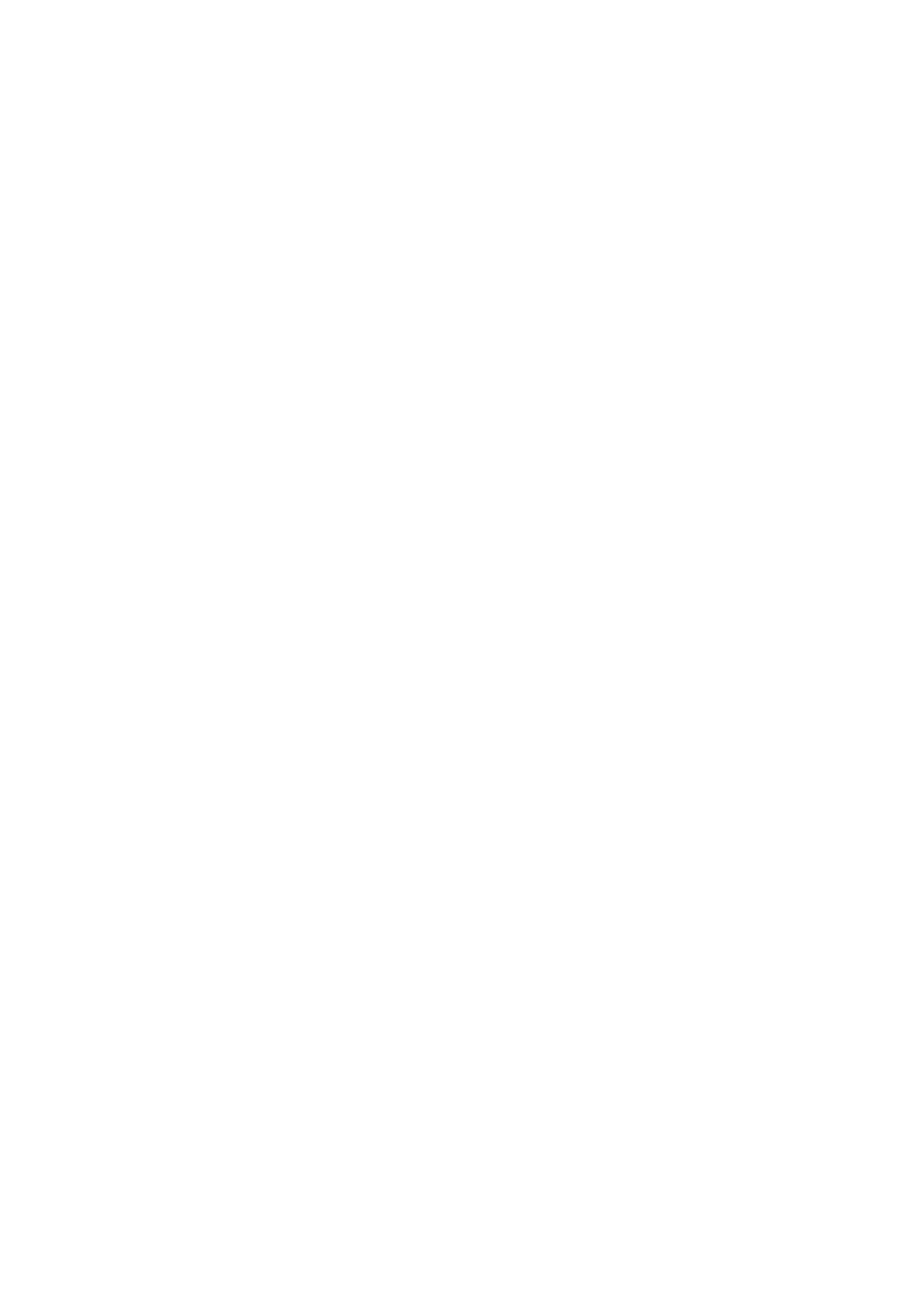First print



New South Wales

# **Coastal Protection and Other Legislation Amendment Bill 2010**

# **Contents**

|   |                                                           | Page |
|---|-----------------------------------------------------------|------|
| 1 | Name of Act                                               |      |
|   | 2 Commencement                                            |      |
|   | Schedule 1 Amendment of Coastal Protection Act 1979 No 13 | 3    |
|   | Schedule 2 Amendment of Local Government Act 1993 No 30   | 39   |
|   | Schedule 3 Amendment of other legislation                 | 45   |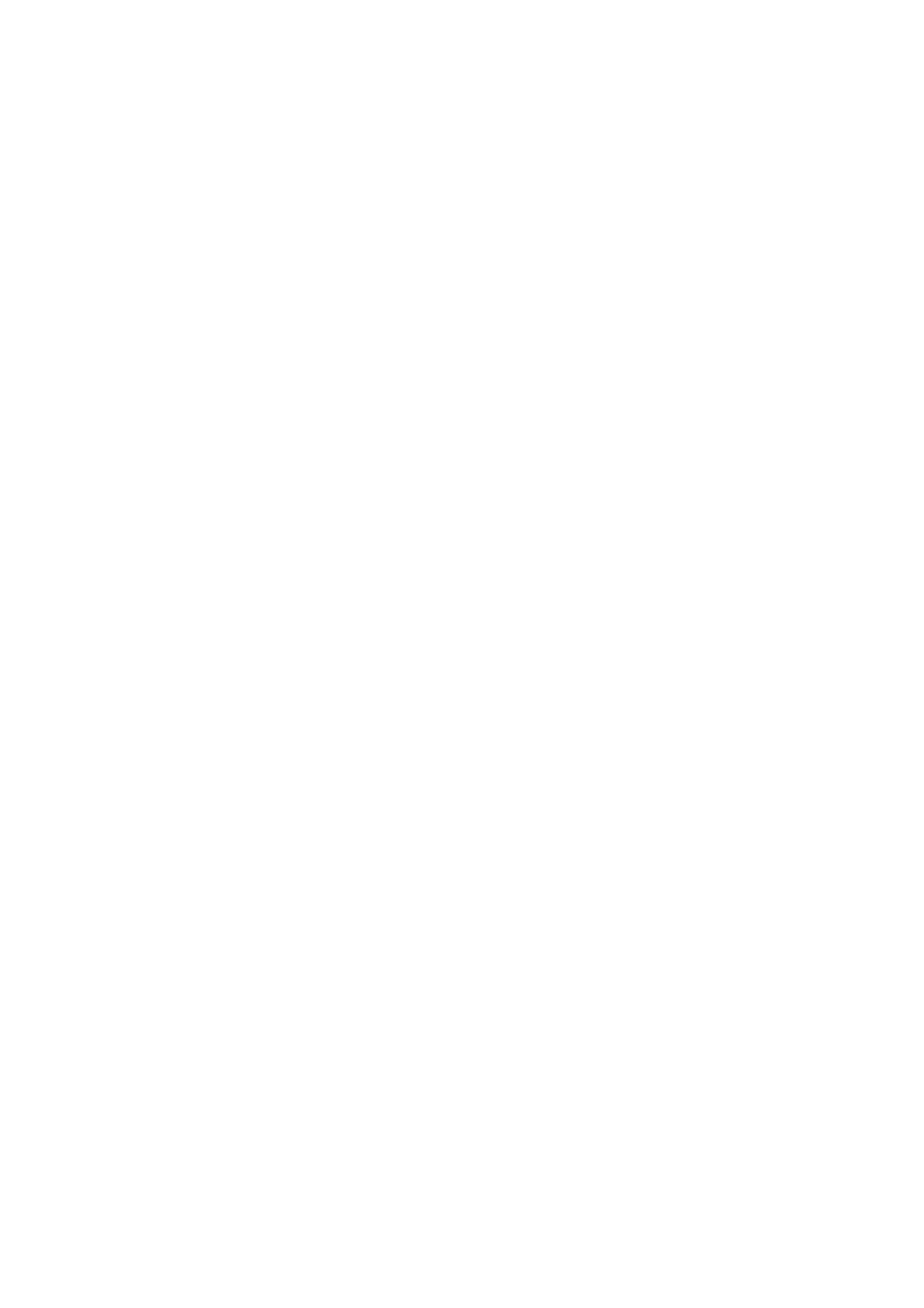

New South Wales

# **Coastal Protection and Other Legislation Amendment Bill 2010**

No , 2010

## **A Bill for**

An Act to amend the *Coastal Protection Act 1979* and other legislation to deal with coastal erosion and projected sea level rise; and for other purposes.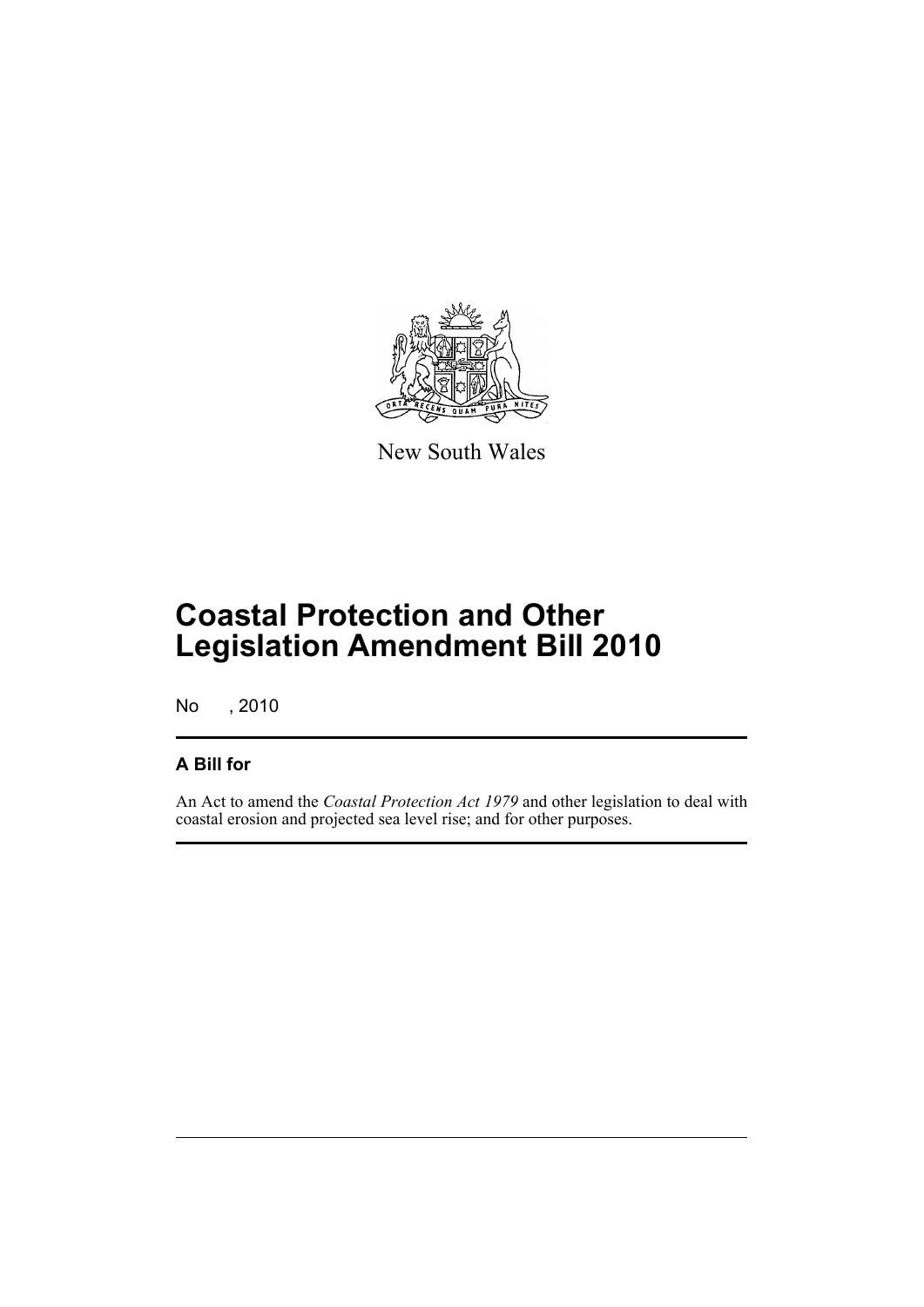<span id="page-17-1"></span><span id="page-17-0"></span>

|   | The Legislature of New South Wales enacts:                                      |                     |
|---|---------------------------------------------------------------------------------|---------------------|
| 1 | Name of Act                                                                     | $\overline{2}$      |
|   | This Act is the Coastal Protection and Other Legislation Amendment<br>Act 2010. | 3<br>$\overline{4}$ |
| 2 | <b>Commencement</b>                                                             | 5                   |
|   | This Act commences on a day or days to be appointed by proclamation.            | 6                   |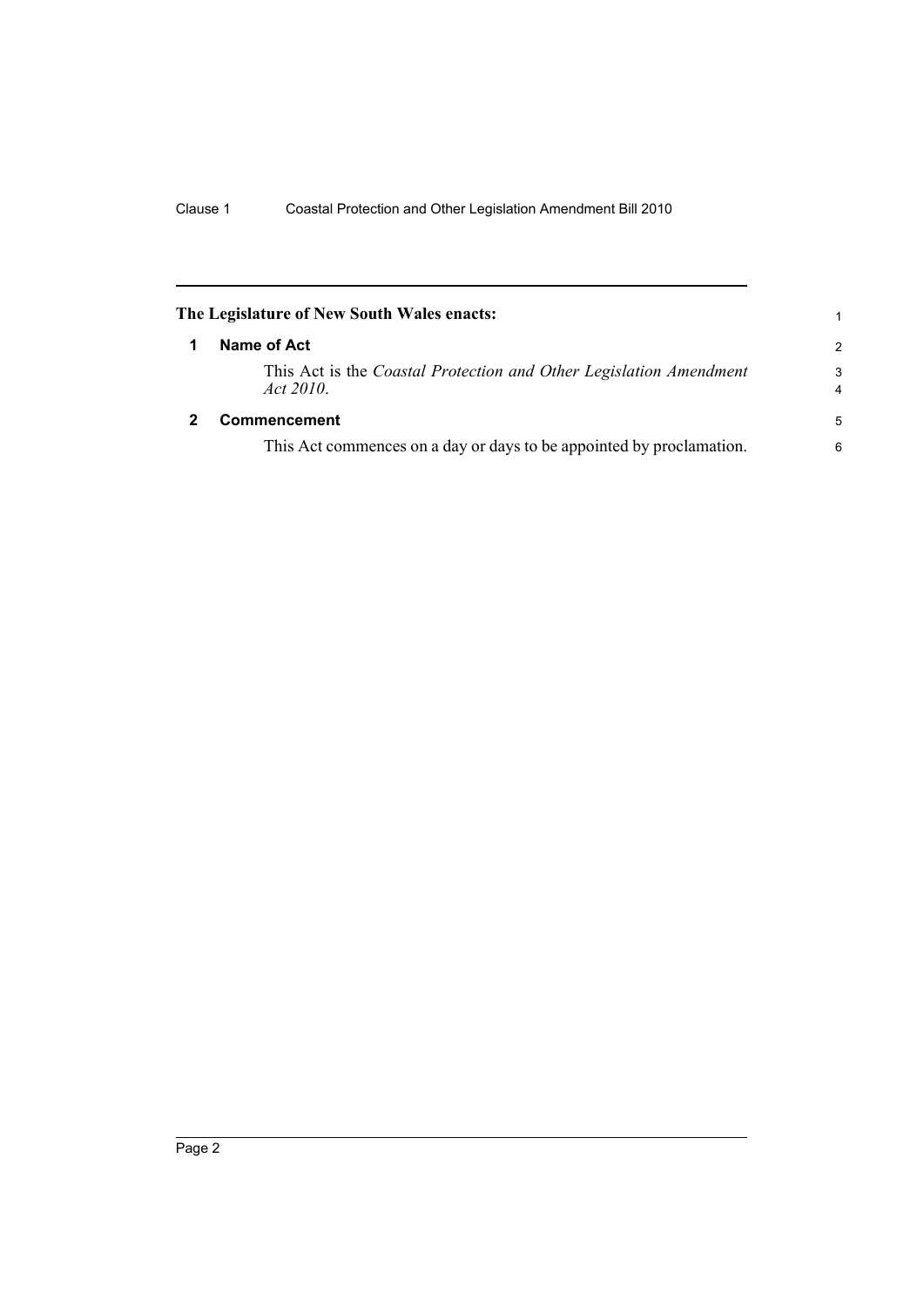Amendment of Coastal Protection Act 1979 No 13 Schedule 1

<span id="page-18-0"></span>

| <b>Schedule 1</b> |                              | <b>Amendment of Coastal Protection Act</b><br>1979 No 13                                                                                                                                                                                      | $\mathbf{1}$<br>$\overline{2}$ |
|-------------------|------------------------------|-----------------------------------------------------------------------------------------------------------------------------------------------------------------------------------------------------------------------------------------------|--------------------------------|
| [1]               |                              | <b>Section 3 Objects of this Act</b>                                                                                                                                                                                                          | 3                              |
|                   |                              | Insert after section $3$ (g):                                                                                                                                                                                                                 | 4                              |
|                   |                              | (h)<br>to encourage and promote plans and strategies for<br>adaptation in response to coastal climate change impacts,<br>including projected sea level rise, and                                                                              | 5<br>6<br>$\overline{7}$       |
|                   |                              | to promote beach amenity.<br>(i)                                                                                                                                                                                                              | 8                              |
| [2]               | <b>Section 4 Definitions</b> |                                                                                                                                                                                                                                               | 9                              |
|                   |                              | Insert in alphabetical order in section $4(1)$ :                                                                                                                                                                                              | 10                             |
|                   |                              | <i>authorised officer</i> means a person who is appointed as an<br>authorised officer under section 7.                                                                                                                                        | 11<br>12                       |
|                   |                              | <b>beach</b> means the area of unconsolidated or other readily erodable<br>material between the highest level reached by wave action and<br>the place where tidal or lake waters reach a depth of 10 metres<br>below Australian Height Datum. | 13<br>14<br>15<br>16           |
|                   |                              | <b>Coastal Authority</b> —see section 6.                                                                                                                                                                                                      | 17                             |
|                   |                              | <b>Coastal Panel</b> means the NSW Coastal Panel established under<br>Part 2A.                                                                                                                                                                | 18<br>19                       |
|                   |                              | <i>coastal protection works</i> means activities or works to reduce the<br>impact of coastline hazards on land adjacent to tidal waters and<br>includes seawalls, revetments, groynes and beach nourishment.                                  | 20<br>21<br>22                 |
|                   |                              | coastal zone management plan means a coastal zone<br>management plan made under Part 4A.                                                                                                                                                      | 23<br>24                       |
|                   |                              | <b>Department</b> means the Department of Environment, Climate<br>Change and Water.                                                                                                                                                           | 25<br>26                       |
|                   |                              | <i>designated authority</i> —see section 4C.                                                                                                                                                                                                  | 27                             |
|                   |                              | <b>Director-General</b> means<br>the<br>Director-General<br>οf<br>the<br>Department.                                                                                                                                                          | 28<br>29                       |
|                   |                              | <i>emergency action subplan</i> means that part of a coastal zone<br>management plan that deals with the matter referred to in section<br>55C (1) (b) (emergency action during periods of beach erosion).                                     | 30<br>31<br>32                 |
|                   |                              | emergency coastal protection works-see Division 1 of Part 4C.                                                                                                                                                                                 | 33                             |
|                   |                              | <i>emergency works authorised officer—see section</i> $55T(5)$ .                                                                                                                                                                              | 34                             |
|                   |                              | <i>public land</i> means:                                                                                                                                                                                                                     | 35                             |
|                   |                              | Crown land within the meaning of the Crown Lands<br>(a)<br><i>Act 1989</i> or land within a reserve as defined in Part 5 of<br>that Act, or                                                                                                   | 36<br>37<br>38                 |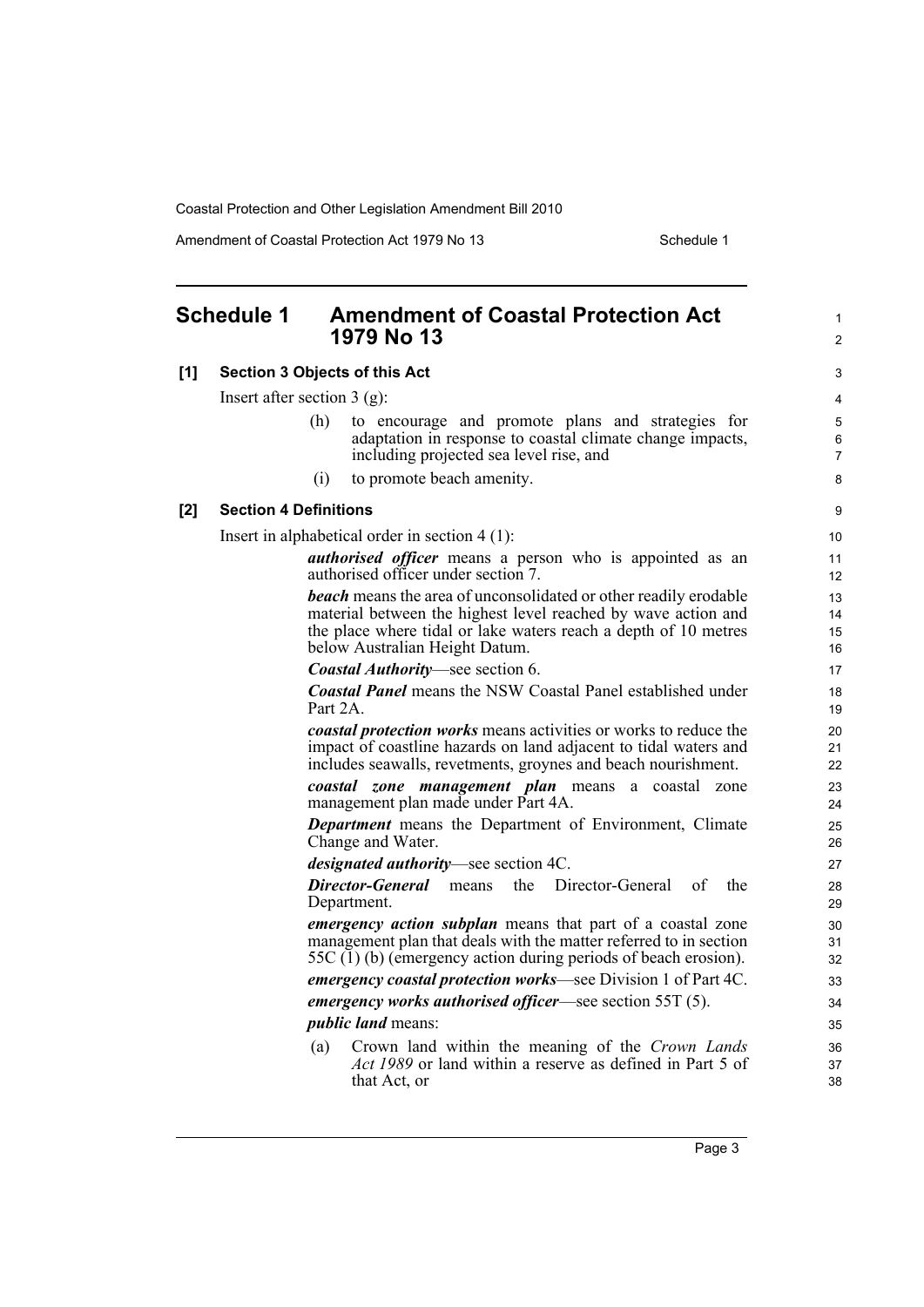Schedule 1 Amendment of Coastal Protection Act 1979 No 13

|     |    | (b)                         | land owned or under the care, management or control of a<br>council or a public authority,                                | $\mathbf{1}$<br>$\overline{2}$ |
|-----|----|-----------------------------|---------------------------------------------------------------------------------------------------------------------------|--------------------------------|
|     |    |                             | but does not include any land reserved under the National Parks                                                           | $\mathsf 3$                    |
|     |    |                             | and Wildlife Act 1974 or land acquired under Part 11 of that Act.                                                         | 4                              |
|     |    |                             | <i>relevant local council</i> , in relation to emergency coastal<br>protection works and coastal protection works, means: | 5<br>6                         |
|     |    | (a)                         | if the works are within the area of a council—that council,<br>or                                                         | $\overline{7}$<br>8            |
|     |    | (b)                         | if the works are not within the area of any council—the<br>council whose area is nearest to the works.                    | 9<br>10                        |
|     |    |                             | Note. Certain beaches in NSW are Crown land and not within the<br>boundaries of any local council area.                   | 11<br>12                       |
|     |    |                             | <i>residential building</i> means a building (such as a dwelling-house                                                    | 13                             |
|     |    |                             | or residential flat building) that is solely or principally used for                                                      | 14                             |
|     |    |                             | residential purposes.                                                                                                     | 15                             |
|     |    |                             | <b>road work</b> has the same meaning as in the <i>Roads Act 1993</i> .                                                   | 16                             |
| [3] |    |                             | Section 4B Inspection of maps outlining coastal zone                                                                      | 17                             |
|     |    | section $4B(1)$ and $(2)$ . | Omit "Infrastructure, Planning and Natural Resources" wherever occurring in                                               | 18<br>19                       |
|     |    | Insert instead "Planning".  |                                                                                                                           | 20                             |
| [4] |    | <b>Section 4C</b>           |                                                                                                                           | 21                             |
|     |    | Insert after section 4B:    |                                                                                                                           | 22                             |
|     | 4C |                             | Designated authorities for land                                                                                           | 23                             |
|     |    |                             | The following Coastal Authorities are designated authorities for<br>land for the purposes of this Act:                    | 24<br>25                       |
|     |    | (a)                         | in relation to all land—the Minister,                                                                                     | 26                             |
|     |    | (b)                         | in relation to land within a local government area, or that                                                               | 27                             |
|     |    |                             | is a beach adjacent to a local government area, of a council<br>that is a Coastal Authority—the council,                  | 28<br>29                       |
|     |    | (c)                         | in relation to Crown land within the meaning of the Crown                                                                 | 30                             |
|     |    |                             | Lands Act 1989 or land within a reserve as defined in<br>Part 5 of that Act—the Minister administering that Act,          | 31<br>32                       |
|     |    | (d)                         | in relation to public land not referred to in paragraph $(c)$ —                                                           | 33                             |
|     |    |                             | the public authority that is the owner of, or has the care,<br>control or management of, the land.                        | 34<br>35                       |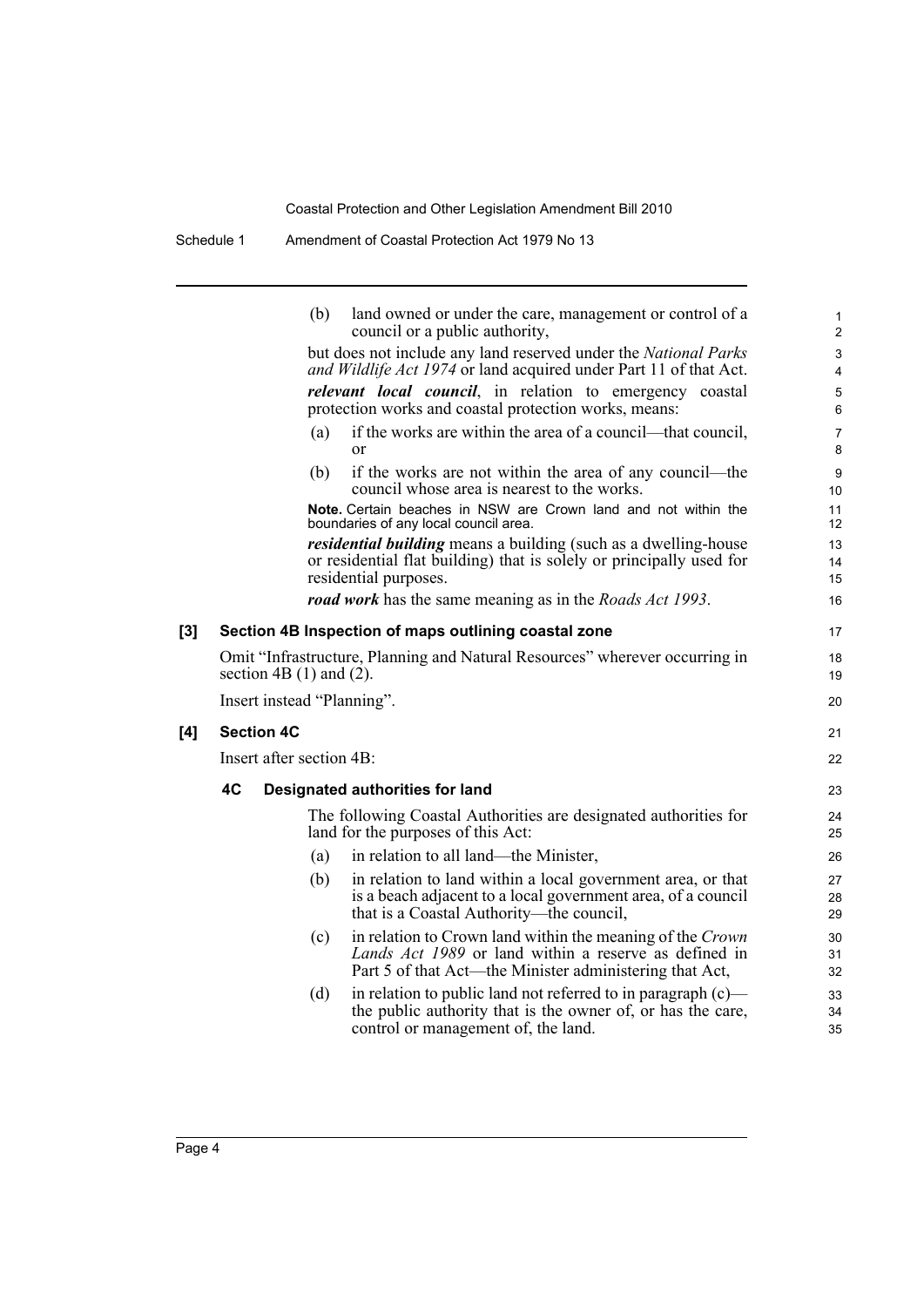Amendment of Coastal Protection Act 1979 No 13 Schedule 1

| [5] | Parts 2 and 2A<br>Insert after Part 1: |     |            |                                                                                                                                                                                                                                                                                                                                                                            | $\mathbf{1}$<br>$\overline{2}$         |
|-----|----------------------------------------|-----|------------|----------------------------------------------------------------------------------------------------------------------------------------------------------------------------------------------------------------------------------------------------------------------------------------------------------------------------------------------------------------------------|----------------------------------------|
|     | Part 2                                 |     |            | <b>Administration</b>                                                                                                                                                                                                                                                                                                                                                      | 3                                      |
|     | <b>Division 1</b>                      |     |            | <b>Coastal Authorities and their authorised</b><br>officers                                                                                                                                                                                                                                                                                                                | 4<br>5                                 |
|     | 6                                      |     |            | <b>Coastal Authorities</b>                                                                                                                                                                                                                                                                                                                                                 |                                        |
|     |                                        | (1) |            | For the purposes of this Act, each of the following is a Coastal<br>Authority:                                                                                                                                                                                                                                                                                             | 7<br>8                                 |
|     |                                        |     | (a)        | the Minister,                                                                                                                                                                                                                                                                                                                                                              | 9                                      |
|     |                                        |     | (b)        | the Minister administering the Crown Lands Act 1989,                                                                                                                                                                                                                                                                                                                       | 10                                     |
|     |                                        |     | (c)        | a council whose area, or part of whose area, is included<br>within the coastal zone or whose area includes land that<br>adjoins the tidal waters of the Hawkesbury River, Sydney<br>Harbour and Botany Bay, and their tributaries,                                                                                                                                         | 11<br>12<br>13<br>14                   |
|     |                                        |     | (d)        | a roads authority (within the meaning of the Roads<br><i>Act 1993</i> ) for a road within the coastal zone or on land that<br>adjoins the tidal waters of the Hawkesbury River, Sydney<br>Harbour and Botany Bay, and their tributaries,                                                                                                                                   | 15<br>16<br>17<br>18                   |
|     |                                        |     | (e)        | a public authority that is the owner of, or has the care,<br>control or management of, land within the coastal zone or<br>land that adjoins the tidal waters of the Hawkesbury River,<br>Sydney Harbour and Botany Bay, and their tributaries<br>(other than a State owned corporation or a reserve trust<br>within the meaning of Part 5 of the Crown Lands<br>Act 1989). | 19<br>20<br>21<br>22<br>23<br>24<br>25 |
|     |                                        | (2) |            | A Coastal Authority:                                                                                                                                                                                                                                                                                                                                                       | 26                                     |
|     |                                        |     | (a)<br>(b) | may exercise the functions of an authorised officer, and<br>when exercising those functions, has all the immunities of<br>an authorised officer.                                                                                                                                                                                                                           | 27<br>28<br>29                         |
|     | 7                                      |     |            | <b>Appointment of authorised officers</b>                                                                                                                                                                                                                                                                                                                                  | 30                                     |
|     |                                        | (1) | officer.   | A Coastal Authority may appoint a person to be an authorised                                                                                                                                                                                                                                                                                                               | 31<br>32                               |
|     |                                        | (2) |            | A Coastal Authority must not appoint a person to be an<br>authorised officer under this section unless the person has<br>undergone such training or has such competency as is required by<br>the Minister.                                                                                                                                                                 | 33<br>34<br>35<br>36                   |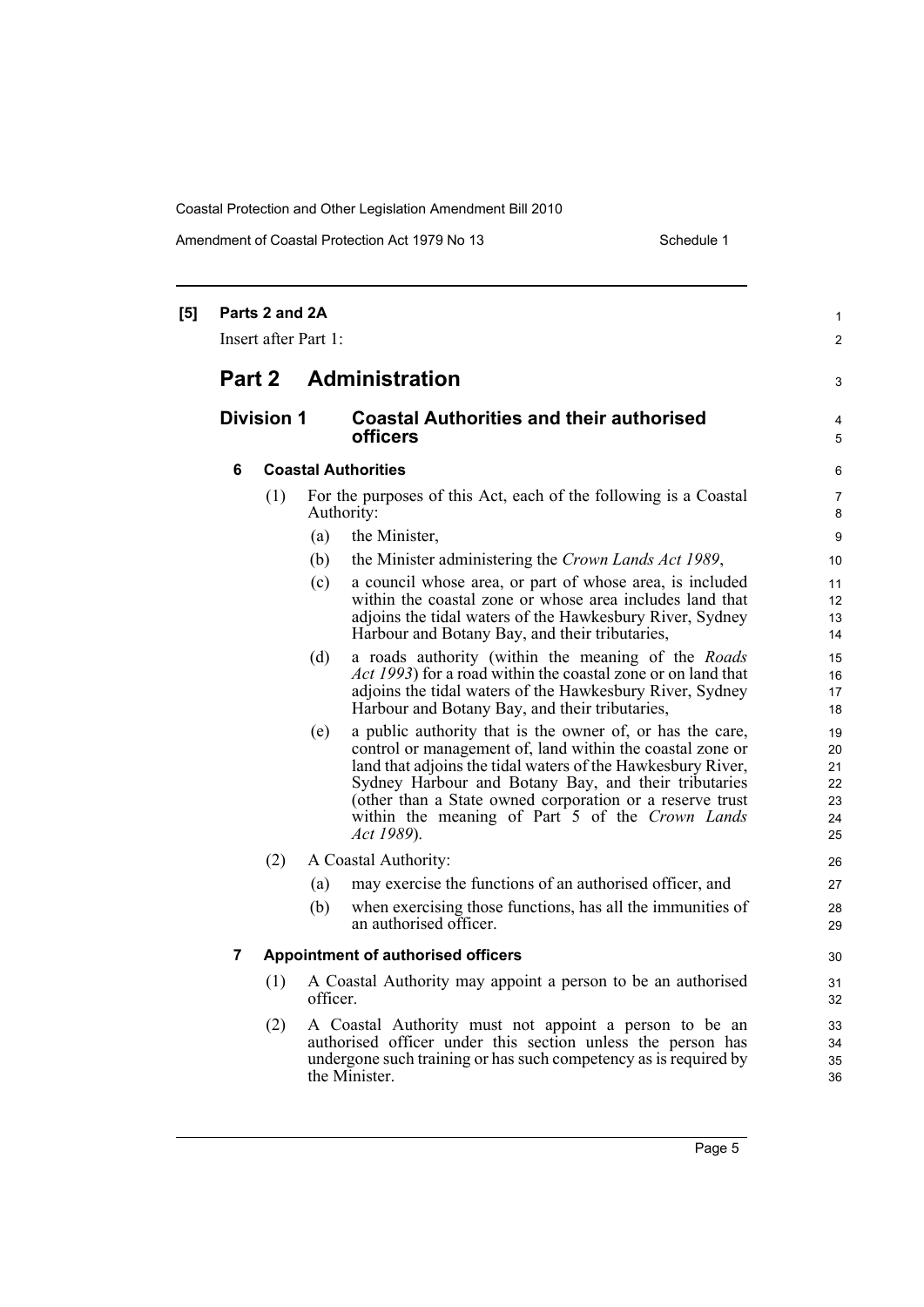|   | (3) |         | In appointing authorised officers, a Coastal Authority may<br>specify that the appointment is subject to conditions or<br>restrictions relating to:                                                                                                                                                                                                                                                                                        | 1<br>$\overline{2}$<br>3               |
|---|-----|---------|--------------------------------------------------------------------------------------------------------------------------------------------------------------------------------------------------------------------------------------------------------------------------------------------------------------------------------------------------------------------------------------------------------------------------------------------|----------------------------------------|
|   |     | (a)     | the functions that are exercisable by those officers, or                                                                                                                                                                                                                                                                                                                                                                                   | 4                                      |
|   |     | (b)     | when, where and in what circumstances those officers may<br>exercise functions.                                                                                                                                                                                                                                                                                                                                                            | 5<br>6                                 |
| 8 |     |         | <b>Identification cards</b>                                                                                                                                                                                                                                                                                                                                                                                                                | $\overline{7}$                         |
|   | (1) |         | A Coastal Authority is to issue an identification card that<br>complies with this section to each authorised officer.                                                                                                                                                                                                                                                                                                                      | 8<br>9                                 |
|   | (2) |         | The identification card must:                                                                                                                                                                                                                                                                                                                                                                                                              | 10                                     |
|   |     | (a)     | state that it is issued under this Act, and                                                                                                                                                                                                                                                                                                                                                                                                | 11                                     |
|   |     | (b)     | give the name of the person to whom it is issued, and                                                                                                                                                                                                                                                                                                                                                                                      | 12                                     |
|   |     | (c)     | state the date (if any) on which it expires, and                                                                                                                                                                                                                                                                                                                                                                                           | 13                                     |
|   |     | (d)     | describe the kinds of premises to which the powers of the<br>authorised officer extend, and                                                                                                                                                                                                                                                                                                                                                | 14<br>15                               |
|   |     | (e)     | state any limitations on the functions that the authorised<br>officer is authorised to exercise under this Act that are<br>imposed by the authorised officer's instrument of<br>appointment.                                                                                                                                                                                                                                               | 16<br>17<br>18<br>19                   |
|   | (3) |         | Each authorised officer who is not a police officer must:                                                                                                                                                                                                                                                                                                                                                                                  | 20                                     |
|   |     | (a)     | carry his or her identification card as an authorised officer<br>while exercising functions under this Act, and                                                                                                                                                                                                                                                                                                                            | 21<br>22                               |
|   |     | (b)     | if requested to do so by any person affected by the exercise<br>of a function by an authorised officer under this Act,<br>produce the officer's identification card to the person.<br>Note. See section 201 of the Law Enforcement (Powers and<br>Responsibilities) Act 2002 in relation to a police officer's obligation to<br>produce evidence that the police officer is a police officer (unless the<br>police officer is in uniform). | 23<br>24<br>25<br>26<br>27<br>28<br>29 |
|   | (4) |         | A person who has been issued with an identification card and<br>who stops being an authorised officer must return his or her<br>identification card to the appropriate Coastal Authority as soon as<br>practicable.                                                                                                                                                                                                                        | 30<br>31<br>32<br>33                   |
|   | (5) | excuse. | A person must not contravene subsection (4) without reasonable                                                                                                                                                                                                                                                                                                                                                                             | 34<br>35                               |
|   |     |         | Maximum penalty: 10 penalty units.                                                                                                                                                                                                                                                                                                                                                                                                         | 36                                     |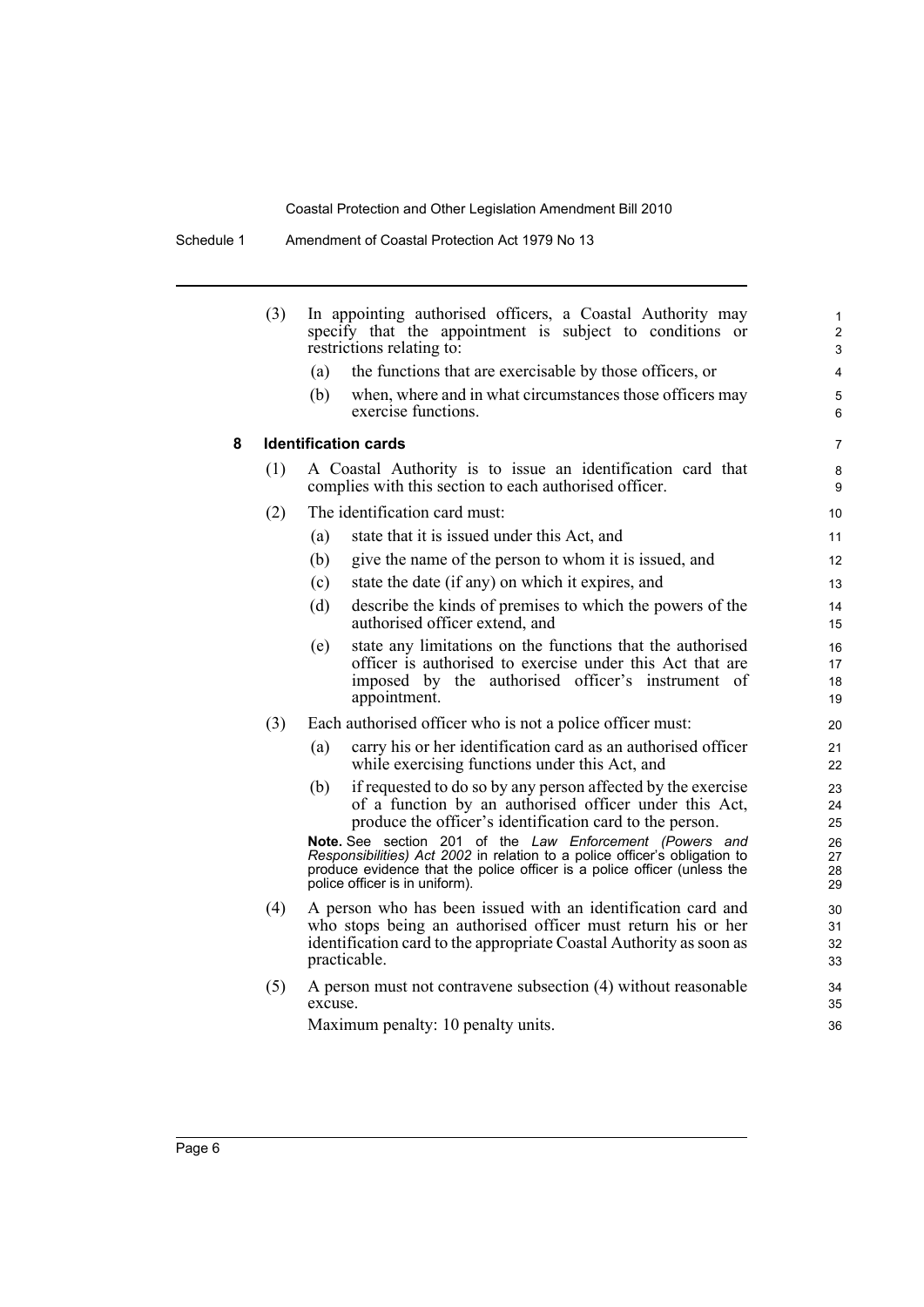Amendment of Coastal Protection Act 1979 No 13 Schedule 1

| 9  |                   | <b>Delegation</b> |                                                                                                                                                                                                                                                          | 1                        |
|----|-------------------|-------------------|----------------------------------------------------------------------------------------------------------------------------------------------------------------------------------------------------------------------------------------------------------|--------------------------|
|    |                   |                   | A Coastal Authority may delegate the exercise of any function of<br>the Coastal Authority under this Act (other than this power of<br>delegation) to:                                                                                                    | $\overline{c}$<br>3<br>4 |
|    |                   | (a)               | an authorised officer, or                                                                                                                                                                                                                                | 5                        |
|    |                   | (b)               | any person, or any class of persons, authorised for the<br>purposes of this section by the regulations.                                                                                                                                                  | 6<br>$\overline{7}$      |
|    | <b>Division 2</b> |                   | <b>Powers of authorised officers</b>                                                                                                                                                                                                                     | 8                        |
| 10 |                   |                   | General powers of authorised officers: application of Chapter 7 of<br>Protection of the Environment Operations Act 1997                                                                                                                                  | 9<br>10                  |
|    | (1)               |                   | An authorised officer has and may exercise the functions of an<br>authorised officer under Chapter 7 and section 319A of the<br>Protection of the Environment Operations Act 1997 (the POEO<br><i>Act</i> ) for the following purposes:                  | 11<br>12<br>13<br>14     |
|    |                   | (a)               | for determining whether there has been compliance with or<br>a contravention of this Act and the regulations,                                                                                                                                            | 15<br>16                 |
|    |                   | (b)               | for obtaining information or records for purposes<br>connected with the administration of this Act and the<br>regulations,                                                                                                                               | 17<br>18<br>19           |
|    |                   | (c)               | generally for administering this Act and the regulations.                                                                                                                                                                                                | 20                       |
|    | (2)               |                   | The provisions of Chapter 7 (other than Part 7.2) and<br>section 319A of the POEO Act apply to and in respect of this Act<br>as if those provisions were part of this Act, subject to the<br>following modifications:                                    | 21<br>22<br>23<br>24     |
|    |                   | (a)               | references in those provisions to an authorised officer are<br>to be read as references to an authorised officer appointed<br>by a Coastal Authority under this Act,                                                                                     | 25<br>26<br>27           |
|    |                   | (b)               | references in those provisions to "this Act" are to be read<br>as references to this Act,                                                                                                                                                                | 28<br>29                 |
|    |                   | (c)               | references in those provisions to "the EPA" are to be read<br>as references to a Coastal Authority,                                                                                                                                                      | 30<br>31                 |
|    |                   | (d)               | a Coastal Authority is taken to be the appropriate<br>regulatory authority for matters concerning this Act.                                                                                                                                              | 32<br>33                 |
|    | (3)               |                   | For the avoidance of doubt, a prosecution of a person for an<br>offence against a provision of Chapter 7 (other than Part 7.2) of<br>the POEO Act (as applying under this section) is to be taken as if<br>the offence were an offence against this Act. | 34<br>35<br>36<br>37     |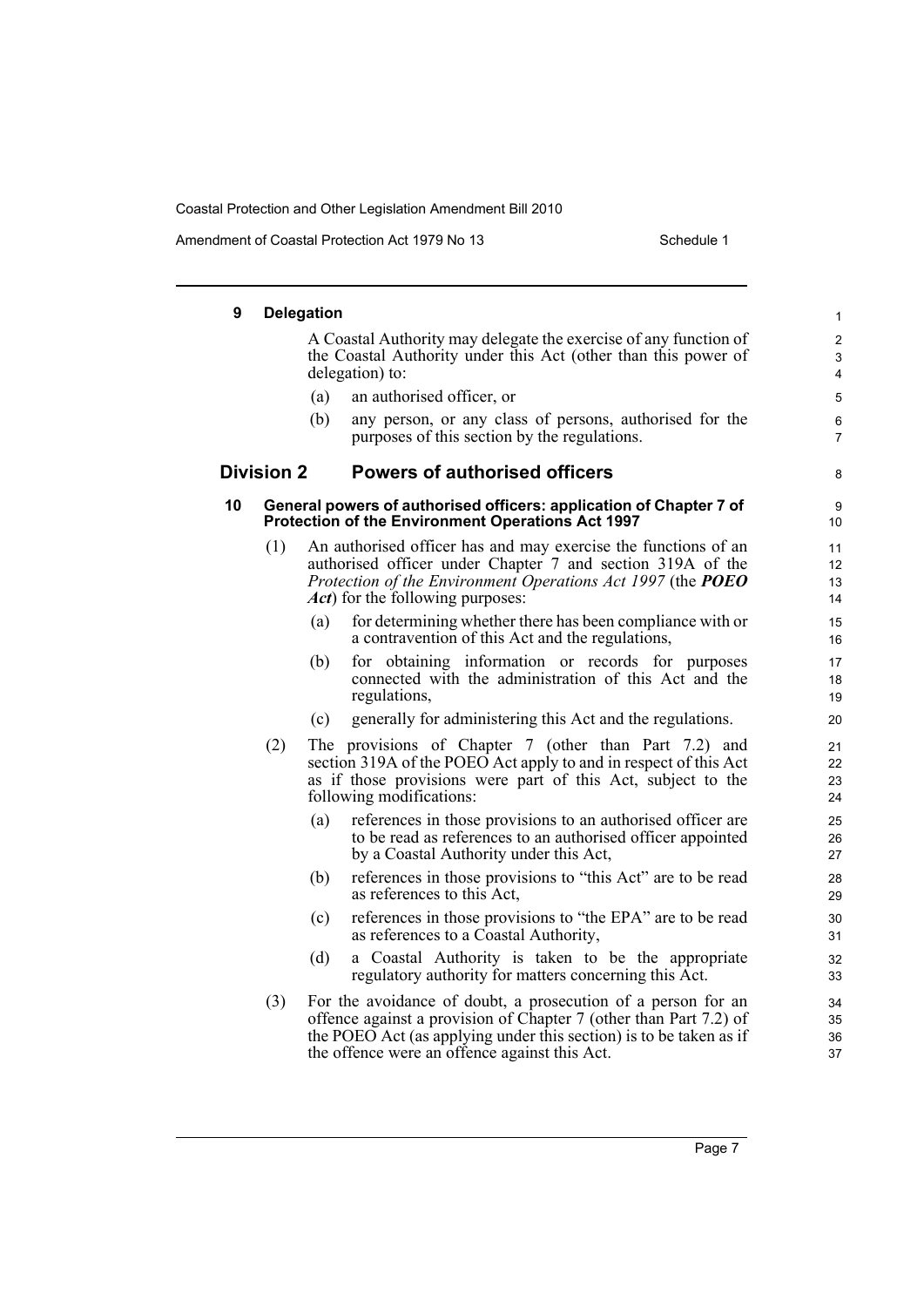(4) The functions that an authorised officer has under Chapter 7 of the POEO Act are, for the purposes of any provision of this Act, taken to be functions under this Act.

(5) If an authorised officer has functions in respect of a matter under both Chapter 7 of the POEO Act (as applying under this section) and under any other provision of this Act, the fact that there is a restriction on the exercise of a function under this Act does not of itself operate to restrict the exercise by an authorised officer of any similar or the same function under Chapter 7 of the PÓEO Act.

#### **11 Offence relating to authorised officers and exercise of functions under Act**

- (1) A person who, without lawful excuse, neglects or fails to comply with a requirement made of the person under this Act is guilty of an offence.
- (2) A person who furnishes any information or does any other thing in purported compliance with a requirement made under this Act, knowing that it is false or misleading in a material respect is guilty of an offence.
- (3) A person who wilfully delays, threatens, intimidates or obstructs an authorised officer in the exercise of the authorised officer's powers under this Act is guilty of an offence.
- (4) A person who interferes with, damages or destroys or does any act which may tend to interfere with, damage or destroy any vehicle, vessel, asset or equipment which is used in relation to the exercise of a function by an authorised officer under this Act is guilty of an offence.
- (5) A person who impersonates an authorised officer is guilty of an offence.

Maximum penalty:

- (a) in the case of a corporation—500 penalty units and, in the case of a continuing offence, a further penalty of 50 penalty units for each day the offence continues, or
- (b) in the case of an individual—100 penalty units and, in the case of a continuing offence, a further penalty of 10 penalty units for each day the offence continues.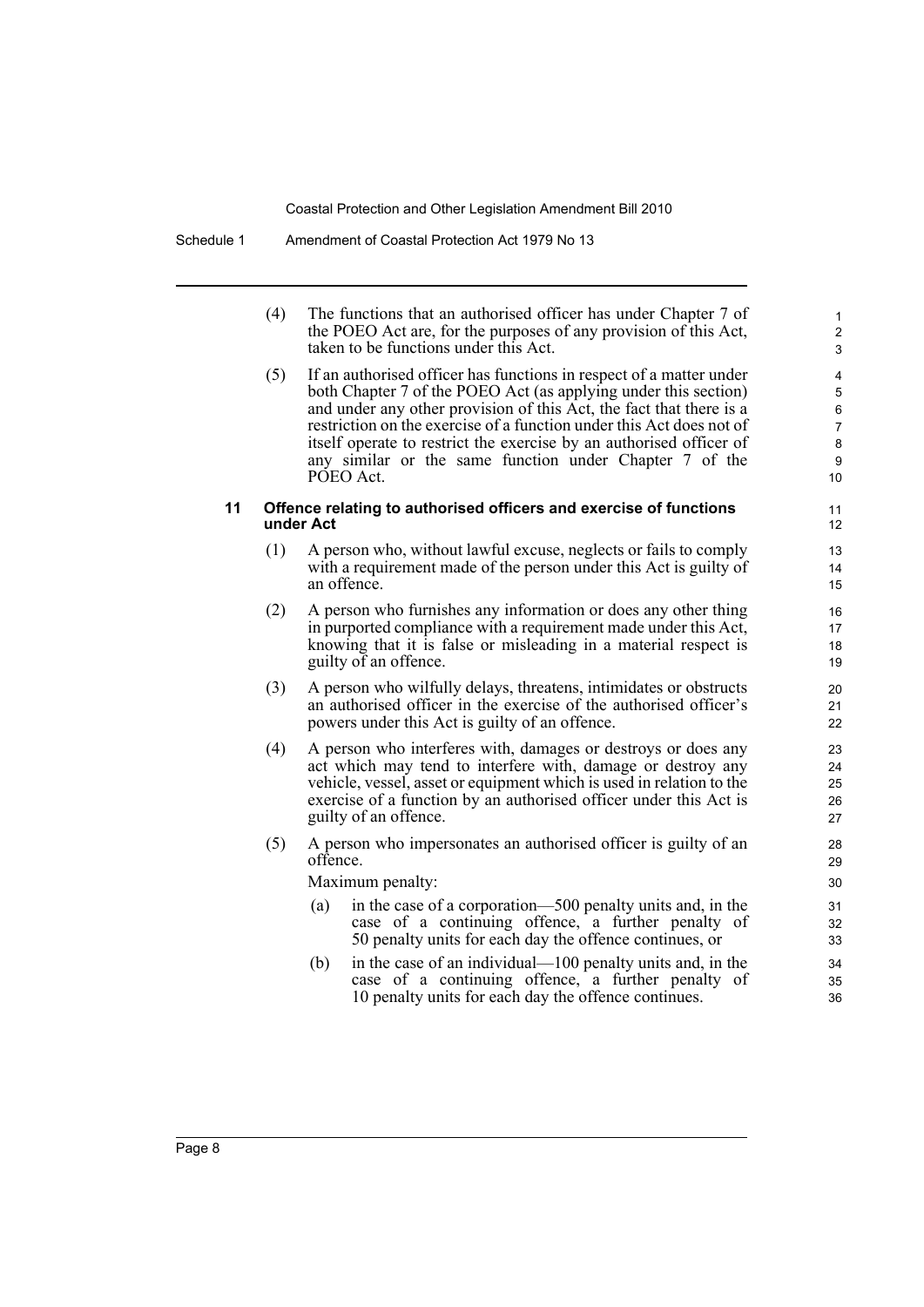Amendment of Coastal Protection Act 1979 No 13 Schedule 1

|    |     | <b>Part 2A NSW Coastal Panel</b>                                                                                                                                                                                |                      |  |  |
|----|-----|-----------------------------------------------------------------------------------------------------------------------------------------------------------------------------------------------------------------|----------------------|--|--|
| 12 |     | <b>Constitution of NSW Coastal Panel</b>                                                                                                                                                                        | 2                    |  |  |
|    | (1) | There is to be a NSW Coastal Panel.                                                                                                                                                                             | 3                    |  |  |
|    | (2) | The Coastal Panel is to consist of 7 members appointed by the<br>Minister of whom:                                                                                                                              | 4<br>5               |  |  |
|    |     | one is to be a person nominated by the Director-General,<br>(a)<br>and                                                                                                                                          | 6<br>$\overline{7}$  |  |  |
|    |     | one is to be a person nominated by the Director-General of<br>(b)<br>the Department of Planning, and                                                                                                            | 8<br>9               |  |  |
|    |     | three are to be nominated by the Local Government and<br>(c)<br>Shires Associations, and                                                                                                                        | 10<br>11             |  |  |
|    |     | one is to be a person nominated by the Chief Executive of<br>(d)<br>the Land and Property Management Authority, and                                                                                             | 12<br>13             |  |  |
|    |     | one is to be appointed by the Minister with the concurrence<br>(e)<br>of the Local Government and Shires Associations.                                                                                          | 14<br>15             |  |  |
|    | (3) | The person appointed under subsection $(2)$ $(e)$ is to be the<br>Chairperson of the Coastal Panel. The person appointed under<br>subsection $(2)$ (a) is to be the Deputy Chairperson of the Coastal<br>Panel. | 16<br>17<br>18<br>19 |  |  |
|    | (4) | A person appointed under subsection $(2)$ $(a)$ – $(d)$ must have<br>qualifications and experience in coastal planning, coastal<br>engineering, coastal geomorphology or coastal environmental<br>management.   | 20<br>21<br>22<br>23 |  |  |
|    | (5) | The Coastal Panel is a NSW Government agency.<br>Note. By virtue of section 13A of the Interpretation Act 1987, a NSW<br>Government agency has the status, privileges and immunities of the<br>Crown.           | 24<br>25<br>26<br>27 |  |  |
|    | (6) | In appointing a member, the Minister is to have regard to the need<br>to have a range of expertise represented among the Coastal<br>Panel's members.                                                            | 28<br>29<br>30       |  |  |
|    | (7) | For the avoidance of doubt, the Coastal Panel is a public authority<br>for the purposes of the <i>Environmental Planning and Assessment</i><br>Act 1979.                                                        | 31<br>32<br>33       |  |  |
|    | (8) | Schedule 2 contains provisions relating to the constitution and<br>procedure of the Coastal Panel.                                                                                                              | 34<br>35             |  |  |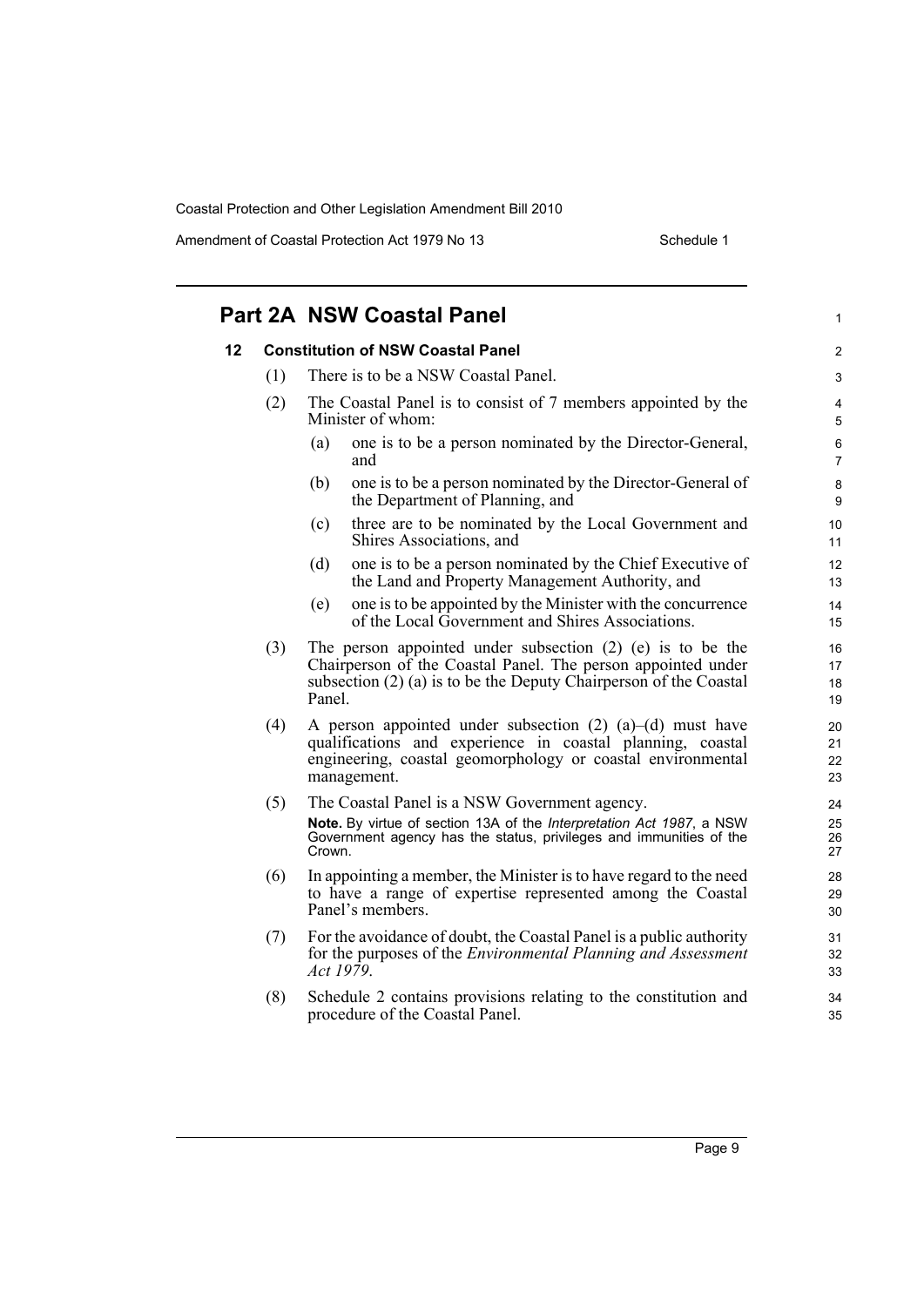Schedule 1 Amendment of Coastal Protection Act 1979 No 13

|     | 13 |     |     | <b>Functions of Coastal Panel</b>                                                                                                                                                                                                                                                                | $\mathbf{1}$                   |
|-----|----|-----|-----|--------------------------------------------------------------------------------------------------------------------------------------------------------------------------------------------------------------------------------------------------------------------------------------------------|--------------------------------|
|     |    | (1) |     | The Coastal Panel has the following functions:                                                                                                                                                                                                                                                   | 2                              |
|     |    |     | (a) | to provide advice to the Minister on any matter referred to<br>the Coastal Panel by the Minister relating to the coastal<br>zone or otherwise in connection with the operation of this<br>Act,                                                                                                   | 3<br>4<br>$\overline{5}$<br>6  |
|     |    |     | (b) | such functions conferred or imposed on it by or under the<br>Environmental Planning and Assessment Act 1979 relating<br>to the granting of development consent,                                                                                                                                  | $\overline{7}$<br>$\bf 8$<br>9 |
|     |    |     | (c) | any other function conferred or imposed on it by or under<br>this Act, the <i>Environmental Planning and Assessment</i><br>Act 1979 or any other Act.                                                                                                                                            | 10<br>11<br>12                 |
|     |    | (2) |     | The Coastal Panel may delegate the exercise of any function of<br>the Coastal Panel under this or any other Act (other than this<br>power of delegation) to:                                                                                                                                     | 13<br>14<br>15                 |
|     |    |     | (a) | any member of staff of the Department, or                                                                                                                                                                                                                                                        | 16                             |
|     |    |     | (b) | any person, or any class of persons, authorised for the<br>purposes of this section by the regulations.                                                                                                                                                                                          | 17<br>18                       |
|     |    | (3) |     | Despite subsection (2), the Coastal Panel may only delegate a<br>function conferred or imposed on it by or under the<br><i>Environmental Planning and Assessment Act 1979</i> relating to the<br>granting of development consent with the concurrence of the<br>Minister administering that Act. | 19<br>20<br>21<br>22<br>23     |
| [6] |    |     |     | Section 38 General supervision of coastal zone                                                                                                                                                                                                                                                   | 24                             |
|     |    |     |     | Insert after section $38(2)$ :                                                                                                                                                                                                                                                                   | 25                             |
|     |    | (3) | If: |                                                                                                                                                                                                                                                                                                  | 26                             |
|     |    |     | (a) | a public authority (the <i>developer authority</i> ) is required to<br>obtain the concurrence of the Minister to carry out any<br>development in the coastal zone under subsection $(1)$ $(a)$ ,<br>and                                                                                          | 27<br>28<br>29<br>30           |
|     |    |     | (b) | the developer authority is required under any law to obtain<br>a grant of a right or consent from another public authority<br>(the <i>approval authority</i> ) to carry out that development,<br>and                                                                                             | 31<br>32<br>33<br>34           |
|     |    |     |     |                                                                                                                                                                                                                                                                                                  |                                |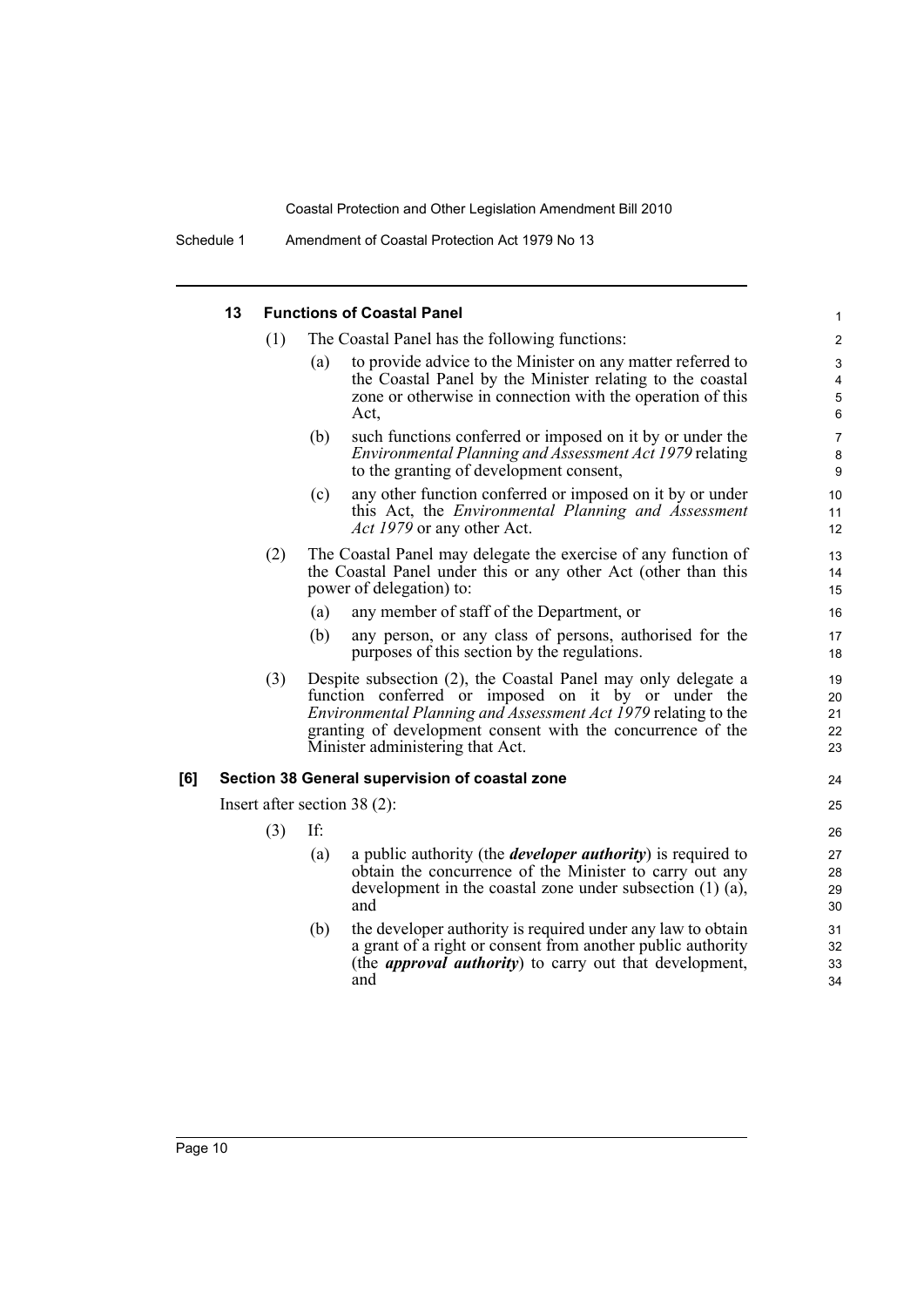Amendment of Coastal Protection Act 1979 No 13 Schedule 1

|     |                                | (c) | the approval authority is required to obtain the concurrence<br>of the Minister to the grant of the right or consent under<br>subsection $(1)$ (b),<br>concurrence by the Minister to the carrying out of the<br>development by the developer authority is taken to also be | $\mathbf{1}$<br>$\overline{c}$<br>3<br>4<br>$\mathbf 5$ |
|-----|--------------------------------|-----|-----------------------------------------------------------------------------------------------------------------------------------------------------------------------------------------------------------------------------------------------------------------------------|---------------------------------------------------------|
|     |                                |     | concurrence to the grant of the right or consent by the approval<br>authority.                                                                                                                                                                                              | $\,6$<br>$\overline{7}$                                 |
|     | (4)                            |     | This section does not apply to the use or occupation of any part<br>of the coastal zone, or the carrying out of any development in the<br>coastal zone, for the placement or maintenance of emergency<br>coastal protection works.                                          | 8<br>9<br>10<br>11                                      |
| [7] |                                |     | Section 39 Special provisions respecting coastal development                                                                                                                                                                                                                | 12                                                      |
|     | Insert after section $39(4)$ : |     |                                                                                                                                                                                                                                                                             | 13                                                      |
|     | (5)                            | If: |                                                                                                                                                                                                                                                                             | 14                                                      |
|     |                                | (a) | a public authority (the <i>developer authority</i> ) is required to<br>obtain the concurrence of the Minister to carry out any<br>development in the coastal zone under subsection $(1)$ $(a)$ ,<br>and                                                                     | 15<br>16<br>17<br>18                                    |
|     |                                | (b) | the developer authority is required under any law to obtain<br>a grant of a right or consent from another public authority<br>(the <i>approval authority</i> ) to carry out that development,<br>and                                                                        | 19<br>20<br>21<br>22                                    |
|     |                                | (c) | the approval authority is required to obtain the concurrence<br>of the Minister to the grant of the right or consent under<br>subsection $(1)$ (b),                                                                                                                         | 23<br>24<br>25                                          |
|     |                                |     | concurrence by the Minister to the carrying out of the<br>development by the developer authority is taken to also be<br>concurrence to the grant of the right or consent by the approval<br>authority.                                                                      | 26<br>27<br>28<br>29                                    |
|     | (6)                            |     | Subsection (1) does not apply to the carrying out of any<br>development in the coastal zone for the placement or<br>maintenance of temporary coastal protection works.                                                                                                      | 30<br>31<br>32                                          |
| [8] | Sections 48-50                 |     |                                                                                                                                                                                                                                                                             | 33                                                      |
|     | Omit the sections.             |     |                                                                                                                                                                                                                                                                             | 34                                                      |
| [9] | <b>Section 53 Regulations</b>  |     |                                                                                                                                                                                                                                                                             | 35                                                      |

### **[9] Section 53 Regulations**

Omit the section.

**[8]** 

Page 11

36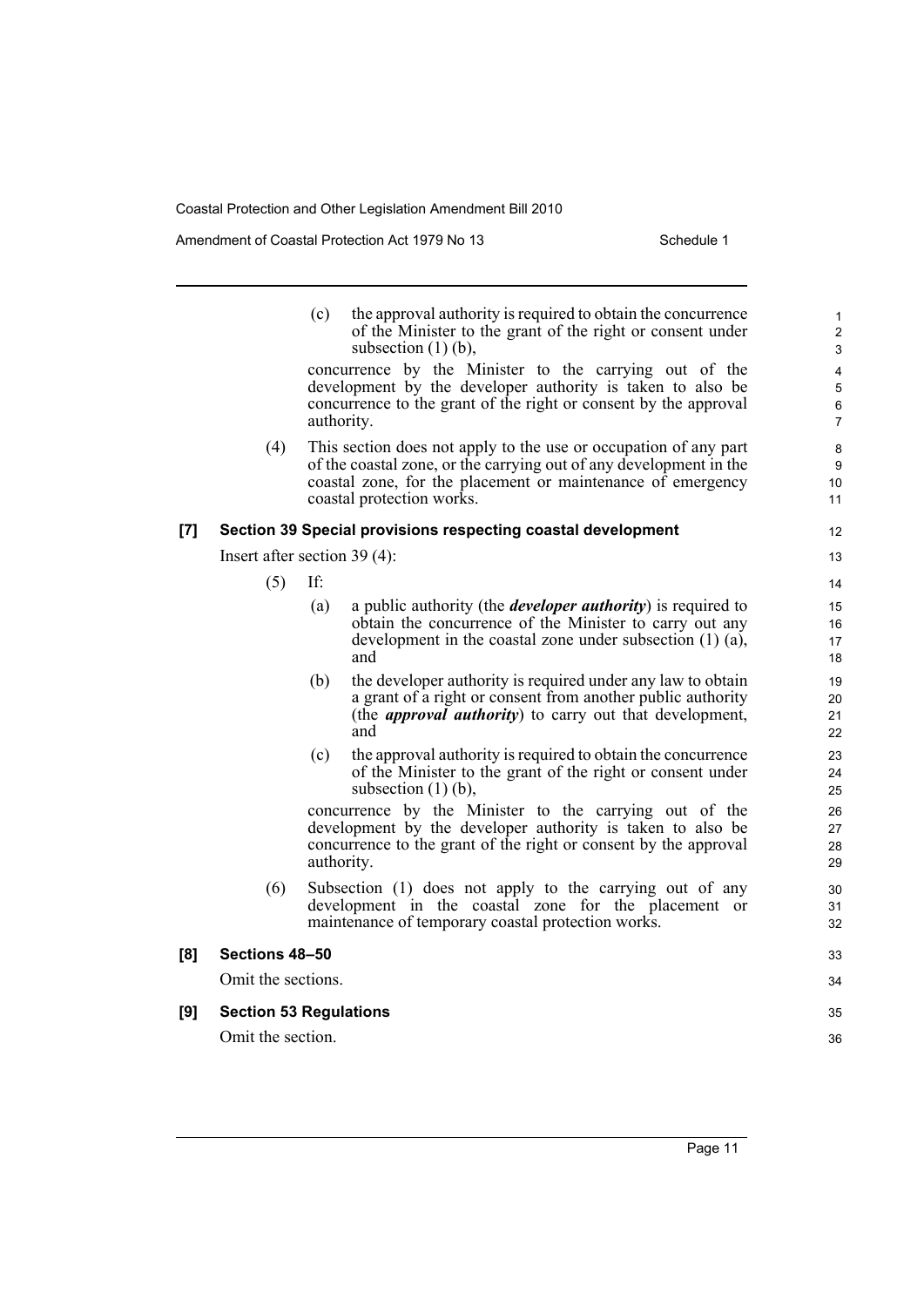| $[10]$ |                                 |     | Section 55 Carrying out of certain works                                                                                                                                                                                                                                                                                                                                                                                                               | 1                                            |
|--------|---------------------------------|-----|--------------------------------------------------------------------------------------------------------------------------------------------------------------------------------------------------------------------------------------------------------------------------------------------------------------------------------------------------------------------------------------------------------------------------------------------------------|----------------------------------------------|
|        | Insert after section 55 $(6)$ : |     |                                                                                                                                                                                                                                                                                                                                                                                                                                                        | $\overline{2}$                               |
|        | (7)                             |     | Nothing in this section authorises the Minister or the Governor to<br>direct a specified person to carry out specified work.                                                                                                                                                                                                                                                                                                                           | 3<br>4                                       |
| $[11]$ |                                 |     | Section 55A Definition of "beach"                                                                                                                                                                                                                                                                                                                                                                                                                      | 5                                            |
|        | Omit the section.               |     |                                                                                                                                                                                                                                                                                                                                                                                                                                                        | 6                                            |
| $[12]$ |                                 |     | Section 55B Requirement for coastal zone management plans                                                                                                                                                                                                                                                                                                                                                                                              | 7                                            |
|        | Insert after section $55B(4)$ : |     |                                                                                                                                                                                                                                                                                                                                                                                                                                                        | 8                                            |
|        | (5)                             |     | For the avoidance of doubt, the Minister may give a direction<br>under subsection (1) in relation to part of an area included within<br>the coastal zone.                                                                                                                                                                                                                                                                                              | 9<br>10<br>11                                |
|        | (6)                             |     | In this section, <i>coastal zone</i> includes land that adjoins the tidal<br>waters of the Hawkesbury River, Sydney Harbour and Botany<br>Bay, and their tributaries.                                                                                                                                                                                                                                                                                  | 12<br>13<br>14                               |
| $[13]$ |                                 |     | Section 55C Matters to be dealt with in coastal zone management plans                                                                                                                                                                                                                                                                                                                                                                                  | 15                                           |
|        |                                 |     | Omit "of the kind that may be carried out under the State Emergency and<br><i>Rescue Management Act 1989</i> , or otherwise," from section 55C (b).                                                                                                                                                                                                                                                                                                    | 16<br>17                                     |
|        | Insert instead "carried out".   |     |                                                                                                                                                                                                                                                                                                                                                                                                                                                        | 18                                           |
| $[14]$ | <b>Section 55C</b>              |     |                                                                                                                                                                                                                                                                                                                                                                                                                                                        | 19                                           |
|        |                                 |     | Insert at the end of section $55C$ (c):                                                                                                                                                                                                                                                                                                                                                                                                                | 20                                           |
|        |                                 |     | , and                                                                                                                                                                                                                                                                                                                                                                                                                                                  | 21                                           |
|        |                                 | (d) | where the plan relates to a part of the coastline, the<br>management of risks arising from coastal hazards, and                                                                                                                                                                                                                                                                                                                                        | 22<br>23                                     |
|        |                                 | (e) | where the plan relates to an estuary, the management of<br>estuary health, and                                                                                                                                                                                                                                                                                                                                                                         | 24<br>25                                     |
|        |                                 | (f) | the impacts from climate change on risks arising from<br>coastal hazards and on estuary health, as appropriate, and                                                                                                                                                                                                                                                                                                                                    | 26<br>27                                     |
|        |                                 | (g) | where the plan proposes the construction of coastal<br>protection works (other than emergency coastal protection<br>works) that are to be funded by the council or a private<br>landowner or both, the proposed arrangements for the<br>adequate maintenance of the works and for managing<br>associated impacts of such works (such as changed or<br>increased beach erosion elsewhere or a restriction of public<br>access to beaches or headlands). | 28<br>29<br>30<br>31<br>32<br>33<br>34<br>35 |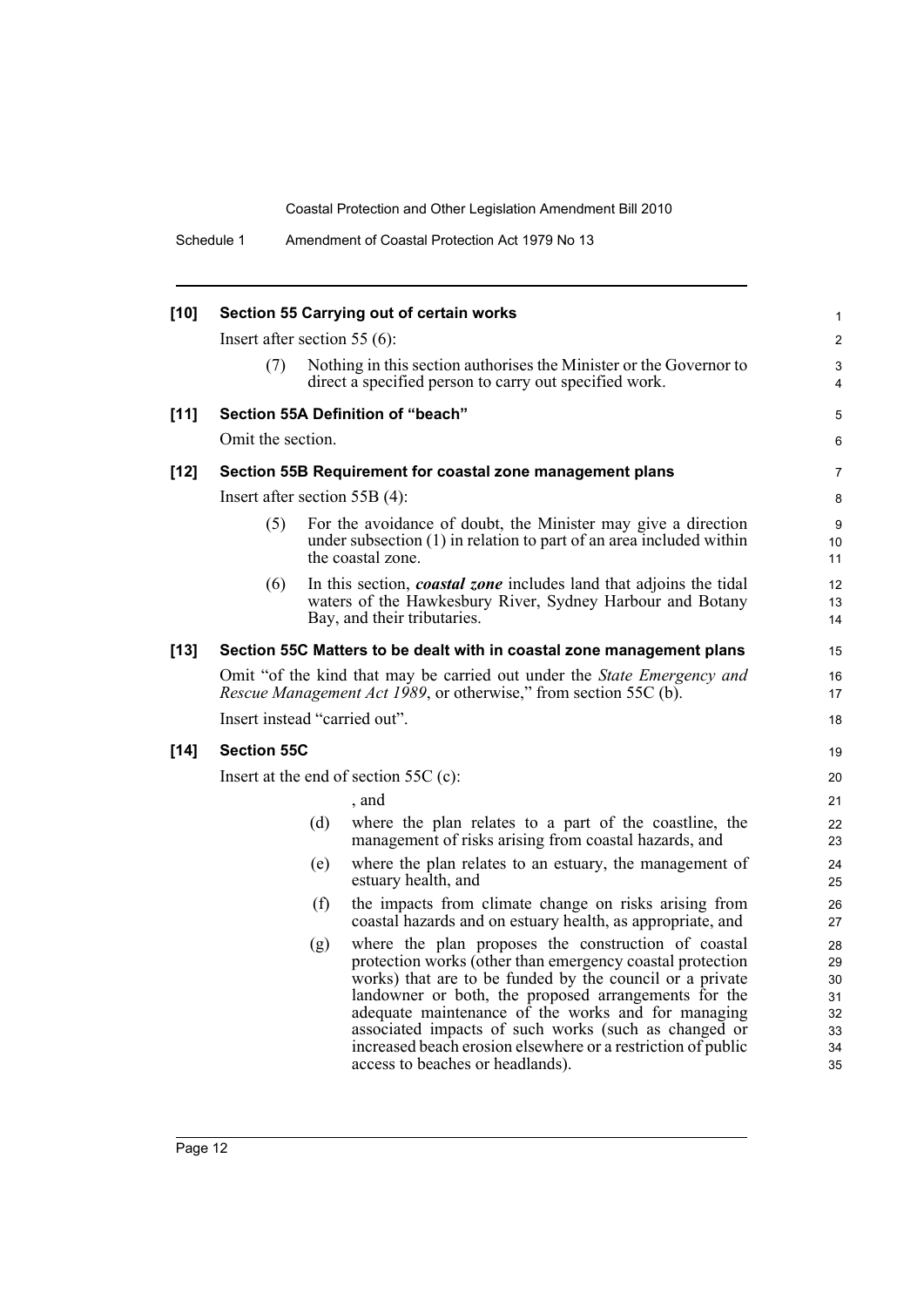Amendment of Coastal Protection Act 1979 No 13 Schedule 1

|        | (2)                 | A coastal zone management plan must not include the following:                                                                                                                                                                                                                           | $\mathbf{1}$                       |
|--------|---------------------|------------------------------------------------------------------------------------------------------------------------------------------------------------------------------------------------------------------------------------------------------------------------------------------|------------------------------------|
|        |                     | matters dealt with in any plan made under the State<br>(a)<br><i>Emergency and Rescue Management Act 1989</i> in relation<br>to the response to emergencies,                                                                                                                             | $\overline{c}$<br>3<br>4           |
|        |                     | proposed actions or activities to be carried out by any<br>(b)<br>public authority or relating to any land or other assets<br>owned or managed by a public authority, unless the public<br>authority has agreed to the inclusion of those proposed<br>actions or activities in the plan. | 5<br>6<br>$\overline{7}$<br>8<br>9 |
|        | (3)                 | Despite subsection (1), the Minister may give a direction under<br>section 55B that a council make a coastal zone management plan<br>that makes provision for only one or more of the matters referred<br>to in that subsection as specified in the direction.                           | 10<br>11<br>12<br>13               |
| $[15]$ | management plans    | Section 55D Guidelines for preparation of draft coastal zone                                                                                                                                                                                                                             | 14<br>15                           |
|        |                     | Insert after section $55D(2)$ :                                                                                                                                                                                                                                                          | 16                                 |
|        | (3)                 | The Minister is to ensure that notification of any guidelines is<br>published in the Gazette.                                                                                                                                                                                            | 17<br>18                           |
|        | (4)                 | A copy of the Minister's guidelines must be available for public<br>inspection on the Internet website of the Department.                                                                                                                                                                | 19<br>20                           |
| $[16]$ |                     | <b>Section 55G Certification by Minister</b>                                                                                                                                                                                                                                             | 21                                 |
|        |                     | Omit "for approval" from section 55G (1).                                                                                                                                                                                                                                                | 22                                 |
|        |                     | Insert instead "for certification under this section".                                                                                                                                                                                                                                   | 23                                 |
| $[17]$ | Section 55G (2)-(4) |                                                                                                                                                                                                                                                                                          | 24                                 |
|        |                     | Omit section 55G (2). Insert instead:                                                                                                                                                                                                                                                    | 25                                 |
|        | (2)                 | The Minister may certify, or refuse to certify, that a draft coastal<br>zone management plan submitted to the Minister has been<br>prepared in accordance with the requirements of this Act.                                                                                             | 26<br>27<br>28                     |
|        | (3)                 | Before certifying the draft coastal zone management plan<br>submitted to the Minister under subsection (1), the Minister may<br>refer the plan to the Coastal Panel for advice.                                                                                                          | 29<br>30<br>31                     |
|        | (4)                 | Before submitting the draft coastal zone management plan to the<br>Minister under subsection (1), the council must consult with<br>other public authorities in the manner specified in the Minister's<br>guidelines.                                                                     | 32<br>33<br>34<br>35               |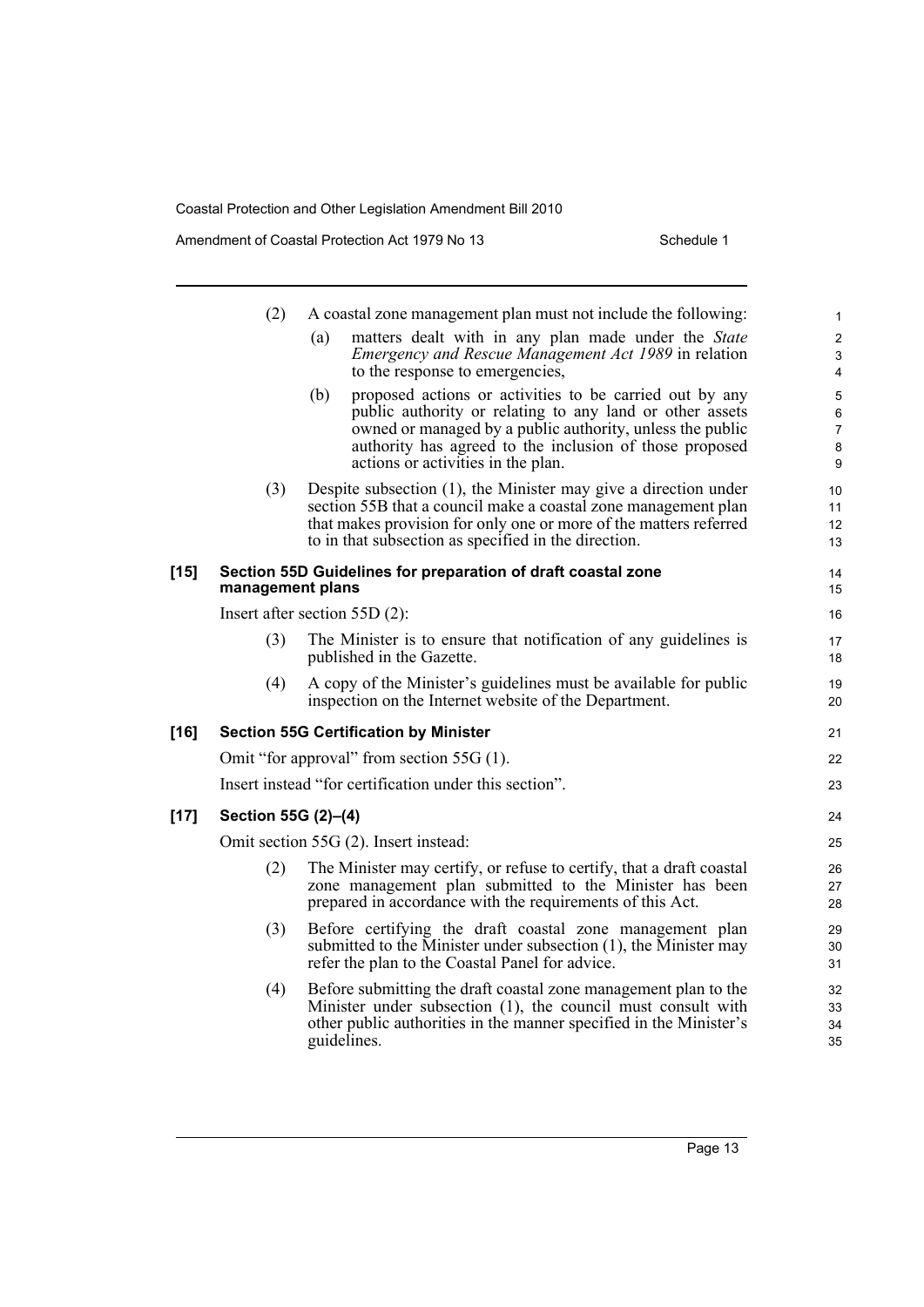Schedule 1 Amendment of Coastal Protection Act 1979 No 13

| $[18]$ | plans             | Section 55H Gazettal and commencement of coastal zone management                                                                                                                                                                                                                                                                                                                  | $\mathbf{1}$<br>2                |
|--------|-------------------|-----------------------------------------------------------------------------------------------------------------------------------------------------------------------------------------------------------------------------------------------------------------------------------------------------------------------------------------------------------------------------------|----------------------------------|
|        |                   | Omit "approves a draft coastal zone management plan" from section 55H (1).                                                                                                                                                                                                                                                                                                        | 3                                |
|        |                   | Insert instead "certifies that a draft coastal zone management plan has been<br>prepared in accordance with the requirements of this Act".                                                                                                                                                                                                                                        | 4<br>5                           |
| $[19]$ |                   | Section 55I Amendment and repeal of coastal zone management plans                                                                                                                                                                                                                                                                                                                 | 6                                |
|        |                   | Insert "(in whole or in part)" after "amended" in section 55I (1).                                                                                                                                                                                                                                                                                                                | $\overline{7}$                   |
| $[20]$ |                   | Section 55J Availability of coastal zone management plans                                                                                                                                                                                                                                                                                                                         | 8                                |
|        |                   | Insert at the end of the section:                                                                                                                                                                                                                                                                                                                                                 | $\boldsymbol{9}$                 |
|        | (2)               | A copy of a coastal zone management plan must be available for<br>public inspection on the Internet website of the council within<br>7 days of its publication in the Gazette.                                                                                                                                                                                                    | 10<br>11<br>12                   |
| $[21]$ |                   | Section 55K Breach of coastal zone management plan: offence                                                                                                                                                                                                                                                                                                                       | 13                               |
|        |                   | Insert at the end of the section:                                                                                                                                                                                                                                                                                                                                                 | 14                               |
|        | (2)               | This section does not apply to the carrying out of work that is<br>development for which consent has been granted, exempt<br>development or development that does not need consent under<br>the Environmental Planning and Assessment Act 1979 or an<br>approved project within the meaning of Part 3A of that Act.                                                               | 15<br>16<br>17<br>18<br>19       |
| $[22]$ |                   | Section 55L Breach of coastal zone management plan: restraint                                                                                                                                                                                                                                                                                                                     | 20                               |
|        |                   | Insert after section $55L(4)$ :                                                                                                                                                                                                                                                                                                                                                   | 21                               |
|        | (5)               | This section does not apply to a breach of a coastal zone<br>management plan that is an act or omission that is development<br>for which consent has been granted, exempt development or<br>development that does not need consent under the <i>Environmental</i><br><i>Planning and Assessment Act 1979</i> or an approved project within<br>the meaning of Part 3A of that Act. | 22<br>23<br>24<br>25<br>26<br>27 |
|        | (6)               | Despite subsection (1), a council may not bring proceedings<br>under this section to remedy or restrain a breach of a coastal zone<br>management plan by the State or a NSW Government agency.                                                                                                                                                                                    | 28<br>29<br>30                   |
| $[23]$ |                   | Section 55M Breach of coastal zone management plan: order                                                                                                                                                                                                                                                                                                                         | 31                               |
|        | Omit the section. |                                                                                                                                                                                                                                                                                                                                                                                   | 32                               |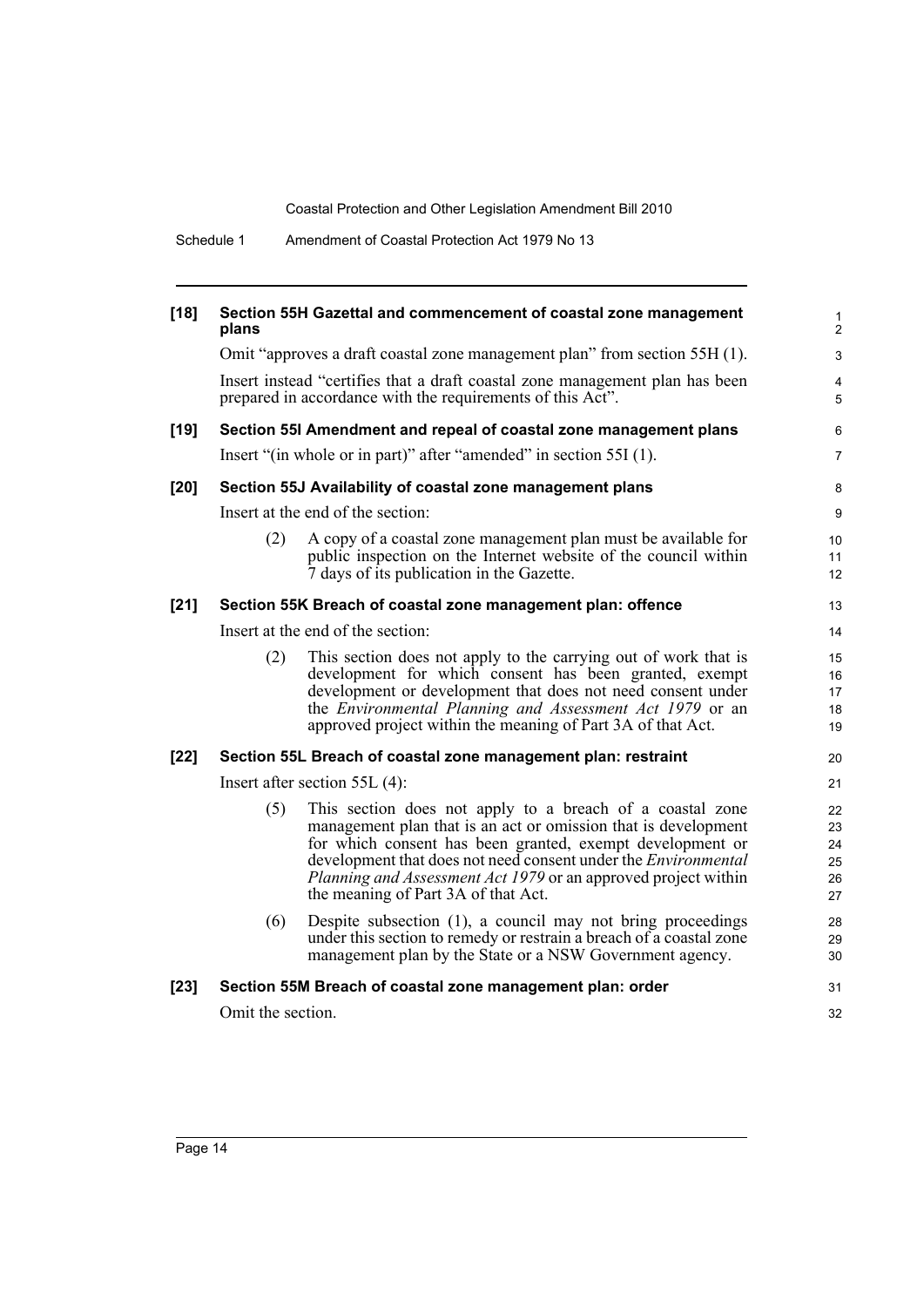Amendment of Coastal Protection Act 1979 No 13 Schedule 1

#### **[24] Part 4B, heading** Omit the heading to Part 4B. Insert instead: **Part 4B Erosion and accretion [25] Section 55M** Insert before section 55N: **55M Granting of development consent relating to coastal protection works** (1) Consent must not be granted under the *Environmental Planning and Assessment Act 1979* to development for the purpose of coastal protection works unless the consent authority is satisfied (by conditions imposed on the consent or otherwise) that satisfactory arrangements have been made for the following for the life of the works: (a) the restoration of a beach, or land adjacent to the beach not protected by the works, if any increased erosion of the beach or adjacent land is caused by the presence of the works, (b) the maintenance of the works. (2) Where the coastal protection works are constructed by or on behalf of landowners or by landowners jointly with a council or public authority, the arrangements are to secure adequate funding for the carrying out of any such restoration and maintenance, including by either or both of the following: (a) by legally binding obligations of all or any of the owners from time to time of the land protected by the works, (b) by payment to the relevant council of an annual charge for coastal protection services (within the meaning of the *Local Government Act 1993*). (3) The funding obligations of landowners referred to in subsection  $(2)$  (a) are to include the percentage share of the total funding of each landowner. 1 2 3 4 5 6 7 8 9 10 11 12 13 14 15 16 17 18 19 20 21 22 23 24 25 26 27 28 29 30 31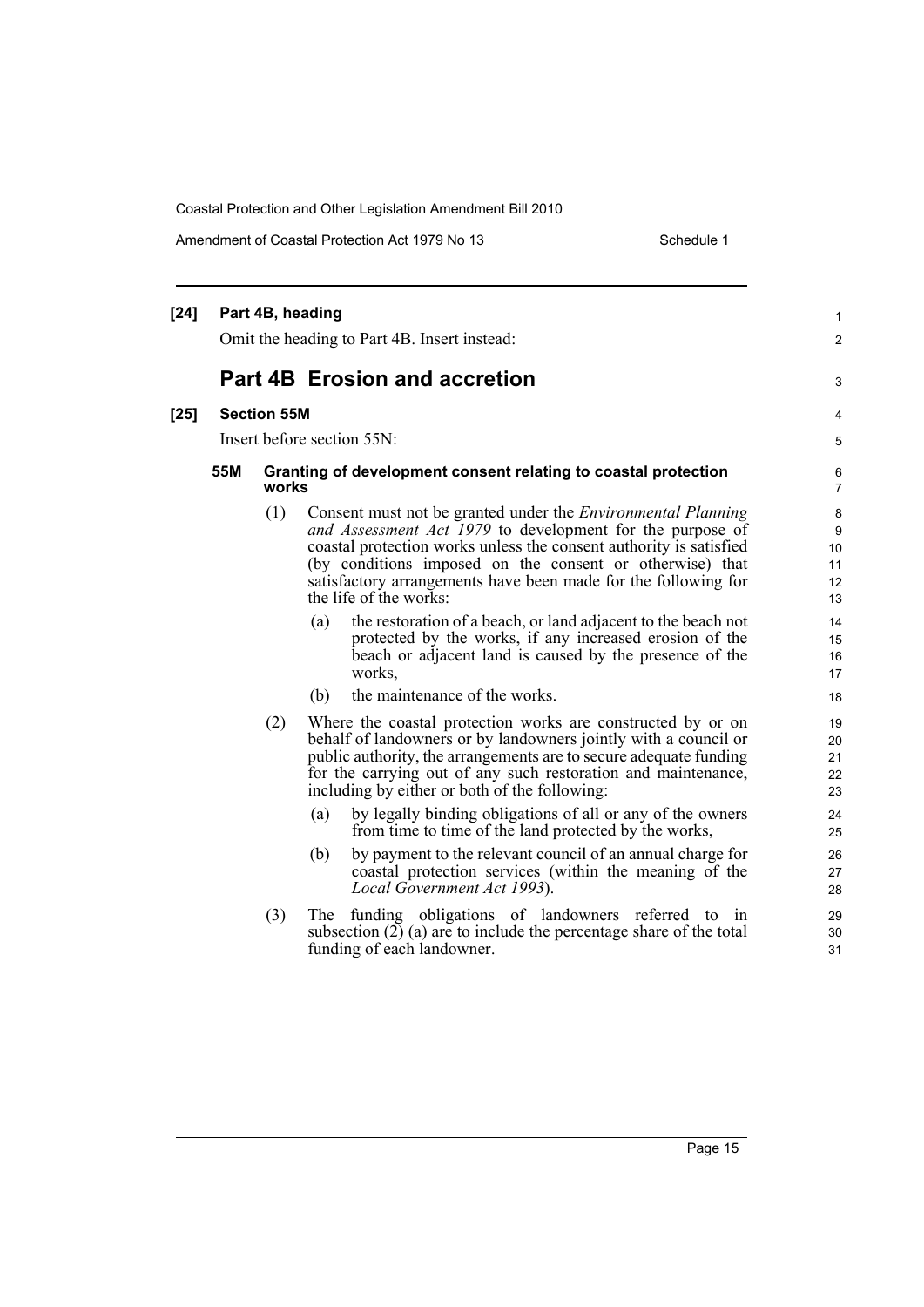Schedule 1 Amendment of Coastal Protection Act 1979 No 13

#### **[26] Parts 4C and 4D** Insert after Part 4B: **Part 4C Emergency coastal protection works Note.** This Part does not limit the operation of any other law in relation to the placement of works on a beach or sand dune. For example, clause 129 of *State Environmental Planning Policy (Infrastructure) 2007* provides that development for the purpose of flood, storm or coastal erosion emergency works may be carried out by or on behalf of a public authority without development consent. Those emergency works may include the placement of rocks or other material on a beach or sand dune. **Division 1 Preliminary 55O Regulatory approvals not required for authorised emergency coastal protection works** A person does not require regulatory approval for emergency coastal protection works if the works are authorised by a certificate under Division 2. **Note.** This means that planning and associated approvals are not required for the placement and maintenance of authorised emergency coastal protection works—see section 55W. **55P Meaning of "emergency coastal protection works"** (1) **General meaning** In this Act, *emergency coastal protection works* means works comprising the placement of the following material, in compliance with the requirements of this section, on a beach, or a sand dune adjacent to a beach, to mitigate the effects of wave erosion on land: (a) sand, or fabric bags filled with sand, (other than sand taken from a beach or a sand dune adjacent to a beach), (b) other objects or material prescribed by the regulations (other than rocks, concrete, construction waste or other debris). (2) **Requirements relating to emergency coastal protection works** The requirements for the placement of material as emergency coastal protection works are as follows: (a) the material must be placed in accordance with a certificate under Division 2 that authorises the works, (b) the material must be placed as an emergency action during a period of beach erosion (where the beach erosion occurs 1  $\mathfrak{p}$ 3 4 5 6 7 8  $\Omega$ 10 11 12 13 14 15 16 17 18 19 20 21  $22$ 23 24 25 26 27 28 29 30 31 32 33 34 35 36 37 38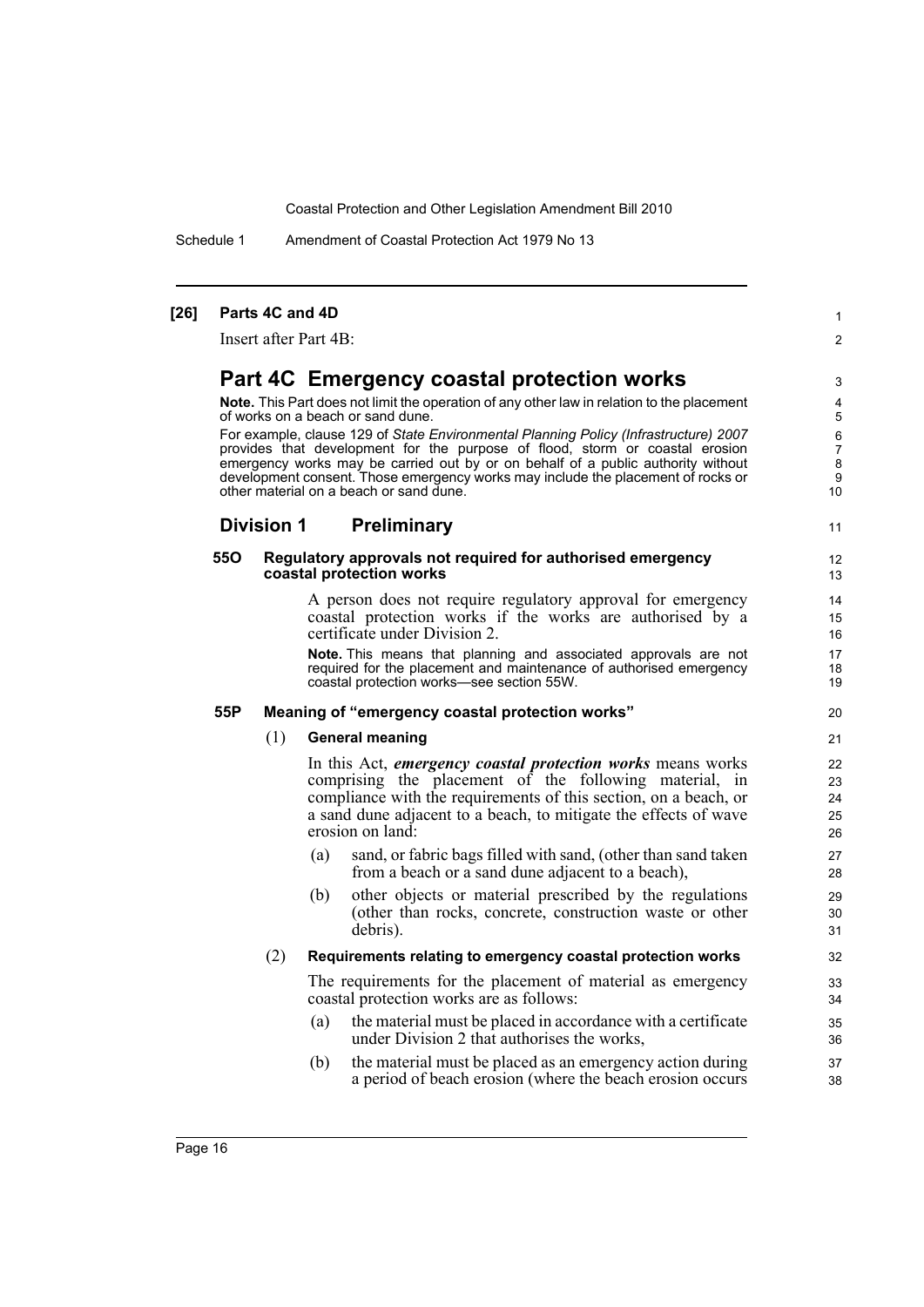Amendment of Coastal Protection Act 1979 No 13 Schedule 1

through storm activity or an extreme or irregular event) or when such beach erosion is imminent or it is reasonably likely that such beach erosion is imminent,

- (c) the material must be placed by or on behalf of a landowner or occupier to protect the following from damage due to the erosion:
	- (i) a lawfully erected building,
	- (ii) land on which a building could be lawfully erected that is zoned residential under an environmental planning instrument and is adjacent to land on which a lawfully erected building is located,
- (d) the material must be placed by or on behalf of the landowner or occupier in accordance with any emergency action subplan that applies to the land concerned,
- (e) the material must be placed by or on behalf of the landowner or occupier in accordance with any requirements adopted by the Minister and published in the Gazette for the purposes of this section,
- (f) the material must be placed by or on behalf of the landowner or occupier in accordance with any requirements specified in the regulations for the purposes of this section.
- (3) A requirement in an emergency action subplan or a requirement otherwise adopted or specified under subsection (2) may:
	- (a) apply generally or be limited in its application by reference to specified factors or exceptions, and
	- (b) apply differently according to different factors of a specified kind.
- (4) For the avoidance of doubt, a requirement in an emergency action subplan or a requirement otherwise adopted or specified under subsection (2) may specify locations where emergency coastal protection works may be placed and must not be placed.

#### **55Q Maximum period allowed for emergency coastal protection works**

- (1) The maximum period allowed for emergency coastal protection works is 6 months (or such period as may be prescribed by the regulations) commencing on the placement of the works.
- (2) Despite subsection (1), if at the expiry of the 6-month period (or other prescribed period) referred to in that subsection, a development application is pending under the *Environmental Planning and Assessment Act 1979* for consent to development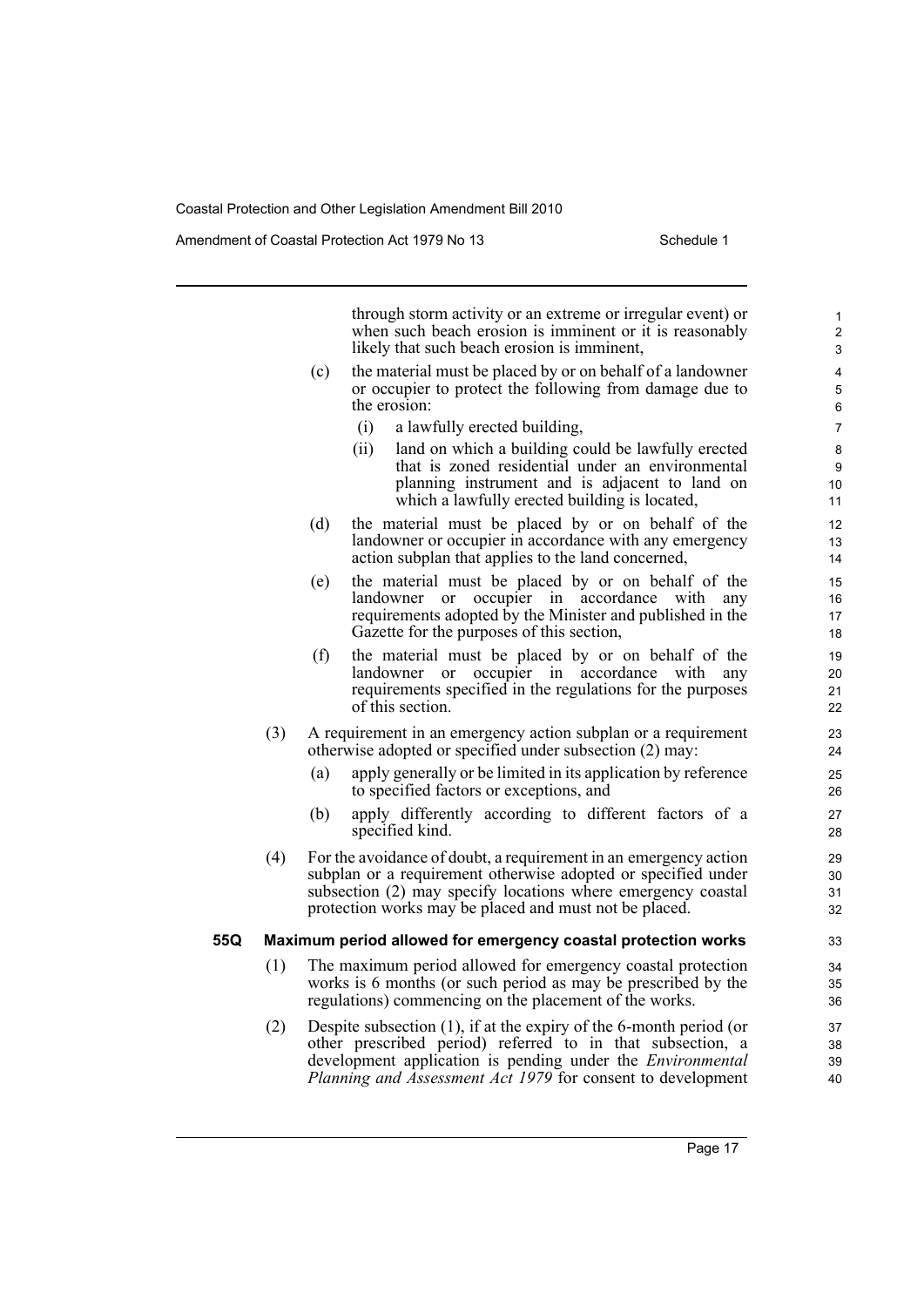for the purposes of coastal protection works on the same land, the maximum period allowed for the works ends:

- (a) where, on the final determination of that development application (including any appeals relating to that application), the application is refused—7 days after that final determination, or
- (b) where, on the final determination of that development application (including any appeals relating to that application), the application is granted—3 months after that final determination.
- (3) Works cease to be emergency coastal protection works for the purposes of this Act if the works remain in place for longer than the maximum period allowed for emergency coastal protection works under this section.

#### **55R Maintenance requirements for emergency coastal protection works**

- (1) Emergency coastal protection works must be maintained by or on behalf of the landowner or occupier in accordance with the following requirements:
	- (a) any requirements of the certificate under Division 2 that authorises the works,
	- (b) any requirements of an emergency action subplan that applies to the land concerned,
	- (c) any requirements adopted by the Minister and published in the Gazette for the purposes of this section,
	- (d) any requirements specified in the regulations for the purposes of this section.
- (2) Works cease to be emergency coastal protection works if they are not maintained as required by this section.
- (3) A requirement in an emergency action subplan or a requirement otherwise adopted or specified under subsection (1) may:
	- (a) apply generally or be limited in its application by reference to specified factors or exceptions, and
	- (b) apply differently according to different factors of a specified kind.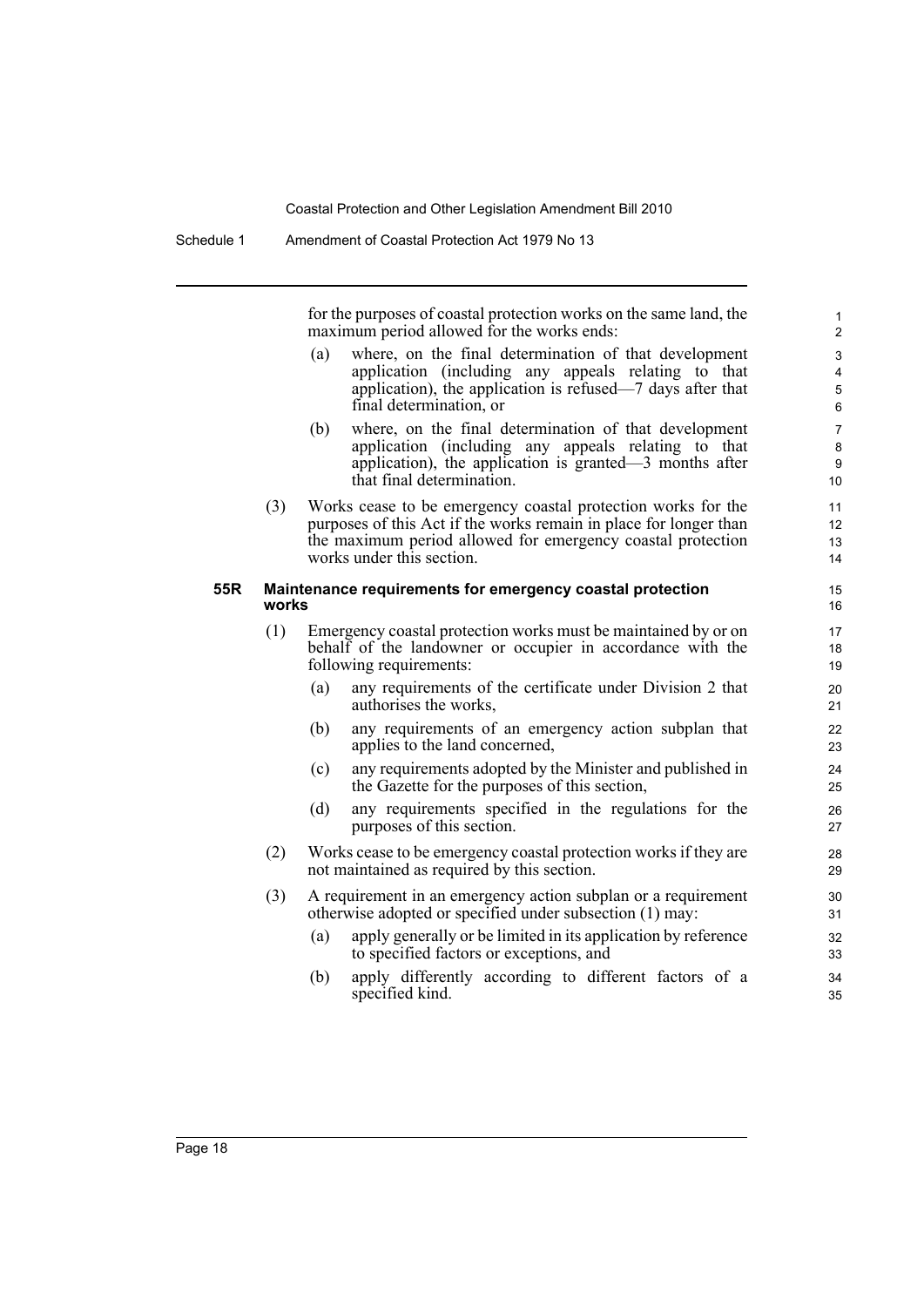Amendment of Coastal Protection Act 1979 No 13 Schedule 1

12 13

### **55S Emergency coastal protection works may be placed only once by a landowner**

- (1) Works are not emergency coastal protection works for the purposes of this Act if the works are placed on land (whether public or private) by or on behalf of a landowner or occupier who at any time has previously placed other emergency coastal protection works on that land.
- (2) Nothing in subsection (1) prevents the repair of emergency coastal protection works (including the replacement of components of the works) during the period allowed for the works.

### **Division 2 Certificate for emergency coastal protection works**

#### **55T Applications for and issue of certificate relating to emergency coastal protection works**

- (1) An owner or occupier of land may apply to the relevant local council or to the Director-General for a certificate authorising the placement of emergency coastal protection works on the land.
- (2) The function of issuing a certificate must be delegated to an emergency works authorised officer.
- (3) A certificate under this Division may be issued unconditionally or subject to conditions.
- (4) An application for a certificate is to be accompanied by the fee determined by the Minister.
- (5) In this section, *emergency works authorised officer* means an authorised officer appointed by a council or the Director-General who has been authorised in writing by the council or the Director-General, as appropriate, for the purposes of issuing certificates under this Division.

### **55U Duration of certificates**

A certificate under this Division does not authorise the placement of emergency coastal protection works more than 2 years after it was issued.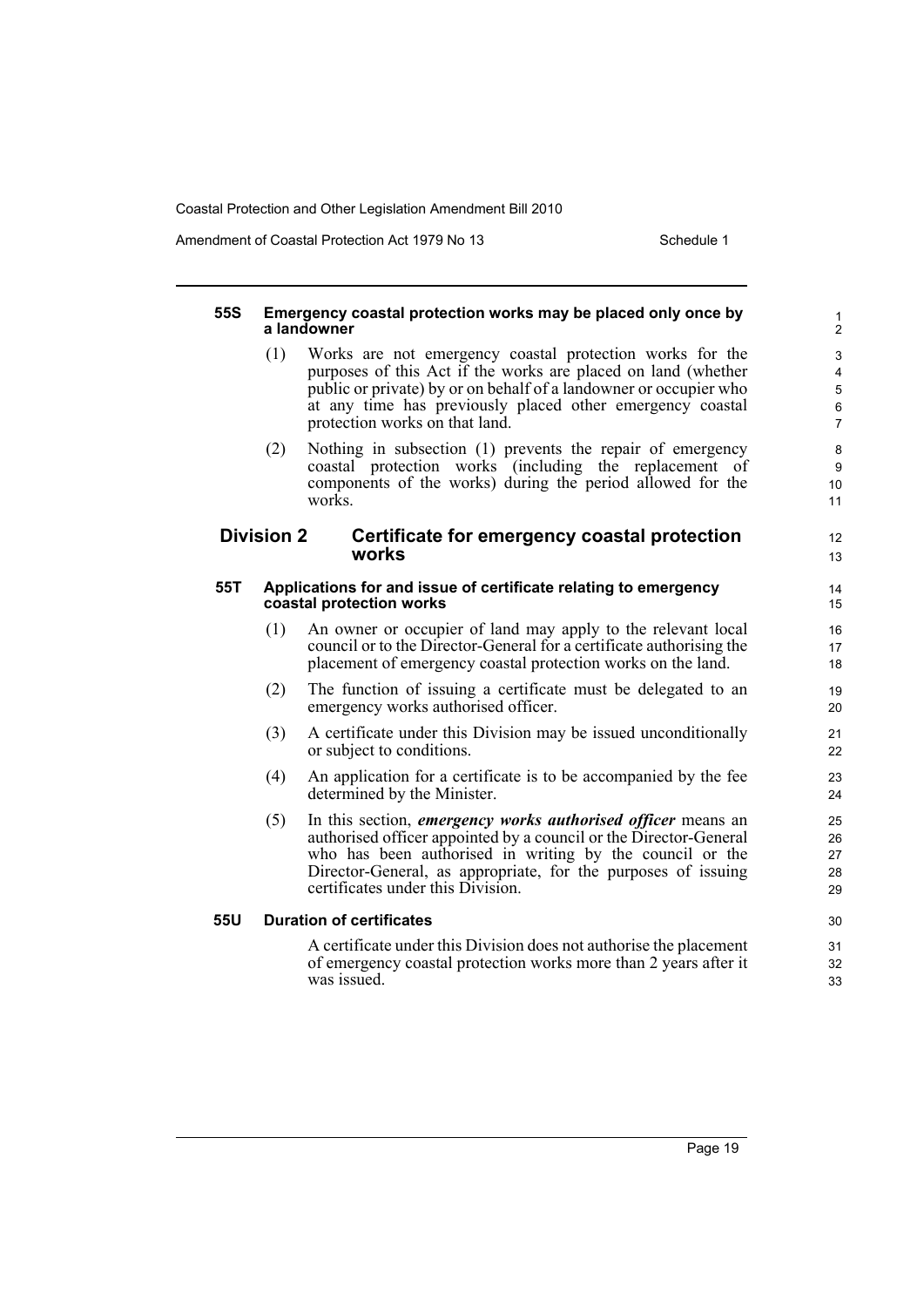Schedule 1 Amendment of Coastal Protection Act 1979 No 13

| 55V        |                   | Notification of other issuing authority                                                                                                                                                                                | $\mathbf{1}$                  |
|------------|-------------------|------------------------------------------------------------------------------------------------------------------------------------------------------------------------------------------------------------------------|-------------------------------|
|            |                   | As soon as practicable after the issue of a certificate under this<br>Division, the emergency works authorised officer who issued the<br>certificate must cause a copy of the certificate to be sent to:               | $\overline{2}$<br>3<br>4      |
|            | (a)               | the relevant council—if the officer was appointed by the<br>Director-General, or                                                                                                                                       | $\mathbf 5$<br>6              |
|            | (b)               | the Director-General—if the officer was appointed by a<br>council.                                                                                                                                                     | 7<br>8                        |
|            | <b>Division 3</b> | General                                                                                                                                                                                                                | 9                             |
| <b>55W</b> |                   | Placing and maintaining emergency coastal protection works not<br>restricted by certain legislation                                                                                                                    | 10<br>11                      |
|            |                   | If a person does not require regulatory approval for emergency<br>coastal protection works (as provided by section 55O), the<br>following provisions apply to the works:                                               | $12 \overline{ }$<br>13<br>14 |
|            | (a)               | placing and maintaining the works is not development for<br>the purposes of the Environmental Planning and<br><i>Assessment Act 1979</i> and is not an activity for the purposes<br>of Part 5 of that Act,             | 15<br>16<br>17<br>18          |
|            | (b)               | Division 3 of Part 7 of the <i>Fisheries Management Act 1994</i><br>does not apply to reclamation work that is carried out for<br>the purpose of the works,                                                            | 19<br>20<br>21                |
|            | (c)               | the placement or maintenance of the works does not,<br>despite any regulation under the <i>Marine Parks Act 1997</i> ,<br>require the consent of the relevant Ministers within the<br>meaning of that Act,             | 22<br>23<br>24<br>25          |
|            | (d)               | the works may be placed and maintained on community<br>land (within the meaning of the Local Government<br><i>Act 1993</i> ) despite the provisions of any plan of<br>management under that Act applying to that land, | 26<br>27<br>28<br>29          |
|            | (e)               | section 138 (Works and structures) of the <i>Roads Act 1993</i><br>does not apply in relation to emergency coastal protection<br>works placed by a person on a public road, but only if:                               | 30<br>31<br>32                |
|            |                   | there are no road works on the public road, and<br>(i)                                                                                                                                                                 | 33                            |
|            |                   | (ii)<br>the public road is not used by vehicular traffic, and                                                                                                                                                          | 34                            |
|            |                   | the person took all practical measures to avoid<br>(iii)<br>placing those emergency coastal protection works<br>on the public road.                                                                                    | 35<br>36<br>37                |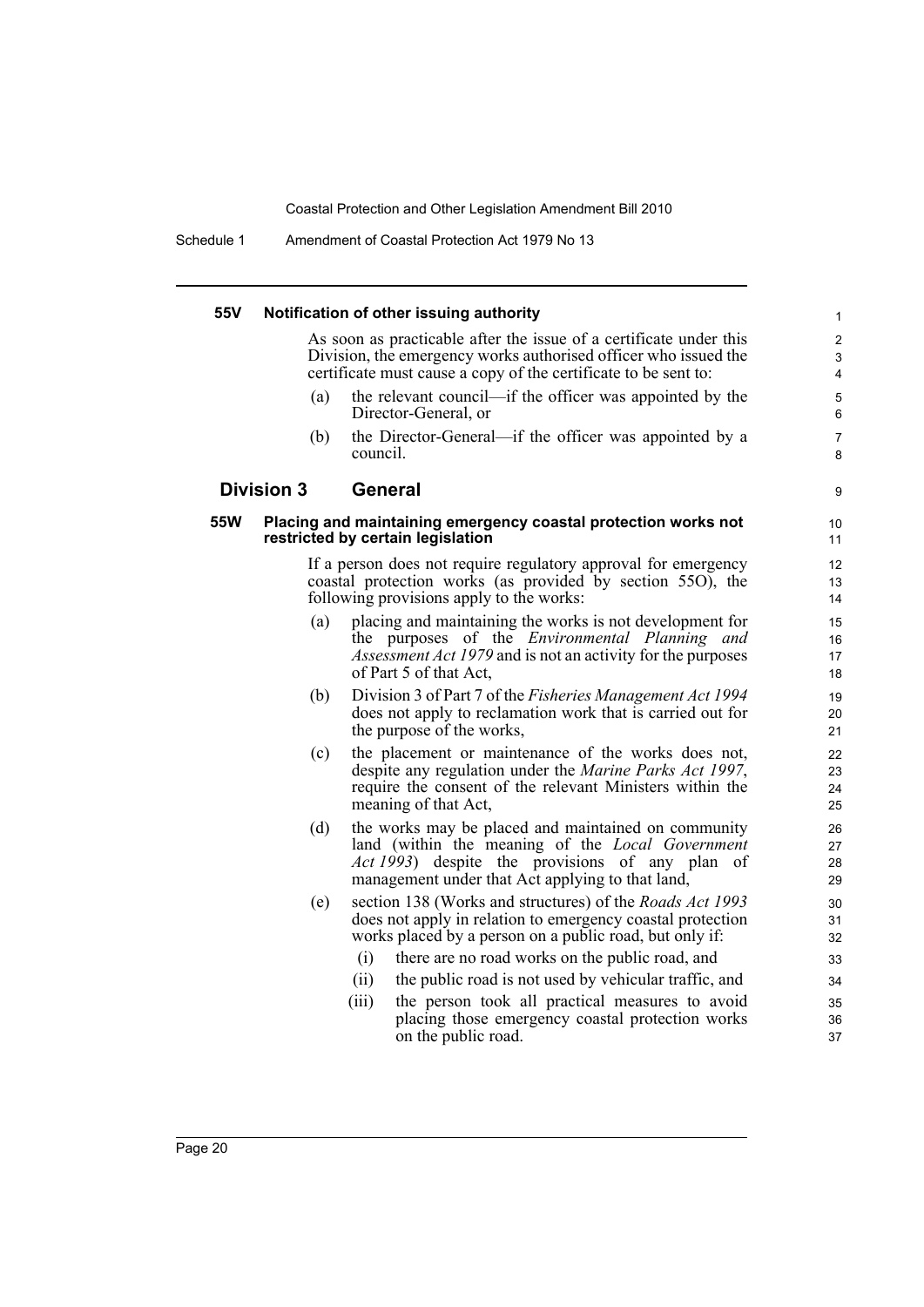Amendment of Coastal Protection Act 1979 No 13 Schedule 1

#### **55X Notice to council and others of placement of emergency coastal protection works** (1) A landowner or occupier of land must, at or about the time the emergency coastal protection works are to be placed on land, notify the following of the placing of the works: (a) the relevant local council, (b) if the works are or are about to be placed on public land in reliance on section 55Z—the public authority that is the owner of, or has the care, control or management of, the land. **Note.** After placement of emergency coastal protection works Coastal Authorities may exercise powers under Part 4D to make orders relating to such works. Those orders include, where justified, orders to remove, alter or repair the works concerned. (2) The notification under subsection (1) is to be made: (a) in the manner and to the person or persons specified in the certificate issued under Division 2 for the works, or (b) if no such manner or person is specified—to the person or persons identified in accordance with the requirements adopted by the Minister and published in the Gazette for the purposes of section 55P. Maximum penalty: (a) in the case of a corporation—100 penalty units, or (b) in any other case—50 penalty units. (3) For the purposes of subsection (1) (b), public land that is Crown land within the meaning of the *Crown Lands Act 1989* or land within a reserve as defined in Part 5 of that Act is taken to be owned by, or under the care, control or management of, the Minister administering that Act. **55Y Removal of emergency coastal protection works** (1) A person who has placed emergency coastal protection works (or caused such works to be placed) on land must, before the expiry of the maximum period allowed for emergency coastal protection works, remove the works and restore the land in accordance with: (a) any requirements adopted by the Minister and published in the Gazette for the purposes of this subsection, and 1 2 3 4 5 6 7 8 9 10 11 12 13 14 15 16 17 18 19  $20$ 21 22 23 24 25 26 27 28 29 30 31 32 33 34 35 36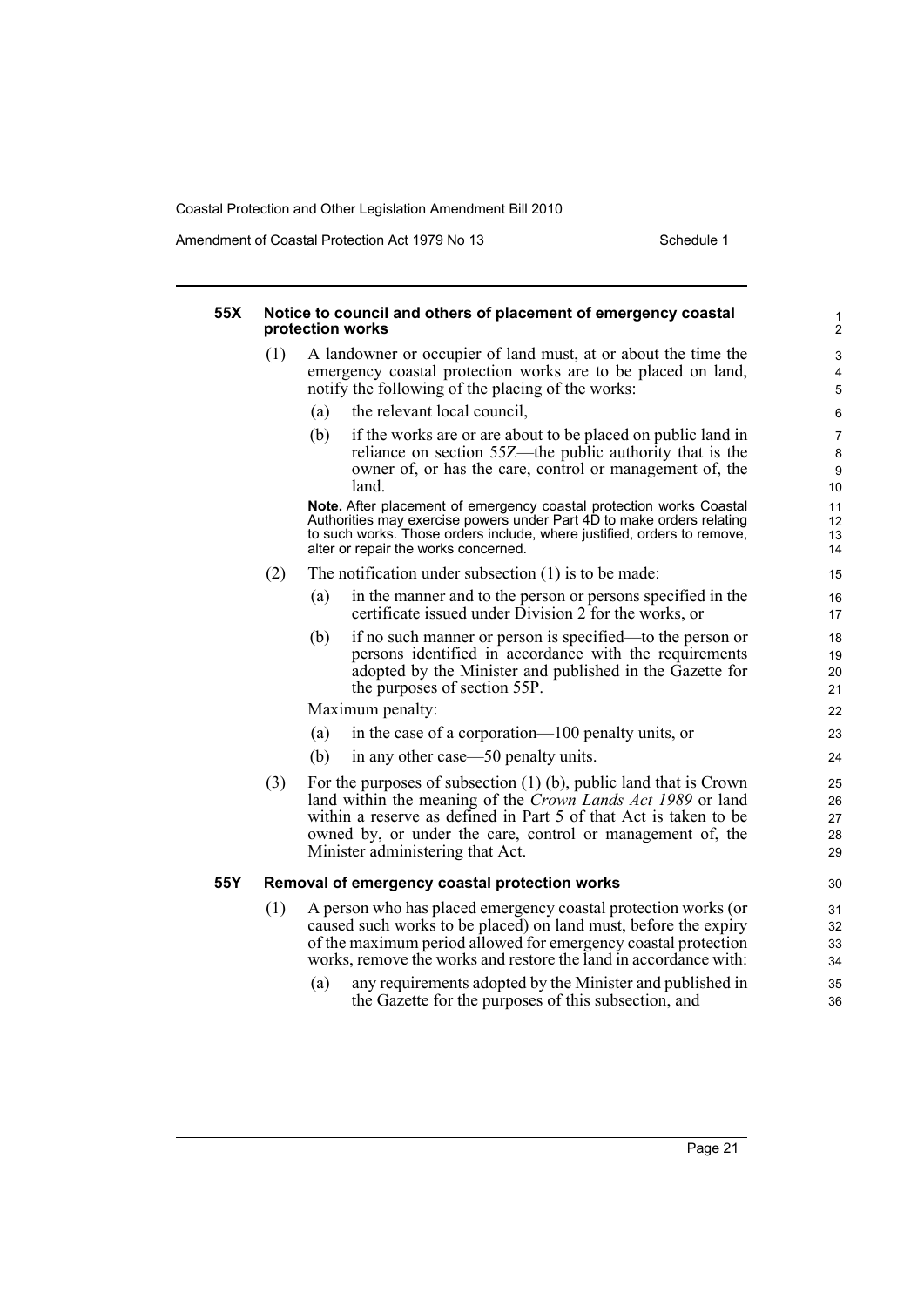(b) any requirements specified in the regulations for the purposes of this subsection.

Maximum penalty:

- (a) in the case of a corporation—4,500 penalty units and 400 penalty units for each day the offence continues, or
- (b) in any other case—2,250 penalty units and 200 penalty units for each day the offence continues.
- (2) A person may not be found guilty both of an offence under subsection (1) and an offence for a failure to comply with an order under Part 4D in relation to the same failure to remove works or restore land.
- (3) If a person does not comply with subsection (1) (whether that person has been convicted of an offence in respect of the subsection or not), the Coastal Authority concerned may remove the works and restore the land. Any costs reasonably incurred by the Coastal Authority under this subsection may be recovered in a court of competent jurisdiction from the person as a debt due to the Coastal Authority.
- (4) This section does not apply to material deposited on a beach, or a structure erected, as part of development for which consent has been granted or that is exempt development or development that does not need consent under the *Environmental Planning and Assessment Act 1979* or is an approved project within the meaning of Part 3A of that Act.
- (5) The removal of works and the restoration of land under subsection (3) is not an activity for the purposes of Part 5 of the *Environmental Planning and Assessment Act 1979*.

#### **55Z Use and occupation of public land for emergency coastal protection works**

- (1) A certificate under Division 2 that authorises a person to place and maintain emergency coastal protection works on land owned or occupied by the person extends to authorising the person to use and occupy public land for the placing and maintaining of the works (without obtaining a lease, licence or permit in respect of, or an easement or right-of-way in relation to, the land), but only if the person takes all practical measures:
	- (a) to avoid placing those works on the public land, and
	- (b) to avoid damage to assets and vegetation on the public land, and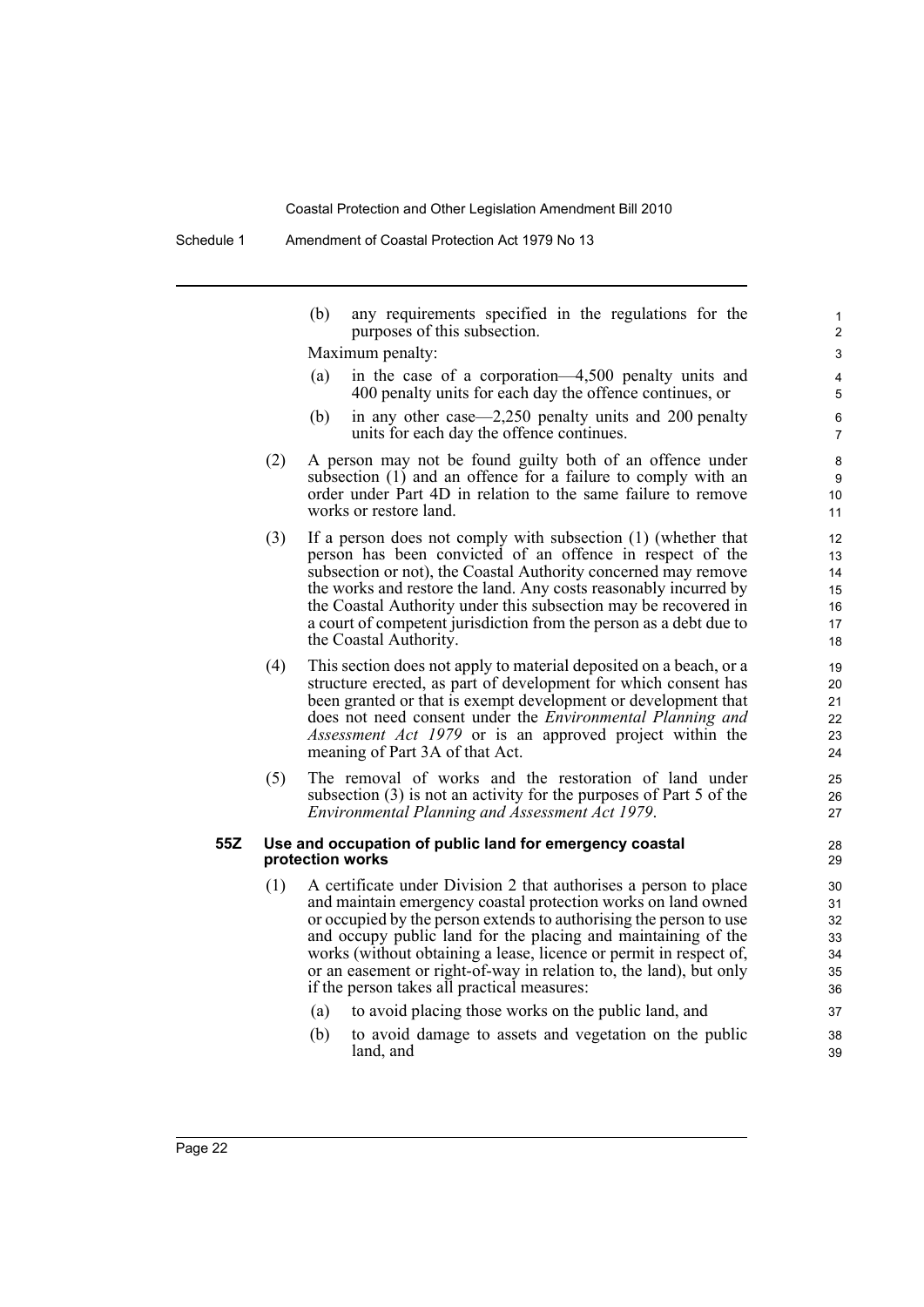Amendment of Coastal Protection Act 1979 No 13 Schedule 1

|      |     | (c)<br>(d) | to minimise risks to the public on the public land, and<br>to maintain reasonable public access (including access for                                                                                                                         | $\mathbf{1}$<br>$\overline{2}$ |
|------|-----|------------|-----------------------------------------------------------------------------------------------------------------------------------------------------------------------------------------------------------------------------------------------|--------------------------------|
|      |     |            | local and public authorities) to and through the beach<br>concerned.                                                                                                                                                                          | $\mathfrak{S}$<br>4            |
|      | (2) |            | A public authority must not unreasonably refuse a person access<br>to the public authority's public land to enable the person to<br>lawfully place emergency coastal protection works on land<br>(whether public or private).                 | 5<br>6<br>$\overline{7}$<br>8  |
|      |     |            | Part 4D Powers with respect to material and<br>structures on beaches                                                                                                                                                                          | 9<br>10                        |
| 55ZA |     |            | Order to remove certain materials and structures unlawfully<br>placed on beaches                                                                                                                                                              | 11<br>12                       |
|      | (1) |            | A Coastal Authority may, in respect of a beach on land for which<br>it is a designated authority, order a person to remove material<br>deposited by or on behalf of the person on the beach that, in the<br>opinion of the Coastal Authority: | 13<br>14<br>15<br>16           |
|      |     | (a)        | causes or is likely to cause increased erosion of a beach or<br>land adjacent to a beach, or                                                                                                                                                  | 17<br>18                       |
|      |     | (b)        | unreasonably limits or is likely to unreasonably limit<br>public access to a beach or headland, or                                                                                                                                            | 19<br>20                       |
|      |     | (c)        | poses or is likely to pose a threat to public safety.                                                                                                                                                                                         | 21                             |
|      | (2) |            | A Coastal Authority may order a person who is the owner or<br>occupier of land that is on or has a frontage to a beach for which<br>it is a designated authority:                                                                             | 22<br>23<br>24                 |
|      |     | (a)        | to refrain from erecting a structure on the beach or on or<br>near the boundary of the land and the beach, or                                                                                                                                 | 25<br>26                       |
|      |     | (b)        | to remove a structure erected by or on behalf of the person<br>on the beach or on or near the boundary of the land and the<br>beach (not being a structure lawfully erected before the<br>commencement of this section).                      | 27<br>28<br>29<br>30           |
|      |     |            | if the structure, in the opinion of the Coastal Authority:                                                                                                                                                                                    | 31                             |
|      |     | (c)        | causes or is likely to cause increased erosion of a beach or<br>land adjacent to a beach, or                                                                                                                                                  | 32<br>33                       |
|      |     | (d)        | unreasonably limits or is likely to unreasonably limit<br>public access to a beach or headland, or                                                                                                                                            | 34<br>35                       |
|      |     | (e)        | poses or is likely to pose a threat to public safety.                                                                                                                                                                                         | 36                             |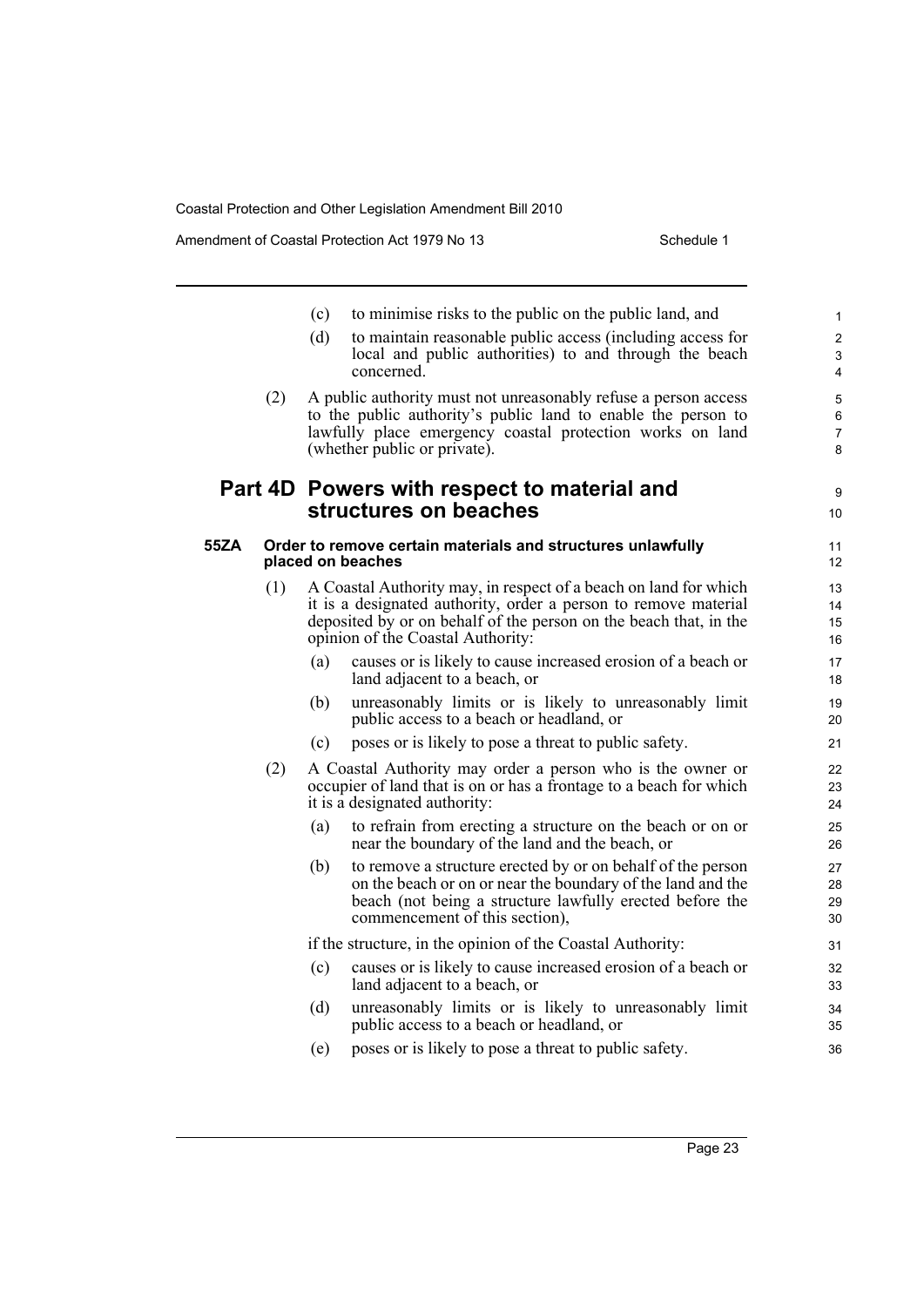Schedule 1 Amendment of Coastal Protection Act 1979 No 13

(3) An order under this section that requires a person to remove material or a structure from land may, if the Coastal Authority that made the order is of the opinion that the material or structure has caused increased erosion of a beach, or land adjacent to a beach, include a requirement that the person restore the eroded beach or land concerned in accordance with: (a) any requirements adopted by the Minister and published in the Gazette for the purposes of this subsection, and (b) any requirements specified in the regulations for the purposes of this subsection. (4) A person who carries out work in compliance with a requirement of an order given under this section by a Coastal Authority is not subject to Part 5 of the *Environmental Planning and Assessment Act 1979* in carrying out the work. (5) Before giving an order under this section that relates to Crown land within the meaning of the *Crown Lands Act 1989* or land within a reserve as defined in Part 5 of that Act, a Coastal Authority must consult the Minister administering that Act. (6) This section does not apply to material deposited on a beach, or a structure erected, as part of development for which consent has been granted or that is exempt development or development that does not need consent under the *Environmental Planning and Assessment Act 1979* or is an approved project within the meaning of Part 3A of that Act. (7) This section does not apply in relation to emergency coastal protection works. (8) A council may not give an order under this section to a Minister or another public authority. **55ZB Stop work orders relating to materials and structures unlawfully being placed on beaches** (1) A Coastal Authority that is a designated authority for land may order a person not to carry out an activity on a beach on the land that the person is carrying out, or is about to carry out, if the Coastal Authority is of the opinion that the activity: (a) causes or is likely to cause increased erosion of a beach or land adjacent to a beach, or (b) unreasonably limits or is likely to unreasonably limit public access to a beach or headland, or (c) poses or is likely to pose a threat to public safety. 1 2 3 4 5 6 7 8  $\alpha$ 10 11 12 13 14 15 16 17 18 19 20 21 22 23 24 25 26 27 28 29  $30$ 31 32 33 34 35 36 37 38 39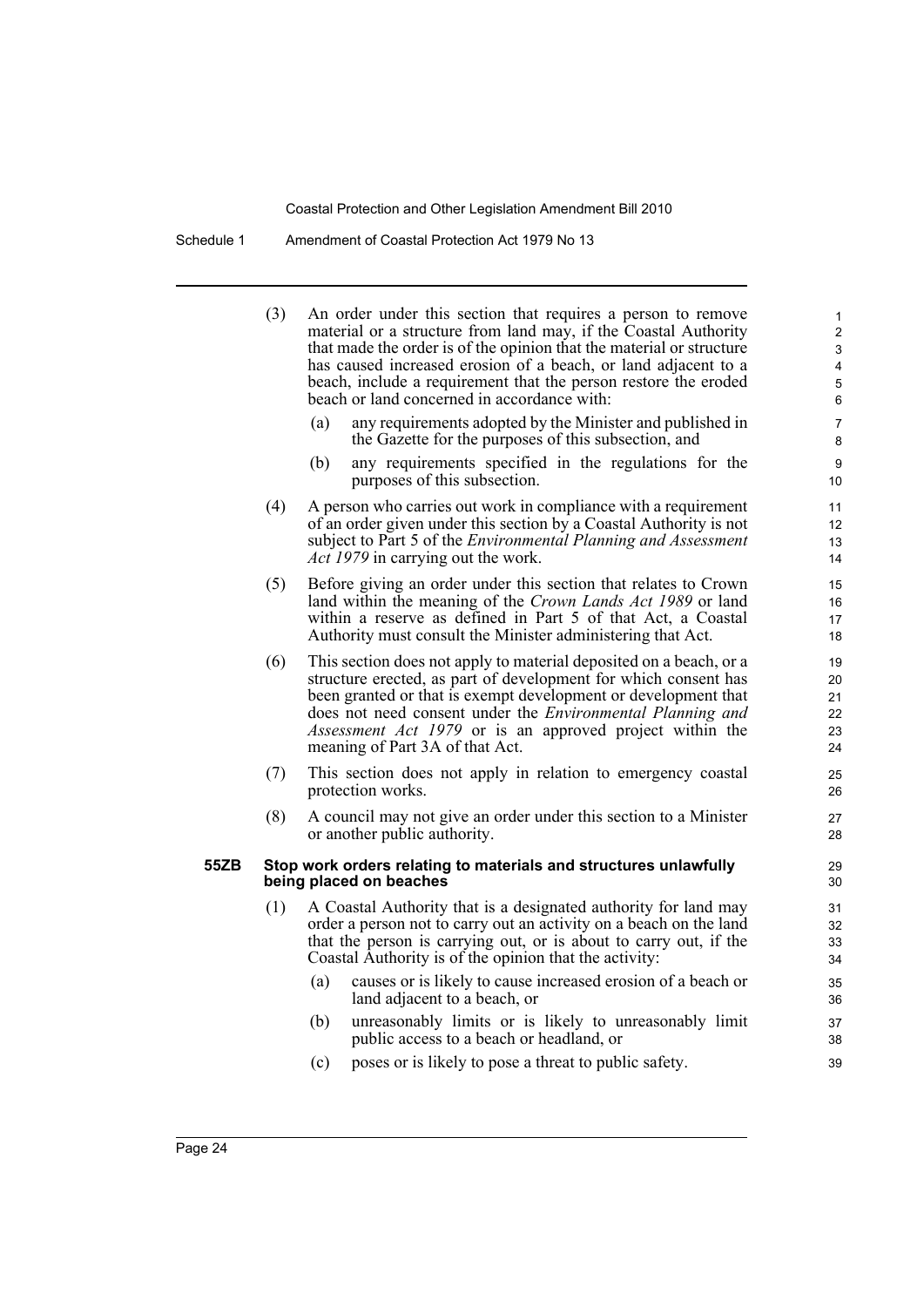Amendment of Coastal Protection Act 1979 No 13 Schedule 1

|      | (2) |        | This section does not apply to an activity in the course of<br>development for which consent has been granted or that is<br>exempt development or development that does not need consent<br>under the <i>Environmental Planning and Assessment Act 1979</i> or is<br>an approved project within the meaning of Part 3A of that Act.                  | 1<br>$\overline{\mathbf{c}}$<br>3<br>4<br>5 |
|------|-----|--------|------------------------------------------------------------------------------------------------------------------------------------------------------------------------------------------------------------------------------------------------------------------------------------------------------------------------------------------------------|---------------------------------------------|
|      | (3) | works. | This section does not apply if the activity comprises the<br>placement or maintenance of emergency coastal protection                                                                                                                                                                                                                                | 6<br>7<br>8                                 |
|      | (4) |        | A council may not give an order under this section to a Minister<br>or another public authority.                                                                                                                                                                                                                                                     | 9<br>10                                     |
| 55ZC |     |        | Orders relating to emergency coastal protection works                                                                                                                                                                                                                                                                                                | 11                                          |
|      | (1) |        | A Coastal Authority that is a designated authority for land on<br>which a person has placed (or caused to be placed) emergency<br>coastal protection works may order the person to remove, alter or<br>repair the works and restore the land if the Coastal Authority is of<br>the opinion that:                                                     | 12<br>13<br>14<br>15<br>16                  |
|      |     | (a)    | the works are causing increased erosion of a beach or land<br>adjacent to a beach, or                                                                                                                                                                                                                                                                | 17<br>18                                    |
|      |     | (b)    | the works unreasonably limit public access to a beach or<br>headland, or                                                                                                                                                                                                                                                                             | 19<br>20                                    |
|      |     | (c)    | the works pose a threat to public safety, or                                                                                                                                                                                                                                                                                                         | 21                                          |
|      |     | (d)    | the works have ceased to be emergency coastal protection<br>works (for example, the works have been in place for<br>longer than the maximum period allowed for emergency<br>coastal protection works or the works are not being<br>maintained as required by this Part).                                                                             | 22<br>23<br>24<br>25<br>26                  |
|      | (2) | works. | A Coastal Authority that is a designated authority for land on<br>which a person has placed (or caused to be placed) emergency<br>coastal protection works (whether public or private land) may<br>order the person to restore any assets or vegetation on public land<br>that have been damaged in the course of the placement of the               | 27<br>28<br>29<br>30<br>31<br>32            |
|      | (3) |        | A Coastal Authority that is a designated authority for public land<br>on which a person has placed (or caused to be placed) emergency<br>coastal protection works may order the person to move, alter or<br>remove the works and restore the land if the Coastal Authority is<br>of the opinion that the person did not take all practical measures: | 33<br>34<br>35<br>36<br>37                  |
|      |     | (a)    | to avoid placing those works on the public land, or                                                                                                                                                                                                                                                                                                  | 38                                          |
|      |     | (b)    | to avoid damage to assets or vegetation on the public land,<br><sub>or</sub>                                                                                                                                                                                                                                                                         | 39<br>40                                    |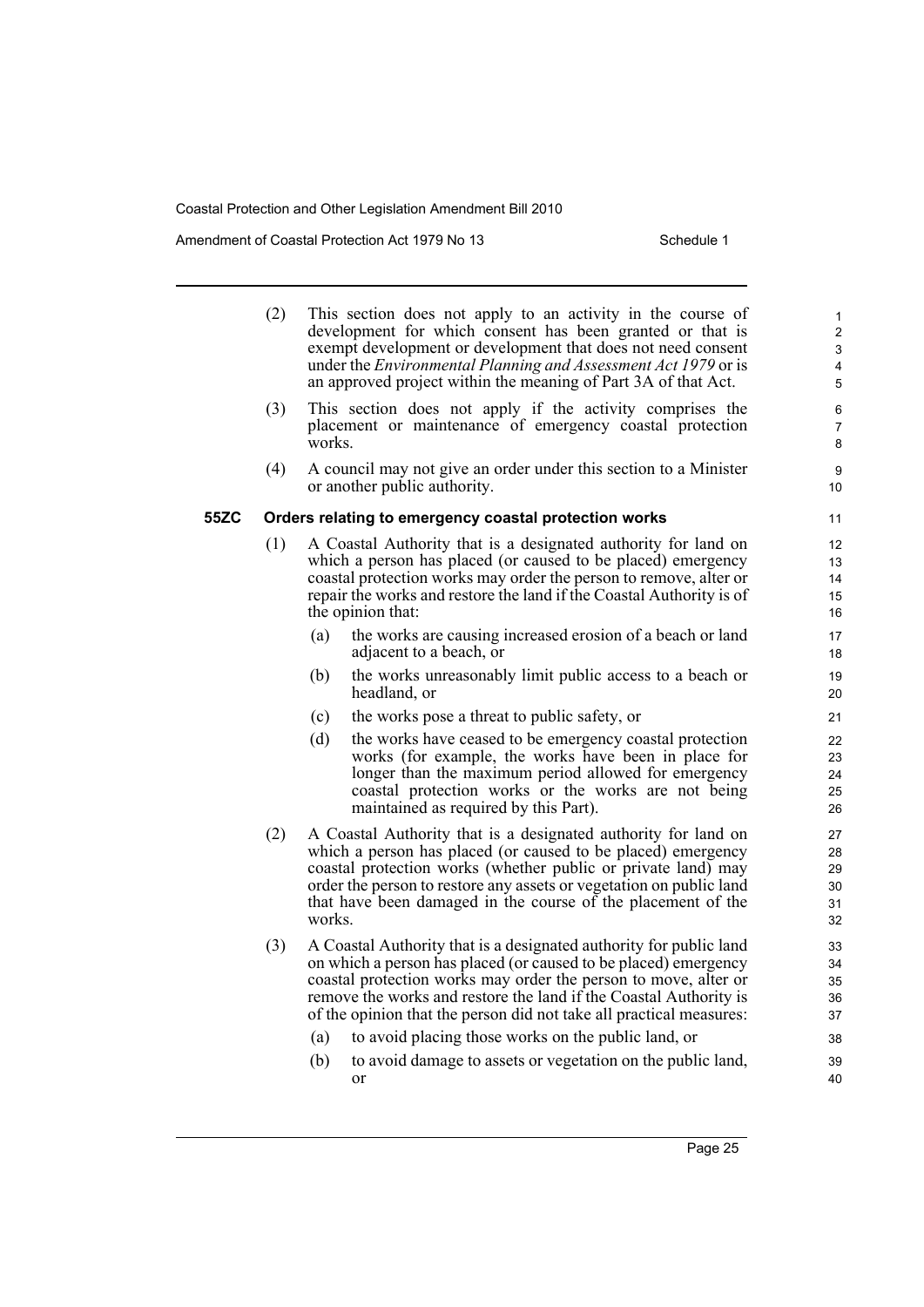|     | to minimise risks to the public on the public land, or<br>(c)                                                                                                                            | 1                   |
|-----|------------------------------------------------------------------------------------------------------------------------------------------------------------------------------------------|---------------------|
|     | (d)<br>to maintain reasonable public access (including access for                                                                                                                        | $\overline{c}$      |
|     | local and public authorities) to and through the beach<br>concerned.                                                                                                                     | 3<br>$\overline{4}$ |
| (4) | An order under this section that requires a person to restore land                                                                                                                       | 5                   |
|     | may include a requirement that the person restore the land<br>concerned in accordance with:                                                                                              | 6<br>$\overline{7}$ |
|     | any requirements adopted by the Minister and published in<br>(a)<br>the Gazette for the purposes of this subsection, and                                                                 | 8<br>9              |
|     | any requirements specified in the regulations for the<br>(b)<br>purposes of this subsection.                                                                                             | 10<br>11            |
| (5) | Before giving an order under this section relating to emergency                                                                                                                          | 12                  |
|     | coastal protection works, a Coastal Authority must ensure that<br>the person or body that issued the certificate under Division 2 of                                                     | 13<br>14            |
|     | Part 4C for the works is aware of the intention to make the order.                                                                                                                       | 15                  |
|     | Note. Certificates under Division 2 of Part 4C for emergency coastal                                                                                                                     | 16                  |
|     | protection works are issued by emergency works authorised officers as<br>delegates of councils or of the Director-General of the Department of<br>Environment, Climate Change and Water. | 17<br>18<br>19      |
|     | If an emergency works authorised officer who issued such a certificate<br>was appointed by a council, any other Coastal Authority intending to                                           | 20<br>21            |
|     | make an order under this section relating to the works must ensure that<br>the council is aware of the proposal to make the order.                                                       | 22<br>23            |
|     | If an emergency works authorised officer who issued such a certificate                                                                                                                   | 24                  |
|     | was appointed by the Director-General, any Coastal Authority intending<br>to make an order under this section relating to the works must ensure                                          | 25<br>26            |
|     | that the Director-General is aware of the proposal to make the order.                                                                                                                    | 27                  |
|     | See section 55ZG for resolution of disputes between Coastal<br>Authorities.                                                                                                              | 28<br>29            |
| (6) | Before making an order under this section that relates to Crown                                                                                                                          | 30                  |
|     | land within the meaning of the Crown Lands Act 1989 or land<br>within a reserve as defined in Part 5 of that Act, the Coastal                                                            | 31<br>32            |
|     | Authority must consult the Minister administering that Act.                                                                                                                              | 33                  |
| (7) | A council may not give an order under this section to a Minister<br>or another public authority.                                                                                         | 34<br>35            |
|     | General provisions relating to orders                                                                                                                                                    | 36                  |
| (1) | An order under this Part may be given to a person by notice in                                                                                                                           | 37                  |
|     | writing or orally.                                                                                                                                                                       | 38                  |

**55ZD General provisions relating to orders**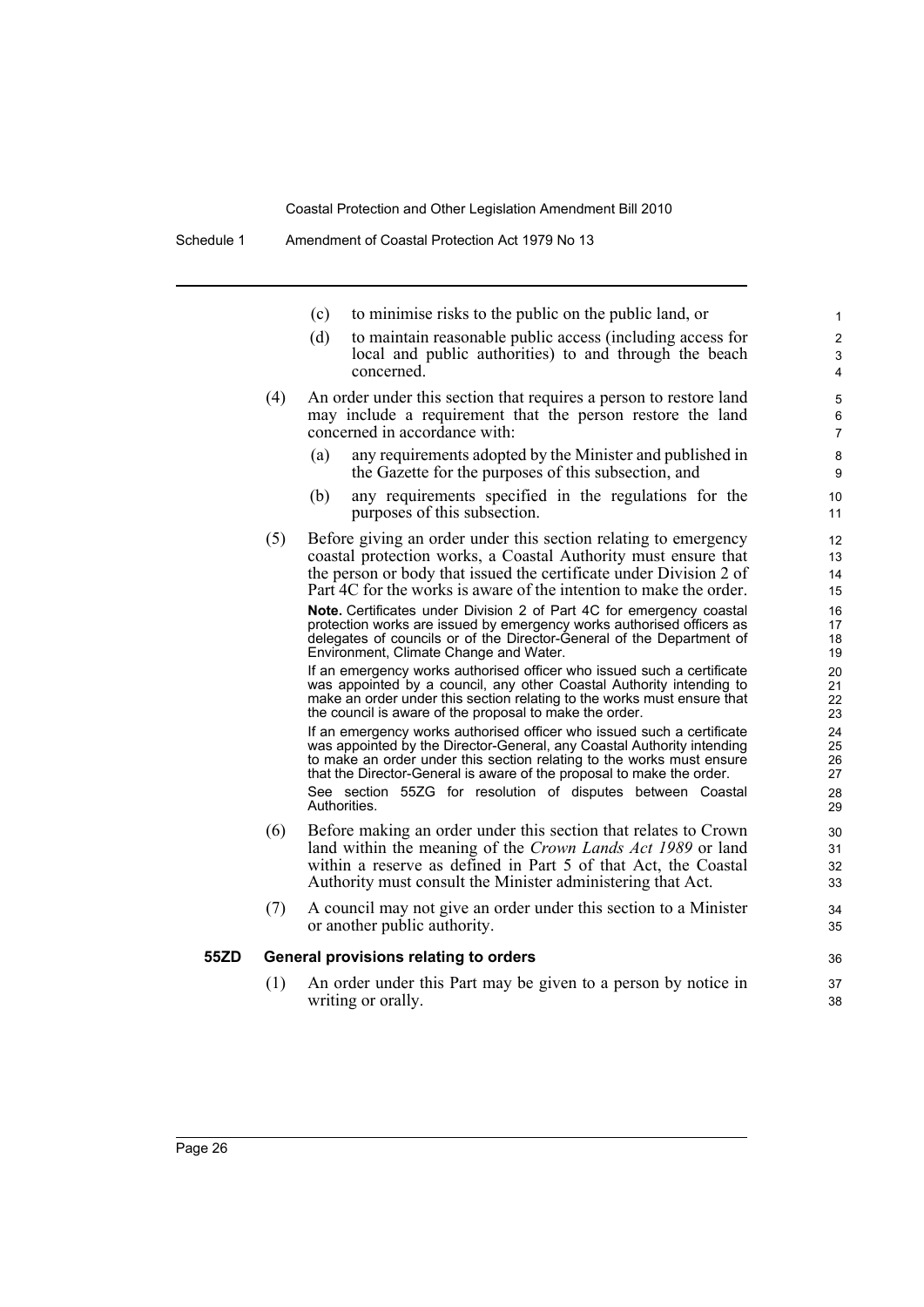Amendment of Coastal Protection Act 1979 No 13 Schedule 1

| (2) |        | An order under this Part:                                                                                                                                                                                                          | $\mathbf{1}$             |
|-----|--------|------------------------------------------------------------------------------------------------------------------------------------------------------------------------------------------------------------------------------------|--------------------------|
|     | (a)    | takes effect immediately (or from a later date specified in<br>the written notice or at the time the order is given orally),<br>and                                                                                                | 2<br>3<br>4              |
|     | (b)    | is subject to such conditions as the Coastal Authority may<br>specify in the written notice or at the time the order is given<br>orally, and                                                                                       | 5<br>6<br>$\overline{7}$ |
|     | (c)    | may require a person to cease doing, or causing or<br>permitting to be done, the relevant activity for a specified<br>time, and                                                                                                    | 8<br>9<br>10             |
|     | (d)    | may require a person to do, or cause or permit to be done,<br>the relevant activity within a specified time.                                                                                                                       | 11<br>12                 |
| (3) |        | The Coastal Authority concerned may vary or revoke the order or<br>the conditions of the order by further notice in writing or further<br>oral order given to the person subject to the order.                                     | 13<br>14<br>15           |
| (4) |        | An order given orally to a person ceases to have effect on the<br>expiration of 72 hours from the time it was given unless<br>confirmed by the Coastal Authority who gave the order by a<br>notice in writing given to the person. | 16<br>17<br>18<br>19     |
| (5) |        | Subject to subsection (4), an order under this Part remains in<br>force until whichever of the following happens first:                                                                                                            | 20<br>21                 |
|     | (a)    | the order is revoked by the Coastal Authority concerned,                                                                                                                                                                           | 22                       |
|     | (b)    | the activity to which the order relates obtains planning<br>permission and evidence of the planning permission is<br>provided to the Coastal Authority concerned.                                                                  | 23<br>24<br>25           |
| (6) | order. | A Coastal Authority is not required, before making an order<br>under this Part, to notify any person who may be affected by the                                                                                                    | 26<br>27<br>28           |
| (7) |        | A Coastal Authority (other than a council) that makes an order<br>under this Part must notify the relevant local council of the<br>making of the order.                                                                            | 29<br>30<br>31           |
| (8) |        | A council must keep a record of all orders under this Part made<br>by it or notified to it under subsection (7).                                                                                                                   | 32<br>33                 |
| (9) | that:  | In this section, <i>evidence of planning permission</i> means evidence                                                                                                                                                             | 34<br>35                 |
|     | (a)    | development consent or approval under the <i>Environmental</i><br>Planning and Assessment Act 1979 has been granted, or                                                                                                            | 36<br>37                 |
|     | (b)    | the<br>development<br>concerned<br>has<br>become<br>exempt<br>development under that Act.                                                                                                                                          | 38<br>39                 |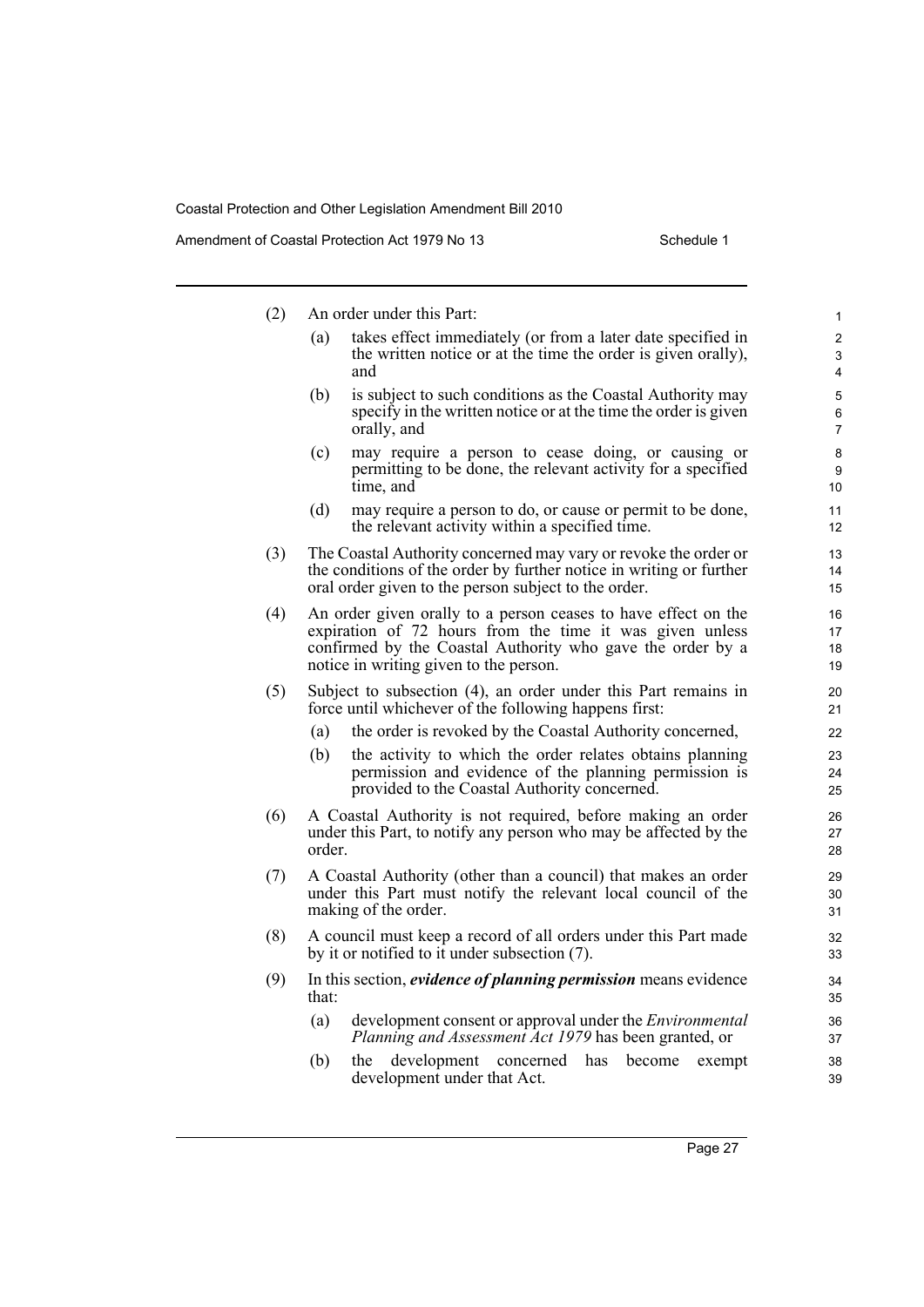Schedule 1 Amendment of Coastal Protection Act 1979 No 13

#### **55ZE Fee** (1) The purpose of this section is to enable a Coastal Authority to recover the administrative costs of preparing and giving orders under this Part. (2) A person who is given an order under this Part by a Coastal Authority must within 30 days pay a fee of \$320 (or such higher fee as may be prescribed by the regulations) to the Coastal Authority. (3) The Coastal Authority may: (a) extend the time for payment of the fee, on the application of the person required to pay the fee, or (b) waive payment of the whole or any part of the fee, on the Coastal Authority's own initiative or on the application of the person required to pay the fee. (4) A fee is not payable for the variation of an order made under this Part. (5) A person who does not pay the fee within the time provided under this section is guilty of an offence. Maximum penalty: 200 penalty units. **55ZF Failure to comply with order** (1) A person who does not comply with an order under this Part is guilty of an offence. Maximum penalty: (a) in the case of a corporation—4,500 penalty units and 400 penalty units for each day the offence continues, or (b) in any other case—2,250 penalty units and 200 penalty units for each day the offence continues. (2) If a person does not comply with the requirements of an order under this Part within the time specified (whether that person has been convicted of an offence in respect of the order or not), the Coastal Authority concerned may, where the order required the doing of any act or thing, do the act or thing. (3) Any costs reasonably incurred by the Coastal Authority under subsection (2) may be recovered in a court of competent jurisdiction from the person who is the subject of the order as a debt due to the Coastal Authority. 1 2 3 4 5 6 7 8 9 10 11 12 13 14 15 16 17 18 19 20 21 22 23 24 25 26 27 28 29 30 31 32 33  $34$ 35 36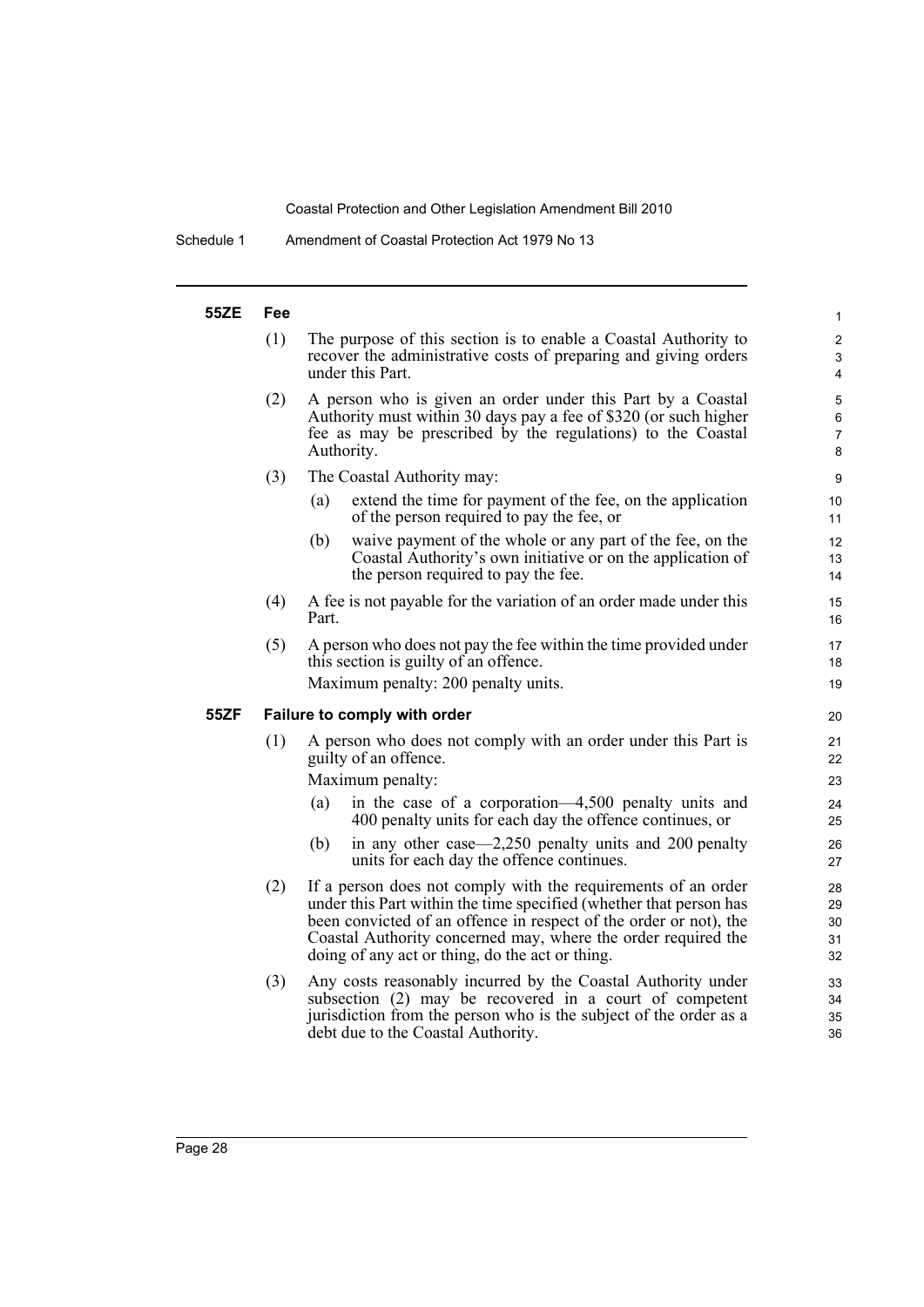Amendment of Coastal Protection Act 1979 No 13 Schedule 1

| 55ZG |     | Resolution of disputes under Part 4C and this Part                                                                                                                                                                                                                                                                                               | 1                                                   |
|------|-----|--------------------------------------------------------------------------------------------------------------------------------------------------------------------------------------------------------------------------------------------------------------------------------------------------------------------------------------------------|-----------------------------------------------------|
|      | (1) | If a dispute arises between a council and a Coastal Authority that<br>is a Minister in relation to the exercise of a function under Part 4C<br>or this Part, the Minister may direct the council as to the exercise<br>of the function.                                                                                                          | $\overline{c}$<br>3<br>$\overline{\mathbf{4}}$<br>5 |
|      | (2) | If a dispute arises between two Coastal Authorities in relation to<br>the exercise of a function under Part 4C or this Part (other than a<br>dispute between a council and a Minister), the dispute may be<br>referred to the Premier for resolution:                                                                                            | 6<br>$\overline{7}$<br>8<br>9                       |
|      |     | by a party to the dispute, if that party is a Minister, or<br>(a)                                                                                                                                                                                                                                                                                | 10                                                  |
|      |     | by the Minister responsible for a party to the dispute, if that<br>(b)<br>party is not a Minister.                                                                                                                                                                                                                                               | 11<br>12                                            |
|      | (3) | The Premier may give directions as the Premier sees fit to resolve<br>the dispute.                                                                                                                                                                                                                                                               | 13<br>14                                            |
|      | (4) | A Coastal Authority is to comply with a direction under this<br>section.                                                                                                                                                                                                                                                                         | 15<br>16                                            |
|      | (5) | This section applies to the Director-General in the same way as it<br>applies to a Minister.                                                                                                                                                                                                                                                     | 17<br>18                                            |
| 55ZH |     | Successors in title and emergency coastal protection works                                                                                                                                                                                                                                                                                       | 19                                                  |
|      | (1) | If an original owner of land protected by emergency coastal<br>protection works ceases, before the works are removed and the<br>land is restored in accordance with this Act, to be the owner of<br>that land, a successor in title may be made the subject of an order<br>under this Part as if the successor in title were the original owner. | 20<br>21<br>22<br>23<br>24                          |
|      | (2) | If an order is made under this Part requiring an original owner of<br>land protected by emergency coastal protection works to carry<br>out work in relation to the works on the land and the original<br>owner ceases, before the work is carried out, to be the owner of<br>the land, a successor in title:                                     | 25<br>26<br>27<br>28<br>29                          |
|      |     | is required to carry out that work, and<br>(a)                                                                                                                                                                                                                                                                                                   | 30                                                  |
|      |     | to that extent, is bound by the order in the same way as the<br>(b)<br>original owner (except as provided by this section).                                                                                                                                                                                                                      | 31<br>32                                            |
|      | (3) | A successor in title is bound by the order under subsection (2)<br>only if the Coastal Authority that made the order:                                                                                                                                                                                                                            | 33<br>34                                            |
|      |     | before the land concerned was transferred—notified the<br>(a)<br>relevant local council under section 55ZD (7), and                                                                                                                                                                                                                              | 35<br>36                                            |
|      |     | has given a copy of the order to the successor in title.<br>(b)                                                                                                                                                                                                                                                                                  | 37                                                  |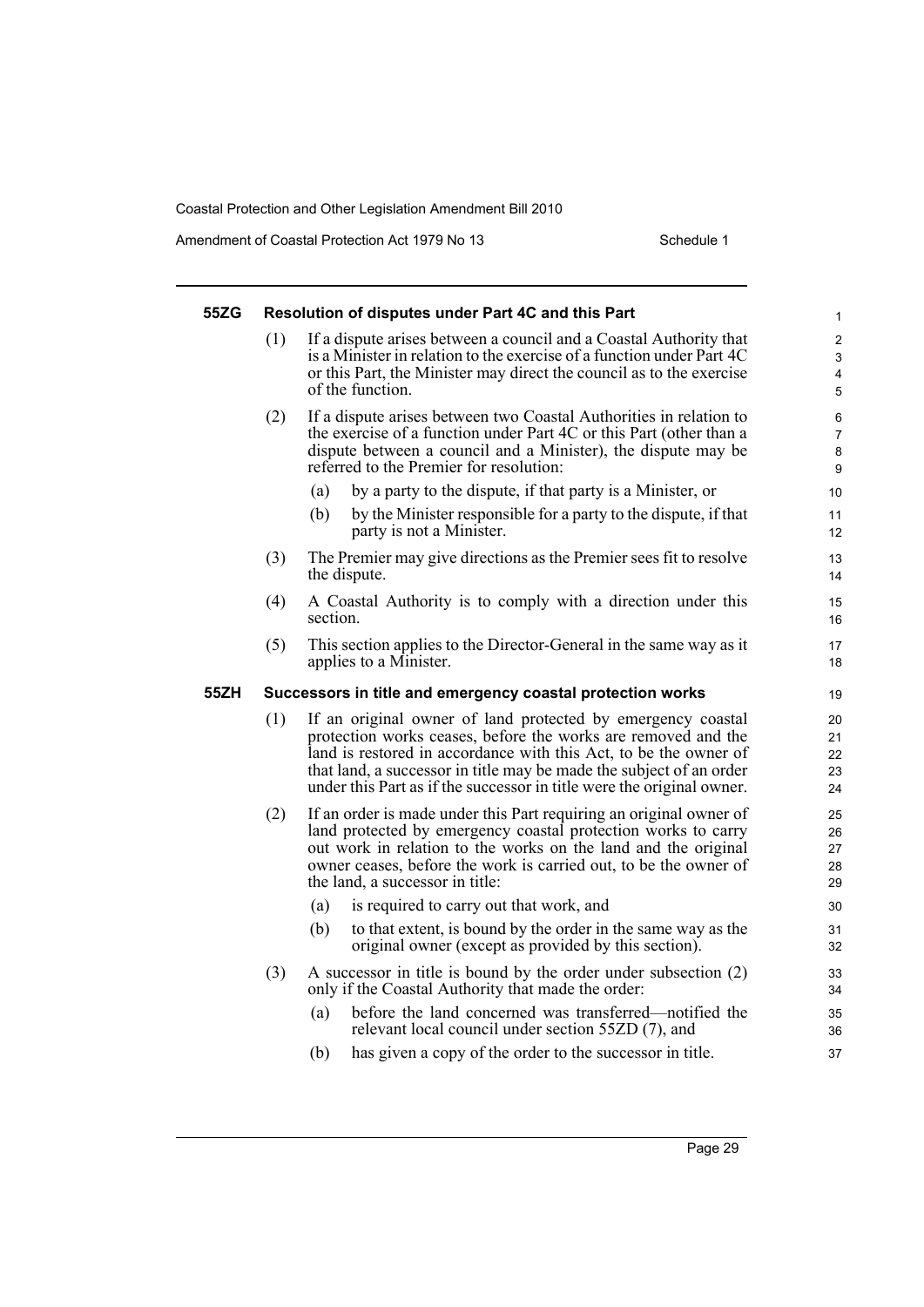Schedule 1 Amendment of Coastal Protection Act 1979 No 13

|        |     | (4)                   | For the purposes of subsection $(2)$ , the specified period within<br>which the work is required to be carried out under the order is                                                                                                                                                     | $\mathbf{1}$<br>$\overline{2}$      |
|--------|-----|-----------------------|-------------------------------------------------------------------------------------------------------------------------------------------------------------------------------------------------------------------------------------------------------------------------------------------|-------------------------------------|
|        |     |                       | taken to commence from the date on which the copy of the order<br>is given to the successor in title.                                                                                                                                                                                     | 3<br>4                              |
|        |     | (5)                   | In this section:                                                                                                                                                                                                                                                                          | 5                                   |
|        |     |                       | land protected by emergency coastal protection works means<br>land that is protected from wave erosion by emergency coastal<br>protection works that have been placed (or caused to be placed)<br>by the land's owner (whether placed on the owner's land or on<br>adjacent public land). | 6<br>$\overline{7}$<br>8<br>9<br>10 |
|        |     |                       | <i>original owner</i> means an owner of land who has placed (or<br>caused to be placed) emergency coastal protection works on the<br>owner's land or on public land adjacent to that land.                                                                                                | 11<br>12<br>13                      |
| $[27]$ |     |                       | <b>Section 56A Restoration orders</b>                                                                                                                                                                                                                                                     | 14                                  |
|        |     |                       | Insert "or following" after "during" in section 56A (2).                                                                                                                                                                                                                                  | 15                                  |
| $[28]$ |     |                       | <b>Section 58 Penalties</b>                                                                                                                                                                                                                                                               | 16                                  |
|        |     |                       | Omit "100 penalty units" from section 58 (1).                                                                                                                                                                                                                                             | 17                                  |
|        |     |                       | Insert instead "4,500 penalty units (in the case of a corporation) and<br>2,250 penalty units (in any other case)".                                                                                                                                                                       | 18<br>19                            |
| $[29]$ |     | <b>Section 58 (2)</b> |                                                                                                                                                                                                                                                                                           | 20                                  |
|        |     |                       | Omit "10 penalty units".                                                                                                                                                                                                                                                                  | 21                                  |
|        |     |                       | Insert instead "400 penalty units (in the case of a corporation) and 200 penalty<br>units (in any other case)".                                                                                                                                                                           | 22<br>23                            |
| [30]   |     |                       | <b>Section 59 Proceedings for offences</b>                                                                                                                                                                                                                                                | 24                                  |
|        |     |                       | Insert "(other than an offence against section 55Y or Part 4D)" after "this Act".                                                                                                                                                                                                         | 25                                  |
| $[31]$ |     | <b>Section 59 (2)</b> |                                                                                                                                                                                                                                                                                           | 26                                  |
|        |     |                       | Insert at the end of the section:                                                                                                                                                                                                                                                         | 27                                  |
|        |     | (2)                   | Proceedings for an offence against section 55Y or Part 4D of this<br>Act may be taken before the Land and Environment Court.                                                                                                                                                              | 28<br>29                            |
| $[32]$ |     |                       | Sections 59A and 59B                                                                                                                                                                                                                                                                      | 30                                  |
|        |     |                       | Insert after section 59:                                                                                                                                                                                                                                                                  | 31                                  |
|        | 59A |                       | <b>Continuing offences</b>                                                                                                                                                                                                                                                                | 32                                  |
|        |     | (1)                   | A person who is guilty of an offence because the person<br>contravenes a requirement made by or under this Act or the                                                                                                                                                                     | 33<br>34                            |
|        |     |                       |                                                                                                                                                                                                                                                                                           |                                     |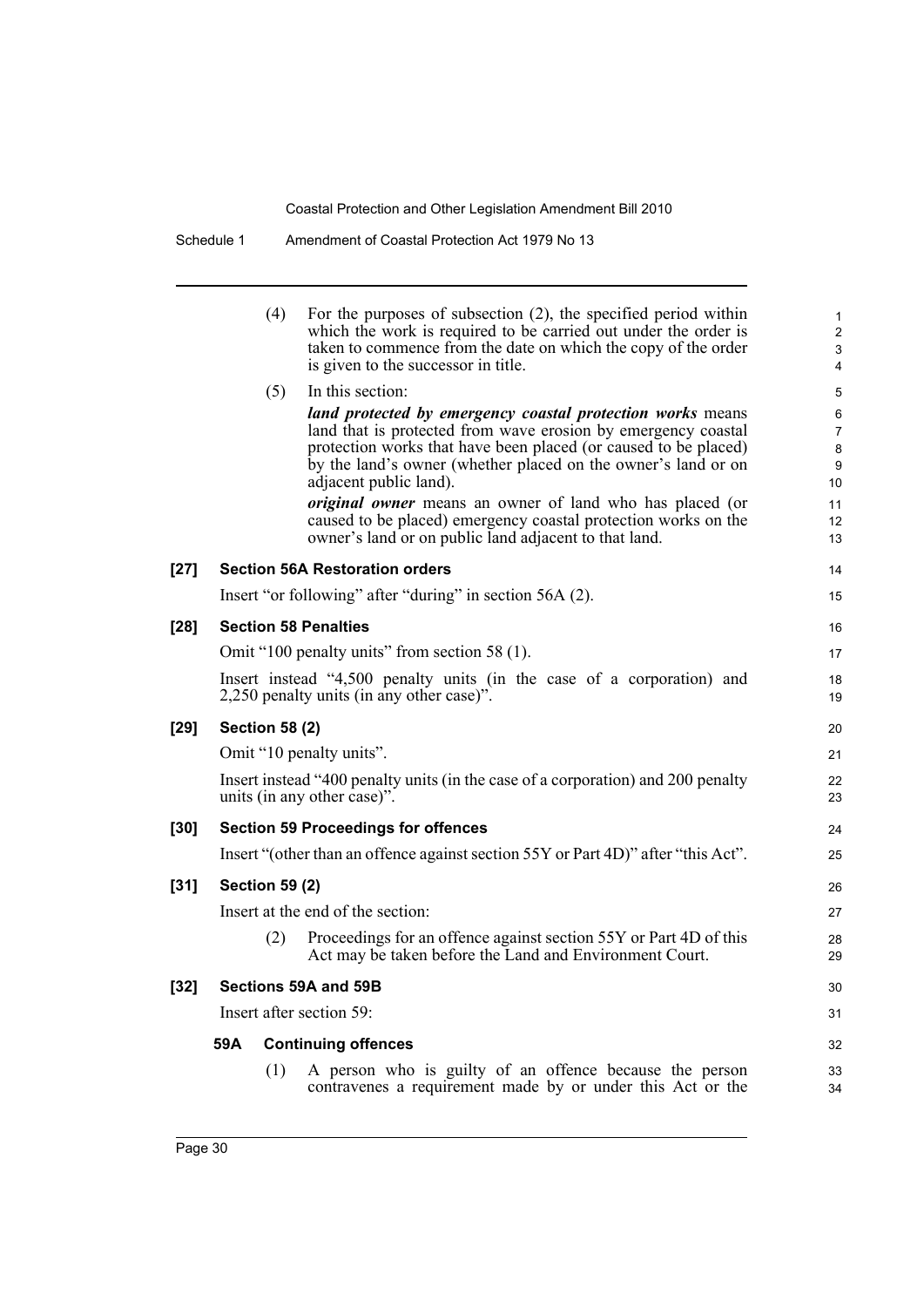Amendment of Coastal Protection Act 1979 No 13 Schedule 1

regulations (whether the requirement is imposed by an order or otherwise) to do or cease to do something (whether or not within a specified period or before a particular time):

- (a) continues, until the requirement is complied with and despite the fact that any specified period has expired or time has passed, to be liable to comply with the requirement, and
- (b) is guilty of a continuing offence for each day the contravention continues.
- (2) This section does not apply to an offence if the relevant provision of this Act or the regulations does not provide for a penalty for a continuing offence.
- (3) This section does not apply to the extent that a requirement of an order is revoked.

#### **59B Penalty notices**

- (1) An authorised officer may serve a penalty notice on a person if it appears to the officer that the person has committed an offence against this Act or the regulations, being an offence prescribed by the regulations as a penalty notice offence.
- (2) A penalty notice is a notice to the effect that, if the person served does not wish to have the matter determined by a court, the person can pay, within the time and to the person specified in the notice, the amount of the penalty prescribed by the regulations for the offence if dealt with under this section.
- (3) A penalty notice under this section is declared to be a penalty notice for the purposes of the *Fines Act 1996*.
- (4) A penalty notice may be served personally or by post.
- (5) If the amount of penalty prescribed for an alleged offence is paid under this section, no person is liable to any further proceedings for the alleged offence.
- (6) Payment under this section is not to be regarded as an admission of liability for the purpose of, and does not in any way affect or prejudice, any civil claim, action or proceeding arising out of the same occurrence.
- (7) The regulations may:
	- (a) prescribe an offence for the purposes of this section by specifying the offence or by referring to the provision creating the offence, and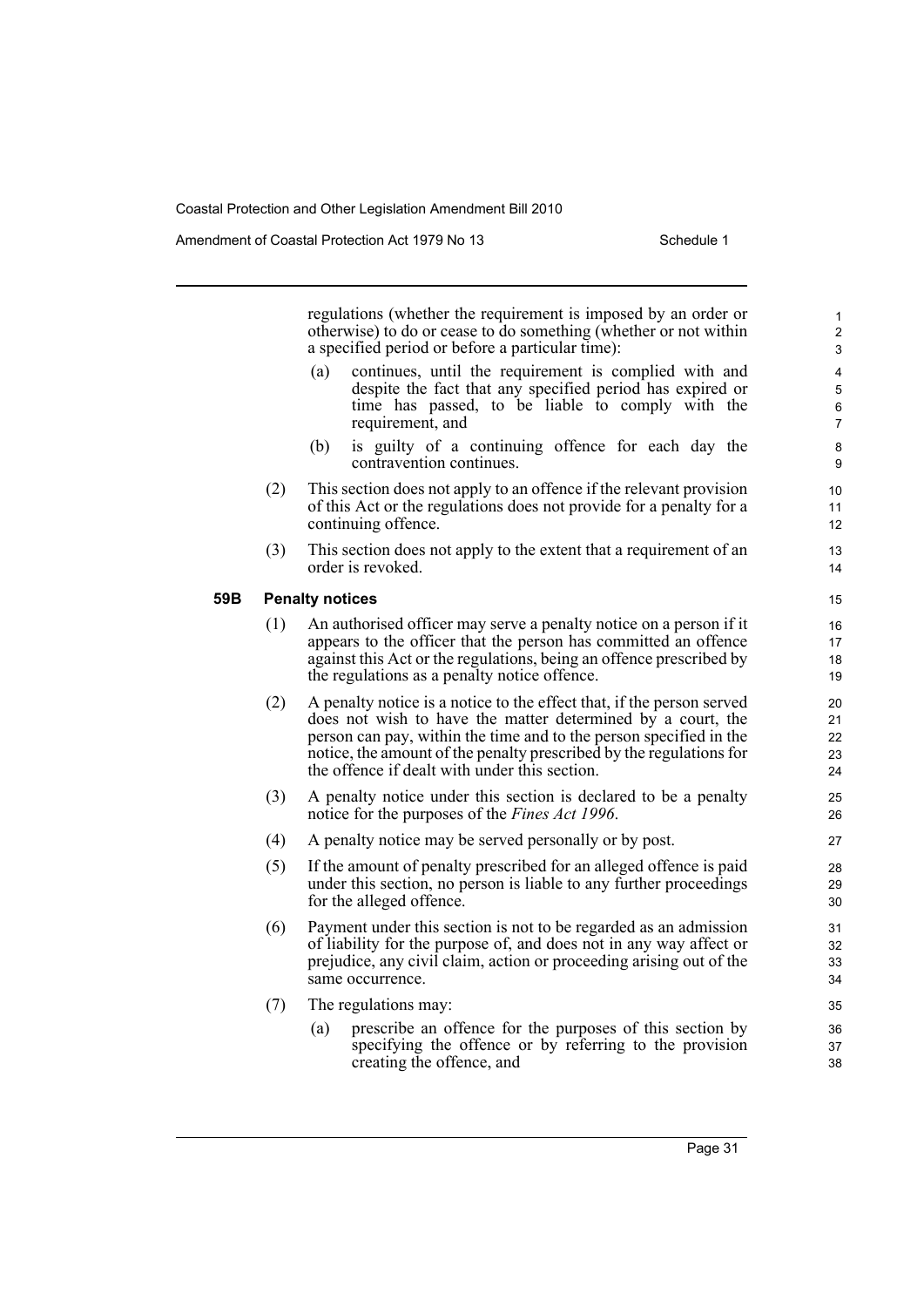|        |    |                   | prescribe the amount of penalty payable for the offence if<br>(b)<br>dealt with under this section, and                                                                                                                                                                     | 1<br>2                   |
|--------|----|-------------------|-----------------------------------------------------------------------------------------------------------------------------------------------------------------------------------------------------------------------------------------------------------------------------|--------------------------|
|        |    |                   | (c)<br>prescribe different amounts of penalties for different<br>offences or classes of offences.                                                                                                                                                                           | 3<br>$\overline{4}$      |
|        |    | (8)               | The amount of a penalty prescribed by the regulations under this<br>section for an offence is not to exceed the maximum amount of<br>penalty that could be imposed for the offence by a court.                                                                              | 5<br>6<br>$\overline{7}$ |
|        |    | (9)               | This section does not limit the operation of any other provision<br>of, or made under, this or any other Act relating to proceedings<br>that may be taken in respect of offences.                                                                                           | 8<br>9<br>10             |
| $[33]$ |    | <b>Section 60</b> |                                                                                                                                                                                                                                                                             | 11                       |
|        |    |                   | Omit sections 60 and 61. Insert instead:                                                                                                                                                                                                                                    | 12                       |
|        | 60 |                   | <b>Regulations</b>                                                                                                                                                                                                                                                          | 13                       |
|        |    |                   | The Governor may make regulations, not inconsistent with this<br>Act, for or with respect to any matter that by this Act is required<br>or permitted to be prescribed or that is necessary or convenient to<br>be prescribed for carrying out or giving effect to this Act. | 14<br>15<br>16<br>17     |
| $[34]$ |    | Sections 63-65    |                                                                                                                                                                                                                                                                             | 18                       |
|        |    |                   | Insert after section 62:                                                                                                                                                                                                                                                    | 19                       |
|        | 63 |                   | <b>Delegation</b>                                                                                                                                                                                                                                                           | 20                       |
|        |    |                   | The Minister may delegate the exercise of any function of the<br>Minister under this Act (other than a function of the Minister as<br>a Coastal Authority or this power of delegation) to:                                                                                  | 21<br>22<br>23           |
|        |    |                   | any member of staff of the Department, or<br>(a)                                                                                                                                                                                                                            | 24                       |
|        |    |                   | any person, or any class of persons, authorised for the<br>(b)<br>purposes of this section by the regulations.                                                                                                                                                              | 25<br>26                 |
|        | 64 |                   | <b>Review of Part 4C of Act</b>                                                                                                                                                                                                                                             | 27                       |
|        |    | (1)               | The Minister is to review Part 4C of this Act to determine<br>whether the policy objectives of the Part remain valid and<br>whether the terms of the Part remain appropriate for securing<br>those objectives.                                                              | 28<br>29<br>30<br>31     |
|        |    | (2)               | The review is to be undertaken as soon as possible after the period<br>of 2 years from the date of assent to the <i>Coastal Protection and</i><br>Other Legislation Amendment Act 2010.                                                                                     | 32<br>33<br>34           |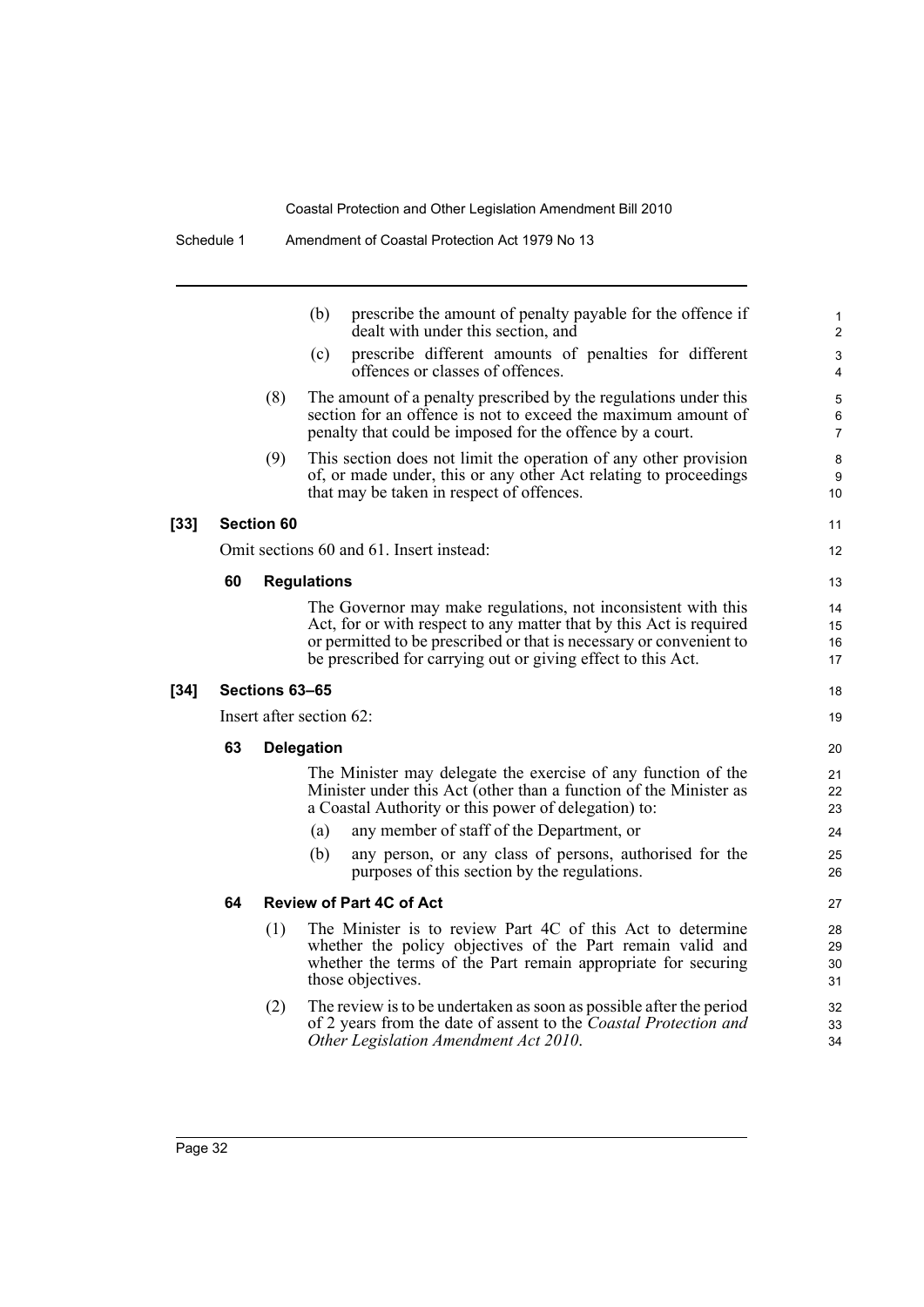Amendment of Coastal Protection Act 1979 No 13 Schedule 1

|        | (3)               | A report on the outcome of the review is to be tabled in each<br>House of Parliament within 12 months after the end of the period<br>of 2 years.                                               | $\mathbf{1}$<br>$\overline{2}$<br>3 |
|--------|-------------------|------------------------------------------------------------------------------------------------------------------------------------------------------------------------------------------------|-------------------------------------|
|        | 65                | <b>Review of Act</b>                                                                                                                                                                           | 4                                   |
|        | (1)               | The Minister is to review this Act to determine whether the policy<br>objectives of the Act remain valid and whether the terms of the<br>Act remain appropriate for securing those objectives. | 5<br>$\,6\,$<br>$\overline{7}$      |
|        | (2)               | The review is to be undertaken as soon as possible after the period<br>of 5 years from the date of assent to the <i>Coastal Protection and</i><br>Other Legislation Amendment Act 2010.        | 8<br>9<br>10                        |
|        | (3)               | A report on the outcome of the review is to be tabled in each<br>House of Parliament within 12 months after the end of the period<br>of 5 years.                                               | 11<br>12<br>13                      |
| $[35]$ |                   | Schedule 1 Savings, transitional and other provisions                                                                                                                                          | 14                                  |
|        |                   | Insert at the end of clause $1(1)$ :                                                                                                                                                           | 15                                  |
|        |                   | Coastal Protection and Other Legislation Amendment Act 2010                                                                                                                                    | 16                                  |
| $[36]$ | <b>Schedule 2</b> |                                                                                                                                                                                                | 17                                  |
|        |                   | Insert after Schedule 1:                                                                                                                                                                       | 18                                  |
|        | <b>Schedule 2</b> | <b>Constitution and procedure of</b><br><b>Coastal Panel</b>                                                                                                                                   | 19<br>20                            |
|        |                   | (Section 12 (8))                                                                                                                                                                               | 21                                  |
|        | Part 1            | <b>General</b>                                                                                                                                                                                 | 22                                  |
|        | 1                 | <b>Definitions</b>                                                                                                                                                                             | 23                                  |
|        |                   | In this Schedule:                                                                                                                                                                              | 24                                  |
|        |                   | <b>Chairperson</b> means the Chairperson of the Coastal Panel.                                                                                                                                 | 25                                  |
|        |                   | <b>Deputy Chairperson</b> means the Deputy Chairperson of the<br>Coastal Panel.                                                                                                                | 26<br>27                            |
|        |                   | <i>member</i> means any member of the Coastal Panel.                                                                                                                                           | 28                                  |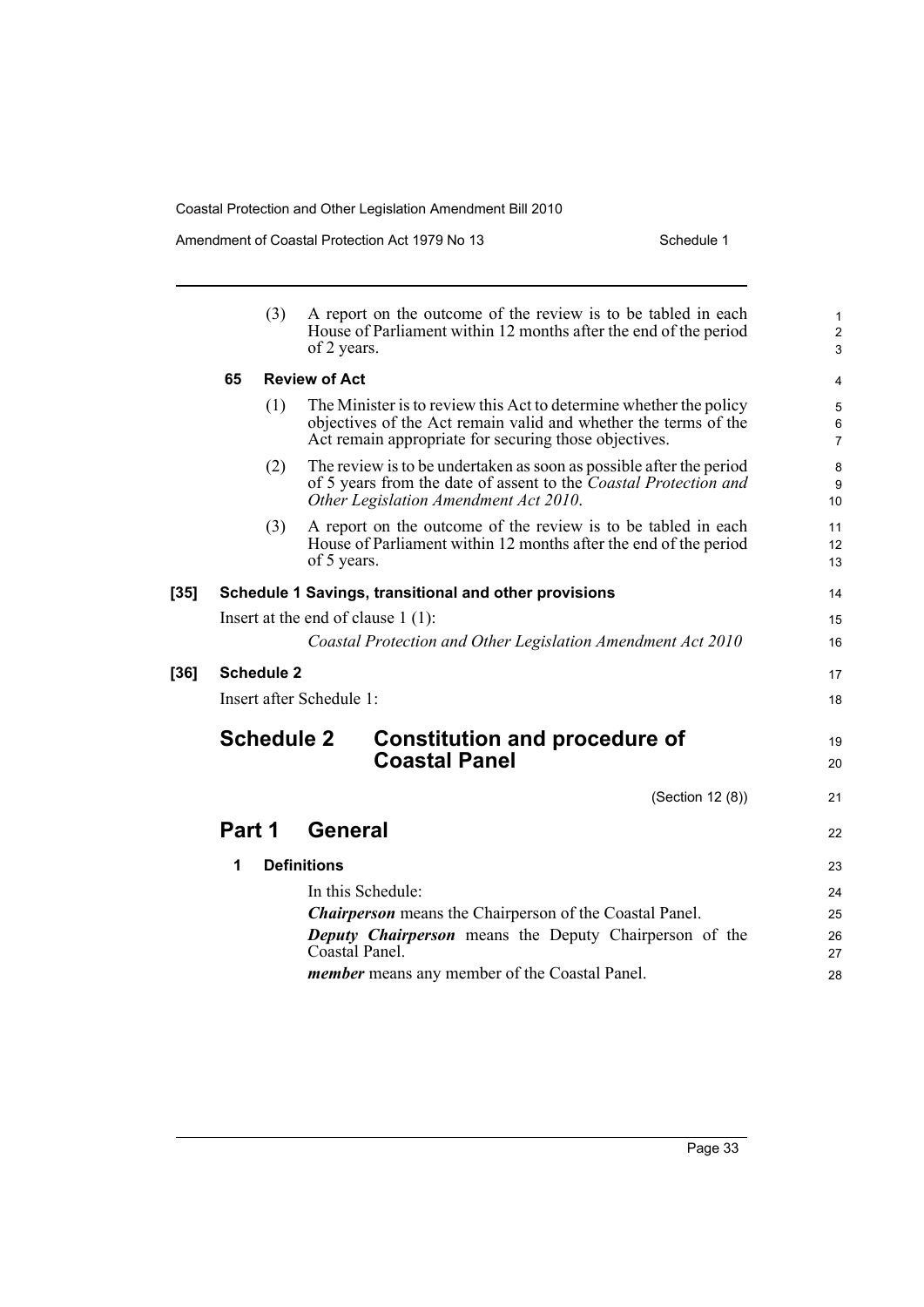|              |     | <b>Part 2 Constitution</b>                                                                                                                                                                                                                   | 1                                      |
|--------------|-----|----------------------------------------------------------------------------------------------------------------------------------------------------------------------------------------------------------------------------------------------|----------------------------------------|
| $\mathbf{2}$ |     | <b>Terms of office of members</b>                                                                                                                                                                                                            | $\overline{2}$                         |
|              |     | Subject to this Schedule and the regulations, a member holds<br>office for such period (not exceeding 3 years) as is specified in<br>the member's instrument of appointment, but is eligible (if<br>otherwise qualified) for re-appointment. | 3<br>$\overline{4}$<br>$\sqrt{5}$<br>6 |
| 3            |     | Remuneration                                                                                                                                                                                                                                 | 7                                      |
|              |     | A member is entitled to be paid such remuneration (including<br>travelling and subsistence allowances) as the Minister may from<br>time to time determine in respect of the member.                                                          | 8<br>9<br>10                           |
| 4            |     | <b>Deputies</b>                                                                                                                                                                                                                              | 11                                     |
|              | (1) | The Minister may, from time to time, appoint a person to be the<br>deputy of a member. The appointment is to be made in the same<br>manner as the appointment of the member.                                                                 | 12<br>13<br>14                         |
|              | (2) | The Minister may, at any time, revoke any such appointment.                                                                                                                                                                                  | 15                                     |
|              | (3) | In the absence of a member, the member's deputy may, if<br>available, act in the place of the member.                                                                                                                                        | 16<br>17                               |
|              | (4) | While acting in the place of a member, a person has all the<br>functions of the member and is taken to be a member.                                                                                                                          | 18<br>19                               |
|              | (5) | For the purposes of this clause, a vacancy in the office of a<br>member is taken to be an absence of the member.                                                                                                                             | 20<br>21                               |
|              | (6) | This clause does not operate to confer on the deputy of a member<br>who is the Chairperson or Deputy Chairperson the member's<br>functions as Chairperson or Deputy Chairperson.                                                             | 22<br>23<br>24                         |
| 5            |     | Vacancy in office of member                                                                                                                                                                                                                  | 25                                     |
|              | (1) | The office of a member becomes vacant if the member:                                                                                                                                                                                         | 26                                     |
|              |     | (a)<br>dies, or                                                                                                                                                                                                                              | 27                                     |
|              |     | (b)<br>completes a term of office and is not re-appointed, or                                                                                                                                                                                | 28                                     |
|              |     | resigns the office by instrument in writing addressed to the<br>(c)<br>Minister, or                                                                                                                                                          | 29<br>30                               |
|              |     | is removed from office by the Minister under this clause,<br>(d)<br><sub>or</sub>                                                                                                                                                            | 31<br>32                               |
|              |     | is absent from 3 consecutive meetings of the Coastal Panel<br>(e)<br>of which reasonable notice has been given to the member<br>personally or by post, except on leave granted by the                                                        | 33<br>34<br>35                         |
|              |     |                                                                                                                                                                                                                                              |                                        |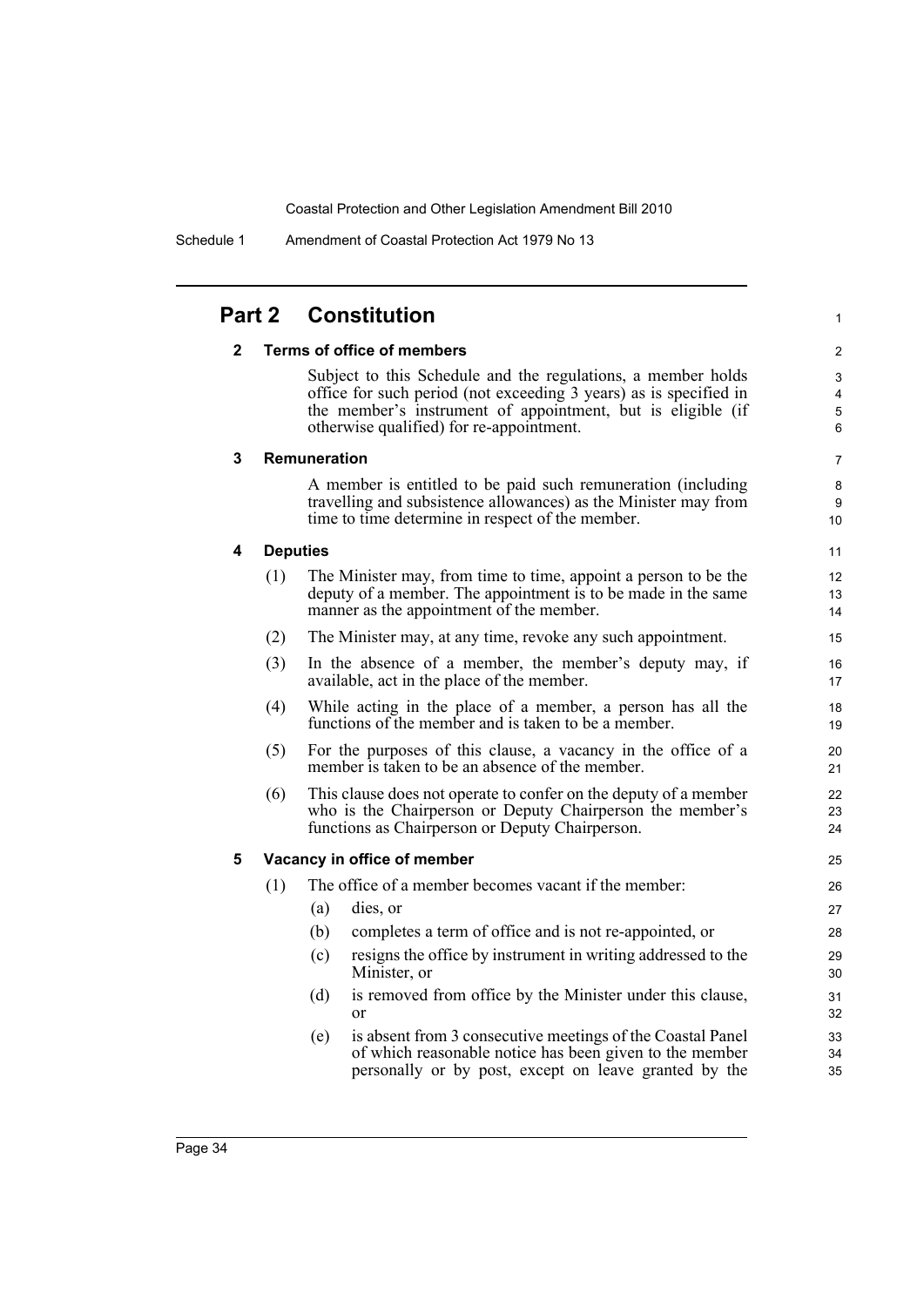Amendment of Coastal Protection Act 1979 No 13 Schedule 1

1

Minister or unless the member is excused by the Minister for having been absent from those meetings, or (f) becomes bankrupt, applies to take the benefit of any law for the relief of bankrupt or insolvent debtors, compounds with his or her creditors or makes an assignment of his or her remuneration for their benefit, or (g) becomes a mentally incapacitated person, or (h) is convicted in New South Wales of an offence that is punishable by imprisonment for 12 months or more or is convicted elsewhere than in New South Wales of an offence that, if committed in New South Wales, would be an offence so punishable. (2) The Minister may remove a member from office at any time. **6 Filling of vacancy in office of member** If the office of any member becomes vacant, a person is, subject to this Act and the regulations, to be appointed to fill the vacancy. **7 Disclosure of pecuniary interests** (1) If: (a) a member has a direct or indirect pecuniary interest in a matter being considered or about to be considered at a meeting of the Coastal Panel, and (b) the interest appears to raise a conflict with the proper performance of the member's duties in relation to the consideration of the matter, the member must, as soon as possible after the relevant facts have come to the member's knowledge, disclose the nature of the interest at a meeting of the Coastal Panel. (2) A disclosure by a member at a meeting of the Coastal Panel that the member: (a) is a member, or is in the employment, of a specified company or other body, or (b) is a partner, or is in the employment, of a specified person, or (c) has some other specified interest relating to a specified company or other body or to a specified person, is a sufficient disclosure of the nature of the interest in any matter relating to that company or other body or to that person which may arise after the date of the disclosure and which is required to be disclosed under subclause (1). 2 3 4 5 6 7 8 9 10 11 12 13 14 15 16 17 18 19 20 21  $22$ 23  $24$ 25 26 27 28 29  $30$ 31 32 33 34 35 36 37 38 39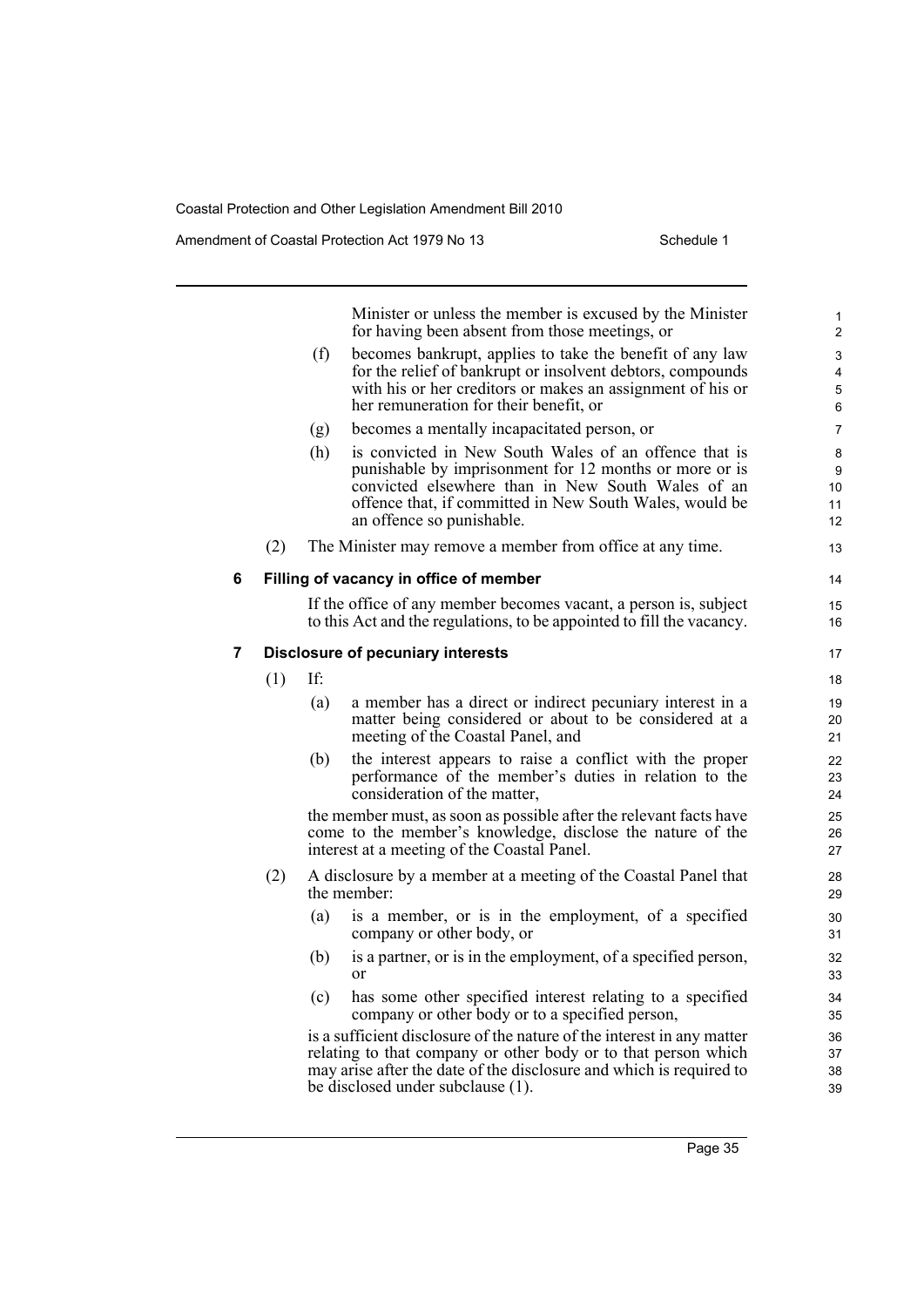Schedule 1 Amendment of Coastal Protection Act 1979 No 13

|   | (3) | Panel.  | Particulars of any disclosure made under this clause must be<br>recorded by the Coastal Panel in a book kept for the purpose and<br>that book must be open at all reasonable hours to inspection by<br>any person on payment of the fee determined by the Coastal | 1<br>$\overline{2}$<br>3<br>4<br>5 |
|---|-----|---------|-------------------------------------------------------------------------------------------------------------------------------------------------------------------------------------------------------------------------------------------------------------------|------------------------------------|
|   | (4) |         | After a member has disclosed the nature of an interest in any<br>matter, the member must not, unless the Minister or the Coastal<br>Panel otherwise determines:                                                                                                   | 6<br>$\overline{7}$<br>8           |
|   |     | (a)     | be present during any deliberation of the Coastal Panel<br>with respect to the matter, or                                                                                                                                                                         | 9<br>10 <sup>°</sup>               |
|   |     | (b)     | take part in any decision of the Coastal Panel with respect<br>to the matter.                                                                                                                                                                                     | 11<br>12 <sup>2</sup>              |
|   | (5) | not:    | For the purposes of the making of a determination by the Coastal<br>Panel under subclause (4), a member who has a direct or indirect<br>pecuniary interest in a matter to which the disclosure relates must                                                       | 13<br>14<br>15<br>16               |
|   |     | (a)     | be present during any deliberation of the Coastal Panel for<br>the purpose of making the determination, or                                                                                                                                                        | 17<br>18                           |
|   |     | (b)     | take part in the making by the Coastal Panel of the<br>determination.                                                                                                                                                                                             | 19<br>20                           |
|   | (6) |         | A contravention of this clause does not invalidate any decision of<br>the Coastal Panel.                                                                                                                                                                          | 21<br>22                           |
|   | (7) |         | This clause applies to a member of a committee of the Coastal<br>Panel and the committee in the same way as it applies to a<br>member of the Coastal Panel and the Coastal Panel.                                                                                 | 23<br>24<br>25                     |
| 8 |     |         | <b>Effect of certain other Acts</b>                                                                                                                                                                                                                               | 26                                 |
|   | (1) | member. | Chapter 2 of the Public Sector Employment and Management<br><i>Act</i> 2002 does not apply to or in respect of the appointment of a                                                                                                                               | 27<br>28<br>29                     |
|   | (2) |         | If by or under any Act provision is made:                                                                                                                                                                                                                         | 30                                 |
|   |     | (a)     | requiring a person who is the holder of a specified office to<br>devote the whole of his or her time to the duties of that<br>office, or                                                                                                                          | 31<br>32<br>33                     |
|   |     | (b)     | prohibiting the person from engaging in employment<br>outside the duties of that office,                                                                                                                                                                          | 34<br>35                           |
|   |     |         | the provision does not operate to disqualify the person from<br>holding that office and also the office of a member or from<br>accepting and retaining any remuneration payable to the person<br>under this Act as a member.                                      | 36<br>37<br>38<br>39               |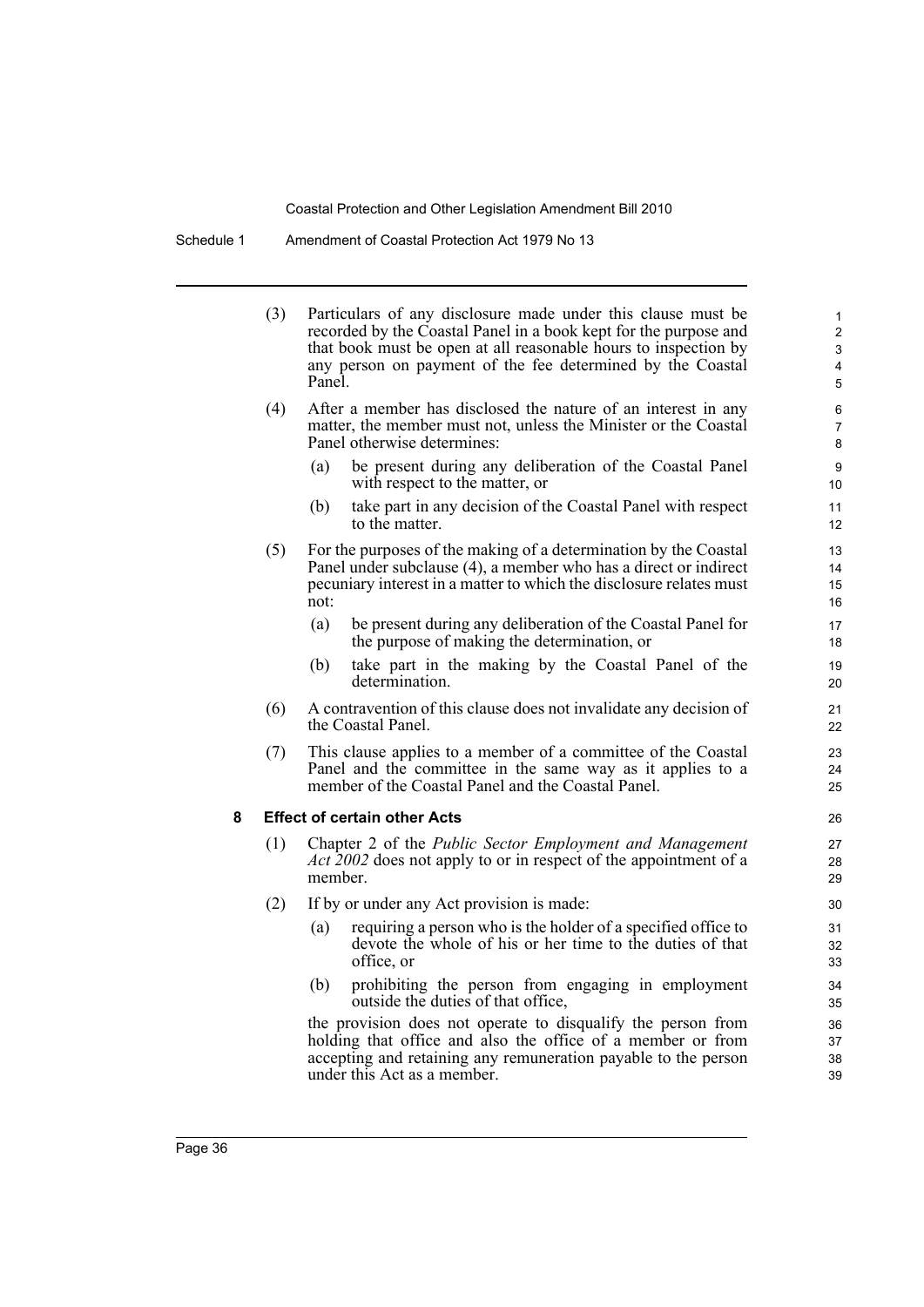Amendment of Coastal Protection Act 1979 No 13 Schedule 1

8

14 15 16

### **9 Personal liability**

A matter or thing done or omitted to be done by the Coastal Panel, a member of the Coastal Panel or a person acting under the direction of the Coastal Panel does not, if the matter or thing was done or omitted to be done in good faith for the purpose of executing this or any other Act, subject a member or a person so acting personally to any action, liability, claim or demand.

## **Part 3 Procedure**

### **10 General procedure**

The procedure for the calling of meetings of the Coastal Panel and for the conduct of business at those meetings is, subject to this Act and the regulations, to be as determined by the Coastal Panel.

### **11 Quorum**

The quorum for a meeting of the Coastal Panel is a majority of its members for the time being.

**12 Presiding member**

- (1) The Chairperson (or, in the absence of the Chairperson, the Deputy Chairperson, or in the absence of both the Chairperson and the Deputy Chairperson, a person elected by the members of the Coastal Panel who are present at a meeting of the Coastal Panel) is to preside at a meeting of the Coastal Panel.
- (2) The presiding member has a deliberative vote and, in the event of an equality of votes, has a second or casting vote.

### **13 Voting**

A decision supported by a majority of the votes cast at a meeting of the Coastal Panel at which a quorum is present is the decision of the Coastal Panel.

### **14 Transaction of business outside meetings or by telephone**

- (1) The Coastal Panel may, if it thinks fit, transact any of its business by the circulation of papers among all the members of the Coastal Panel for the time being, and a resolution in writing approved in writing by a majority of those members is taken to be a decision of the Coastal Panel.
- (2) The Coastal Panel may, if it thinks fit, transact any of its business at a meeting at which members (or some members) participate by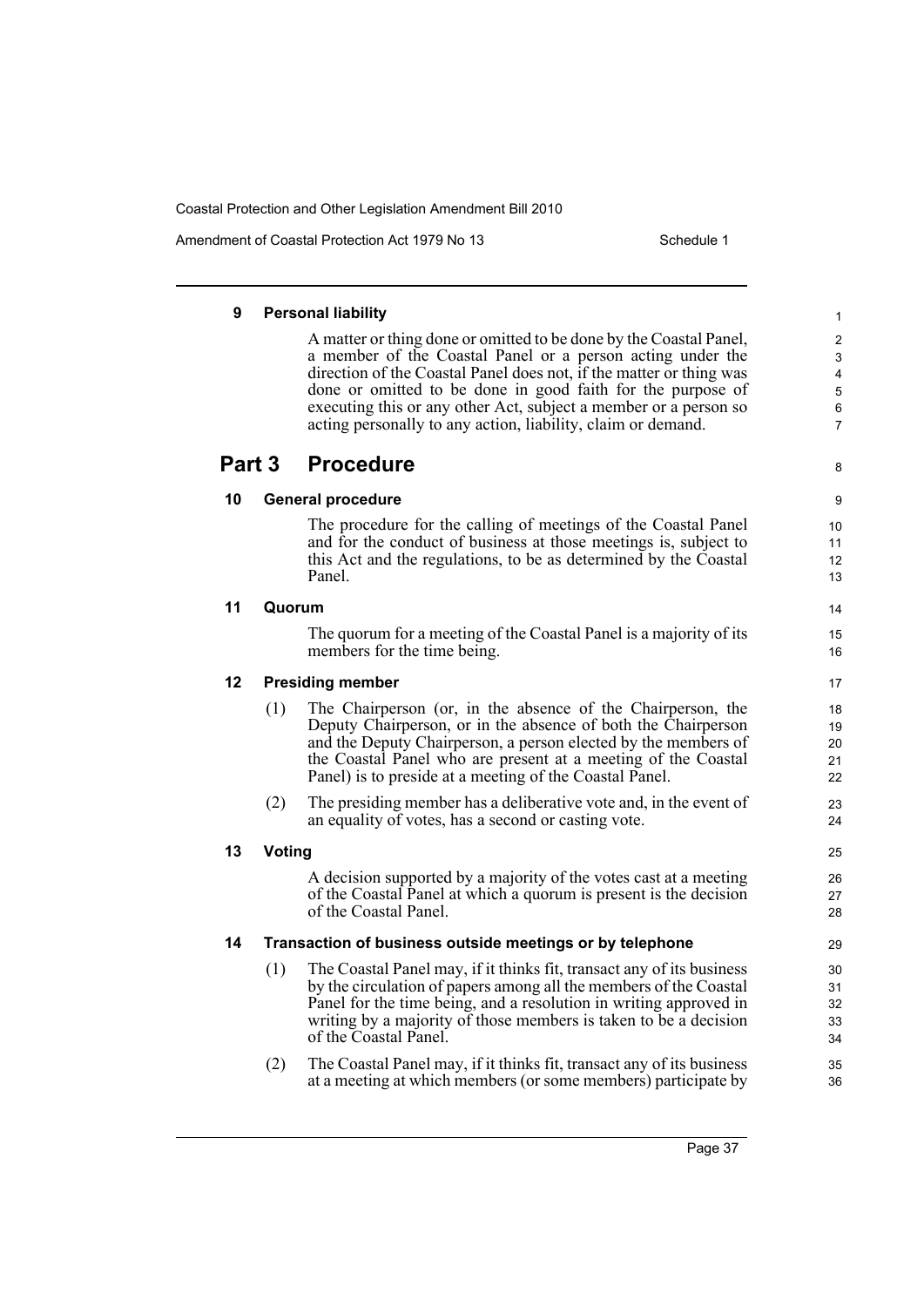telephone, closed-circuit television or other means, but only if any member who speaks on a matter before the meeting can be heard by the other members.

(3) For the purposes of:

| (3) | For the purposes of:                                              |    |  |  |  |
|-----|-------------------------------------------------------------------|----|--|--|--|
|     | the approval of a resolution under subclause $(1)$ , or<br>(a)    | 5  |  |  |  |
|     | a meeting held in accordance with subclause $(2)$ ,<br>(b)        | 6  |  |  |  |
|     | the Chairperson and each member have the same voting rights as    | 7  |  |  |  |
|     | they have at an ordinary meeting of the Coastal Panel.            |    |  |  |  |
| (4) | A resolution approved under subclause (1) is, subject to the      |    |  |  |  |
|     | regulations, to be recorded in the minutes of the meetings of the |    |  |  |  |
|     | Coastal Panel.                                                    | 11 |  |  |  |
| (5) | Papers may be circulated among the members for the purposes of    |    |  |  |  |
|     | subclause (1) by facsimile or other transmission of the           | 13 |  |  |  |

1 2 3

14

15 16 17

subclause (1) by facsimile or other transmission of the information in the papers concerned.

#### **15 First meeting**

The Minister may call the first meeting of the Coastal Panel in such manner as the Minister thinks fit.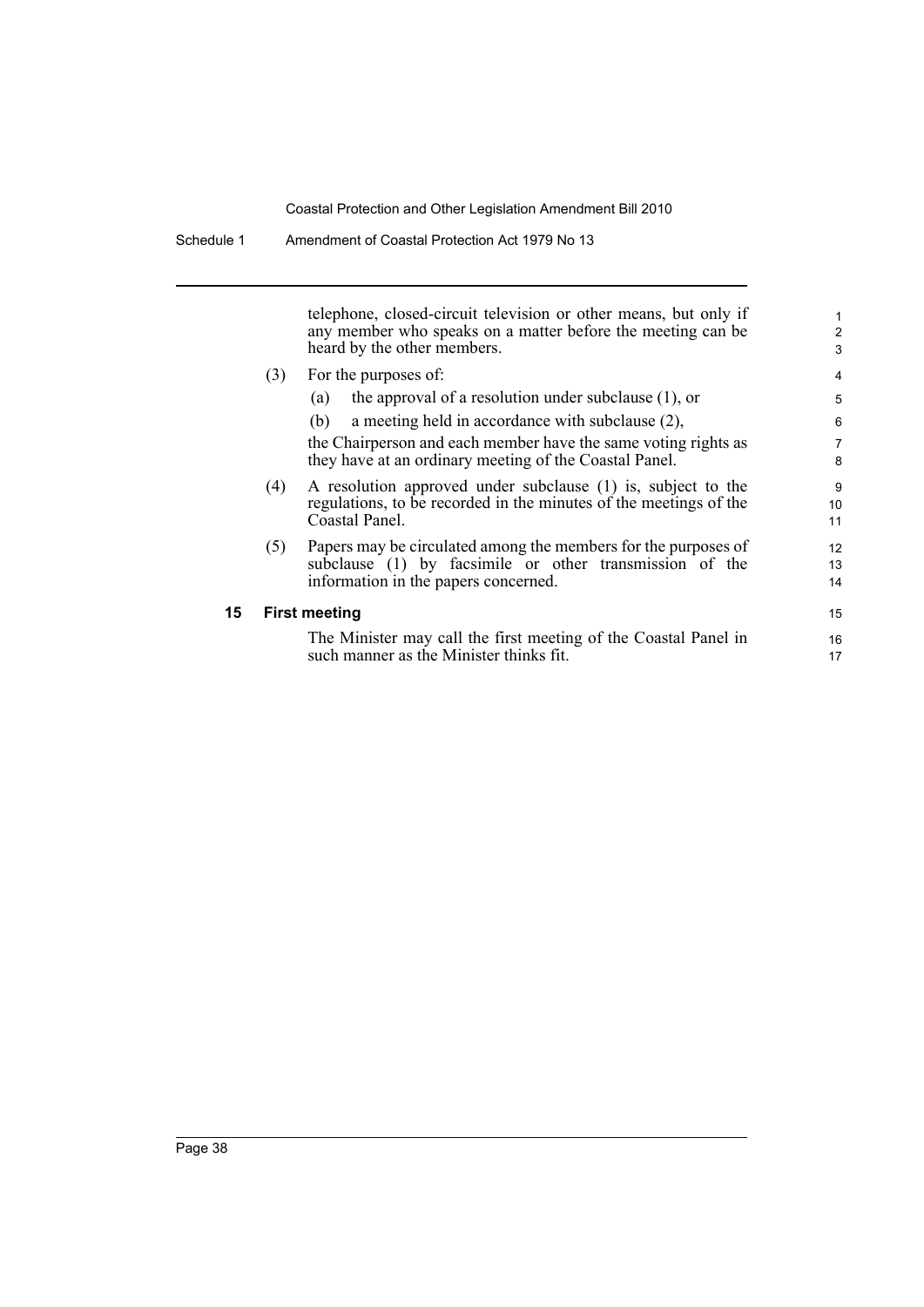Amendment of Local Government Act 1993 No 30 Schedule 2

1  $\mathfrak{p}$ 

## <span id="page-54-0"></span>**Schedule 2 Amendment of Local Government Act 1993 No 30**

#### **[1] Section 496B**

Insert after section 496A:

#### **496B Making and levying of annual charges for coastal protection services**

- (1) If a council provides coastal protection services that benefit a parcel of rateable land in the council's area, being services that relate to coastal protection works that were (or are being) constructed by or on behalf of the owner or occupier (or a previous owner or occupier) of the parcel of land, the council must, in accordance with this Act and the regulations, make and levy an annual charge on that parcel for those services.
- (2) A council may, in accordance with this Act and the regulations, make and levy an annual charge for the provision by the council of coastal protection services for a parcel of rateable land that benefits from the services, being services that relate to coastal protection works that were (or are being) constructed jointly by or on behalf of:
	- (a) the owner or occupier (or a previous owner or occupier) of the parcel of land, and
	- (b) a public authority or a council.
- (3) An annual charge for the provision of coastal protection services must be calculated so as to not exceed the reasonable cost to the council of providing those services (including any legal, insurance, engineering, surveying, project management, financing and similar costs associated with providing those services).
- (4) If a person is aggrieved by the amount of the annual charge, the person may appeal to the Land and Environment Court and that Court may determine the amount.
- (5) The fact that an appeal is pending does not in the meantime affect the levying of the annual charge to which the appeal relates and the charge may be recovered as if no appeal were pending.
- (6) If a person's appeal is, in whole or in part, successful, the council must refund any amount paid in excess of a requirement for payment under this Act.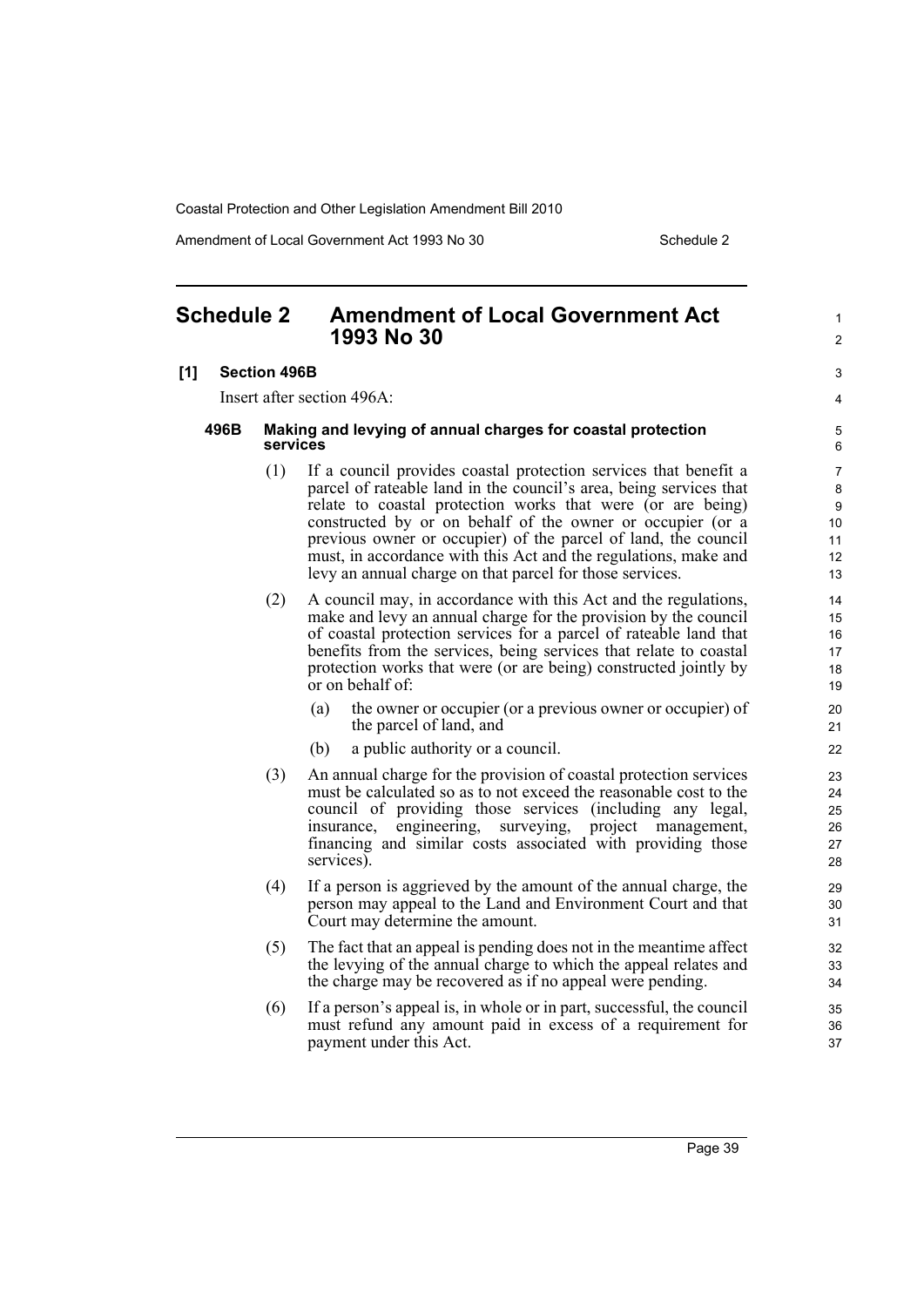Schedule 2 Amendment of Local Government Act 1993 No 30

| (7)               | If the Land and Environment Court, in the course of determining<br>an appeal under subsection $(4)$ , determines the reasonable cost to<br>the council of providing coastal protection services in relation to<br>particular coastal protection works, that determination is binding<br>in relation to the calculation of the annual charge for all other<br>parcels of land that benefit from those same services. | 1<br>$\overline{c}$<br>$\ensuremath{\mathsf{3}}$<br>$\overline{\mathbf{4}}$<br>5<br>$\,6$ |
|-------------------|---------------------------------------------------------------------------------------------------------------------------------------------------------------------------------------------------------------------------------------------------------------------------------------------------------------------------------------------------------------------------------------------------------------------|-------------------------------------------------------------------------------------------|
| (8)               | For the avoidance of doubt, a parcel of land benefits from the<br>provision of coastal protection services even if:                                                                                                                                                                                                                                                                                                 | $\boldsymbol{7}$<br>8                                                                     |
|                   | the services relate to private coastal protection works (such<br>(a)<br>as a seawall) wholly on the parcel or on a neighbouring<br>parcel of private land, or                                                                                                                                                                                                                                                       | 9<br>10<br>11                                                                             |
|                   | the services are carried out on land that is outside the<br>(b)<br>council's area.                                                                                                                                                                                                                                                                                                                                  | 12<br>13                                                                                  |
| (9)               | Subsections $(1)$ and $(2)$ do not authorise or permit a council to<br>make or levy an annual charge for the provision of coastal<br>protection services for rateable land that is held under a lease for<br>private purposes granted under the <i>Aboriginal Housing Act 1998</i><br>or the <i>Housing Act 2001</i> .                                                                                              | 14<br>15<br>16<br>17<br>18                                                                |
| (10)              | The Minister administering the Coastal Protection Act 1979 may<br>issue guidelines relating to the making and levying of charges<br>under this section. A council is to have regard to any such<br>guidelines when making and levying such charges.                                                                                                                                                                 | 19<br>20<br>21<br>22                                                                      |
| [2]               | <b>Section 505 Application of Part</b>                                                                                                                                                                                                                                                                                                                                                                              | 23                                                                                        |
|                   | Insert after section 505 (a) $(v)$ :                                                                                                                                                                                                                                                                                                                                                                                | 24                                                                                        |
|                   | (vi)<br>annual charges for coastal protection services, and                                                                                                                                                                                                                                                                                                                                                         | 25                                                                                        |
| $[3]$             | Chapter 15, Part 5, Division 3                                                                                                                                                                                                                                                                                                                                                                                      | 26                                                                                        |
|                   | Insert after Division 2 of Part 5 of Chapter 15:                                                                                                                                                                                                                                                                                                                                                                    | 27                                                                                        |
| <b>Division 3</b> | <b>Coastal protection service charges</b>                                                                                                                                                                                                                                                                                                                                                                           | 28                                                                                        |
| 553B              | Restriction on levying coastal protection service charges                                                                                                                                                                                                                                                                                                                                                           | 29                                                                                        |
| (1)               | An annual charge for coastal protection services may not be<br>levied on a parcel of rateable land in relation to any coastal<br>protection works that existed before the commencement of this<br>section without the consent of the owner of that land.                                                                                                                                                            | 30<br>31<br>32<br>33                                                                      |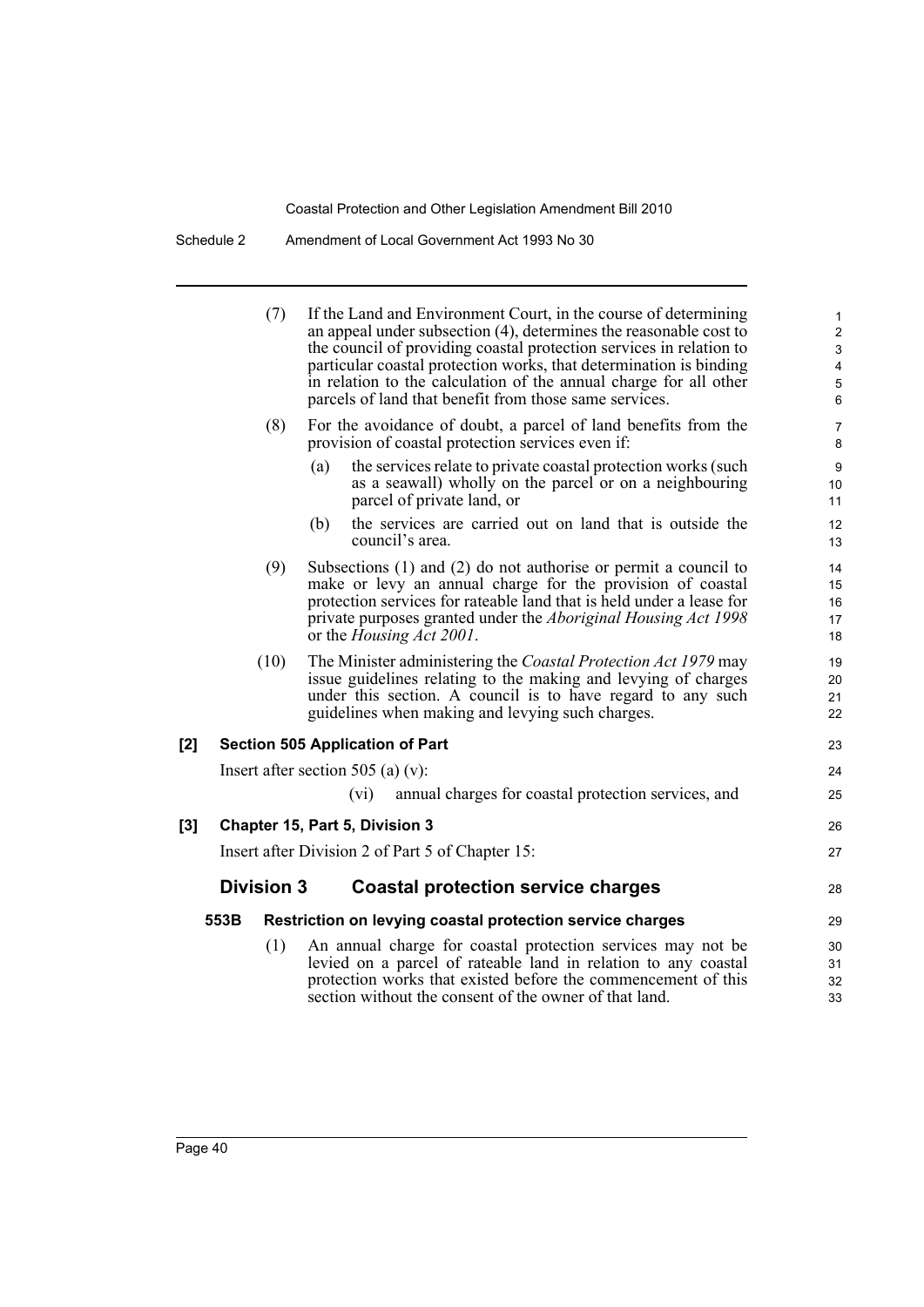Amendment of Local Government Act 1993 No 30 Schedule 2

 $[4]$ 

|      | (2)                                                    |                           | An annual charge for coastal protection services may not be<br>levied on a parcel of rateable land in relation to any coastal<br>protection works if:                                                                                                                                                                                  | 1<br>$\overline{\mathbf{c}}$<br>3          |  |
|------|--------------------------------------------------------|---------------------------|----------------------------------------------------------------------------------------------------------------------------------------------------------------------------------------------------------------------------------------------------------------------------------------------------------------------------------------|--------------------------------------------|--|
|      |                                                        | (a)                       | the maintenance of the works or the management of the<br>impacts of the works (as appropriate) is a condition of an<br>approval or consent under the <i>Environmental Planning</i><br>and Assessment Act 1979 relating to the works, and                                                                                               | 4<br>5<br>$6\phantom{a}$<br>$\overline{7}$ |  |
|      |                                                        | (b)                       | that maintenance or management work is not being carried<br>out by or on behalf of the council.                                                                                                                                                                                                                                        | 8<br>9                                     |  |
|      |                                                        |                           | Sections 606A and 606B                                                                                                                                                                                                                                                                                                                 | 10                                         |  |
|      |                                                        | Insert after section 606: |                                                                                                                                                                                                                                                                                                                                        | 11                                         |  |
| 606A | <b>Estimates of coastal protection service charges</b> |                           |                                                                                                                                                                                                                                                                                                                                        |                                            |  |
|      | (1)                                                    |                           | A council must, on request, provide a person who would be liable<br>to pay an annual charge for coastal protection services in relation<br>to proposed coastal protection works with an estimate of the<br>person's liability for that annual charge (if the council were to<br>make such a charge) for each of the following 5 years. | 13<br>14<br>15<br>16<br>17                 |  |
|      | (2)                                                    |                           | A request for an estimate under subsection (1) must include any<br>information required by the council in order to make the estimate,<br>including but not limited to, information relating to proposed<br>coastal protection works such as the location and type of works<br>and their expected on-site and off-site impacts.         | 18<br>19<br>20<br>21<br>22                 |  |
|      | (3)                                                    |                           | A request for an estimate under subsection (1) is to be<br>accompanied by a fee determined by the council to cover the<br>council's reasonable costs in providing the estimate.                                                                                                                                                        | 23<br>24<br>25                             |  |
|      | (4)                                                    | and fee.                  | A council must provide the estimate within 30 days of the<br>submission of the request (including the required information)                                                                                                                                                                                                            | 26<br>27<br>28                             |  |
|      | (5)                                                    |                           | An estimate provided by the council does not bind or limit the<br>council in the making or levying of a charge for coastal protection<br>services under this Act.                                                                                                                                                                      | 29<br>30<br>31                             |  |
| 606B |                                                        |                           | Review of cost of coastal protection service charges                                                                                                                                                                                                                                                                                   | 32                                         |  |
|      | (1)                                                    |                           | A council must, on request, provide a person who is liable to pay<br>an annual charge for coastal protection services with a report<br>prepared by an independent person on the cost to the council of<br>providing those services.                                                                                                    | 33<br>34<br>35<br>36                       |  |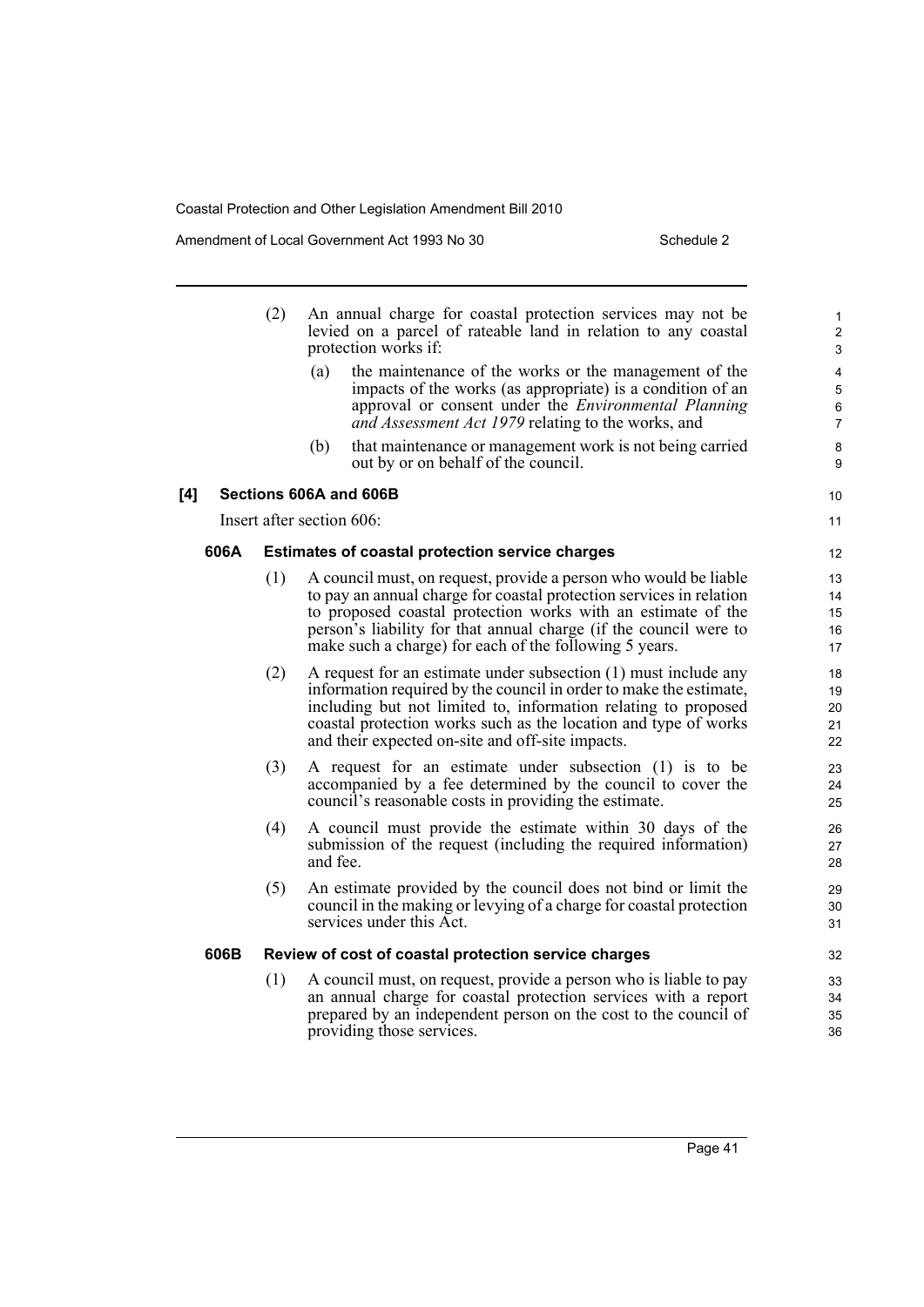|     | (2)                                                                                |      | A request for a report under subsection $(1)$ is to be accompanied<br>by a fee determined by the council to cover the council's<br>reasonable costs in providing the report.                                                                             | 1<br>$\overline{2}$<br>3   |
|-----|------------------------------------------------------------------------------------|------|----------------------------------------------------------------------------------------------------------------------------------------------------------------------------------------------------------------------------------------------------------|----------------------------|
|     | (3)                                                                                |      | If a council provides a report to a person under subsection (1) the<br>council is to make the report available to all other persons liable<br>to pay an annual charge in relation to the same services.                                                  | 4<br>5<br>6                |
|     | (4)                                                                                |      | A council is not required to provide a report under subsection (1)<br>to a person if the council has in the previous 3 years provided or<br>made available to the person such a report in relation to the same<br>coastal protection services.           | 7<br>8<br>9<br>10          |
| [5] | Section 733 Exemption from liability-flood liable land and land in<br>coastal zone |      |                                                                                                                                                                                                                                                          |                            |
|     |                                                                                    |      | Insert after section 733 $(3)$ (a):                                                                                                                                                                                                                      | 13                         |
|     |                                                                                    | (b)  | the preparation or making of a coastal zone management<br>plan, or the giving of an order, under the Coastal<br>Protection Act 1979, and                                                                                                                 | 14<br>15<br>16             |
| [6] | Section 733 (3) (f2)-(f5)                                                          |      |                                                                                                                                                                                                                                                          | 17                         |
|     |                                                                                    |      | Insert in appropriate order in section $733(3)$ :                                                                                                                                                                                                        | 18                         |
|     |                                                                                    | (f2) | anything done or omitted to be done regarding beach<br>erosion or shoreline recession on Crown land, land within<br>a reserve as defined in Part 5 of the Crown Lands Act 1989<br>or land owned or controlled by a council or a public<br>authority, and | 19<br>20<br>21<br>22<br>23 |
|     |                                                                                    | (f3) | the failure to upgrade flood mitigation works or coastal<br>management works in response to projected or actual<br>impacts of climate change, and                                                                                                        | 24<br>25<br>26             |
|     |                                                                                    | (f4) | the failure to undertake action to enforce the removal of<br>illegal or unauthorised structures that results in erosion of<br>a beach or land adjacent to a beach, and                                                                                   | 27<br>28<br>29             |
|     |                                                                                    | (f5) | the provision of information relating to climate change or<br>sea level rise, and                                                                                                                                                                        | 30<br>31                   |
| [7] | <b>Section 733 (8)</b>                                                             |      |                                                                                                                                                                                                                                                          |                            |
|     |                                                                                    |      | Omit the subsection. Insert instead:                                                                                                                                                                                                                     | 33                         |
|     | (8)                                                                                |      | In this section:                                                                                                                                                                                                                                         | 34                         |
|     |                                                                                    |      | coastal management works includes the placement and<br>maintenance of emergency coastal protection works.                                                                                                                                                | 35<br>36                   |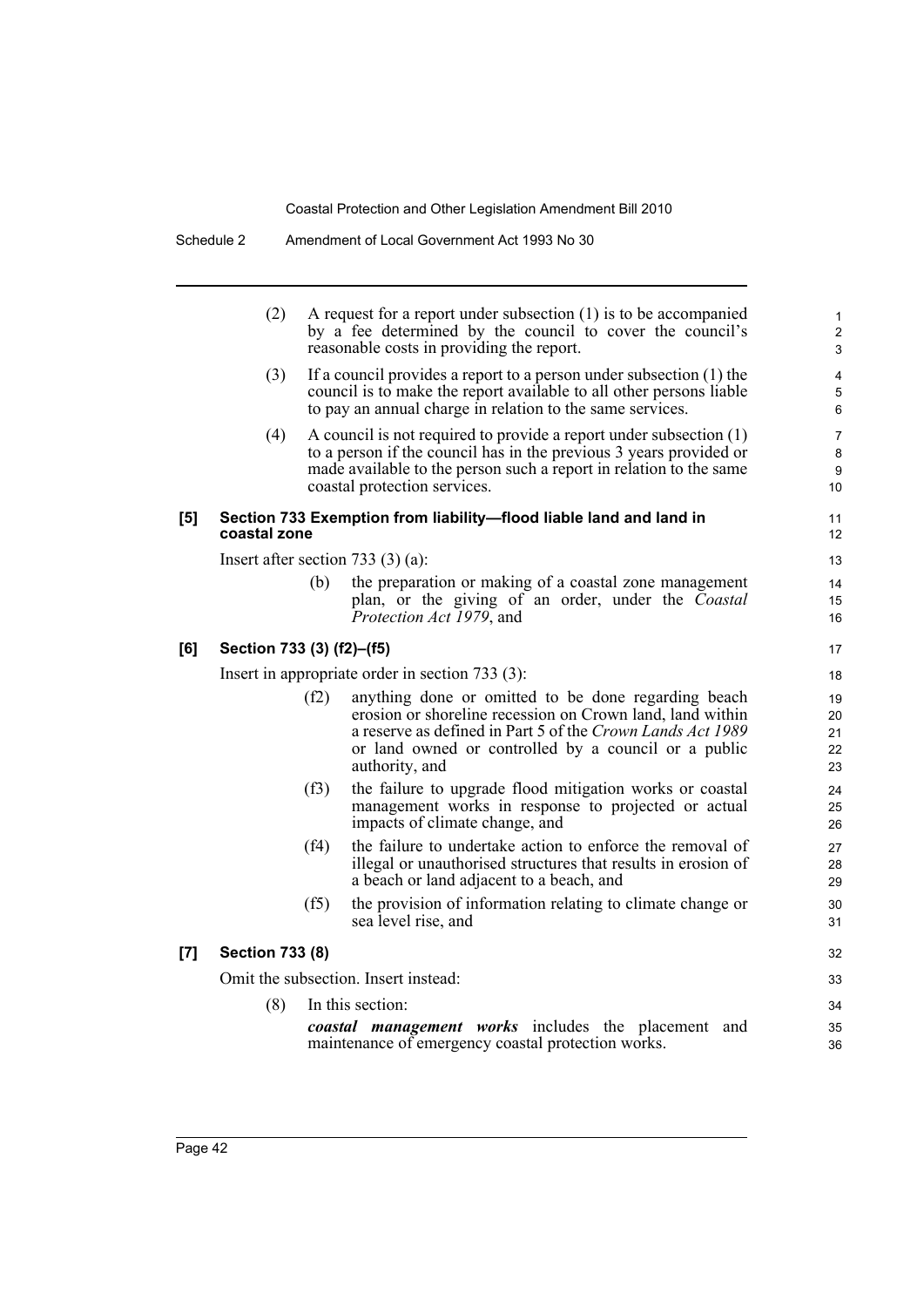Amendment of Local Government Act 1993 No 30 Schedule 2

|        |                                                                                                    | <b>coastal zone</b> has the same meaning as in the Coastal Protection<br>Act 1979, and includes land previously in the coastal zone under<br>that Act and land that adjoins the tidal waters of the Hawkesbury<br>River, Sydney Harbour and Botany Bay, and their tributaries.<br><i>manual</i> includes guidelines. | $\mathbf{1}$<br>$\overline{c}$<br>3<br>$\overline{4}$<br>5 |
|--------|----------------------------------------------------------------------------------------------------|----------------------------------------------------------------------------------------------------------------------------------------------------------------------------------------------------------------------------------------------------------------------------------------------------------------------|------------------------------------------------------------|
| [8]    | <b>Schedule 6 Regulations</b>                                                                      |                                                                                                                                                                                                                                                                                                                      | 6                                                          |
|        | Insert after item 7:                                                                               |                                                                                                                                                                                                                                                                                                                      | $\overline{7}$                                             |
|        | <b>7A</b>                                                                                          | Coastal protection services                                                                                                                                                                                                                                                                                          | 8                                                          |
|        |                                                                                                    | Examples. The minimum standards in carrying out such coastal<br>protection services                                                                                                                                                                                                                                  | 9<br>10                                                    |
| [9]    | Schedule 8 Savings, transitional and other provisions consequent on<br>the enactment of other Acts |                                                                                                                                                                                                                                                                                                                      |                                                            |
|        |                                                                                                    | Insert at the end of clause $1(1)$ :                                                                                                                                                                                                                                                                                 | 13                                                         |
|        |                                                                                                    | Coastal Protection and Other Legislation Amendment Act 2010                                                                                                                                                                                                                                                          | 14                                                         |
| $[10]$ | <b>Dictionary</b>                                                                                  |                                                                                                                                                                                                                                                                                                                      |                                                            |
|        | Insert in alphabetical order:                                                                      |                                                                                                                                                                                                                                                                                                                      | 16                                                         |
|        |                                                                                                    | coastal protection service means a service:                                                                                                                                                                                                                                                                          | 17                                                         |
|        |                                                                                                    | to maintain and repair coastal protection works, or<br>(a)                                                                                                                                                                                                                                                           | 18                                                         |
|        |                                                                                                    | (b)<br>to manage the impacts of such works (such as changed or<br>increased beach erosion elsewhere),                                                                                                                                                                                                                | 19<br>20                                                   |
|        |                                                                                                    | but does not include a service that relates to emergency coastal<br>protection works.                                                                                                                                                                                                                                | 21<br>22                                                   |
|        |                                                                                                    | <i>coastal protection works</i> means activities or works to reduce the<br>impact of coastline hazards on land adjacent to tidal waters and<br>includes seawalls, revetments, groynes and beach nourishment.                                                                                                         | 23<br>24<br>25                                             |
|        |                                                                                                    | <i>coastline hazard</i> means the following:                                                                                                                                                                                                                                                                         | 26                                                         |
|        |                                                                                                    | beach erosion,<br>(a)                                                                                                                                                                                                                                                                                                | 27                                                         |
|        |                                                                                                    | shoreline recession,<br>(b)                                                                                                                                                                                                                                                                                          | 28                                                         |
|        |                                                                                                    | (c)<br>coastal lake or watercourse entrance instability,                                                                                                                                                                                                                                                             | 29                                                         |
|        |                                                                                                    | (d)<br>coastal inundation,                                                                                                                                                                                                                                                                                           | 30                                                         |
|        |                                                                                                    | coastal cliff or slope instability.<br>(e)                                                                                                                                                                                                                                                                           | 31                                                         |
|        |                                                                                                    | emergency coastal protection works has the same meaning as in<br>the Coastal Protection Act 1979.                                                                                                                                                                                                                    | 32<br>33                                                   |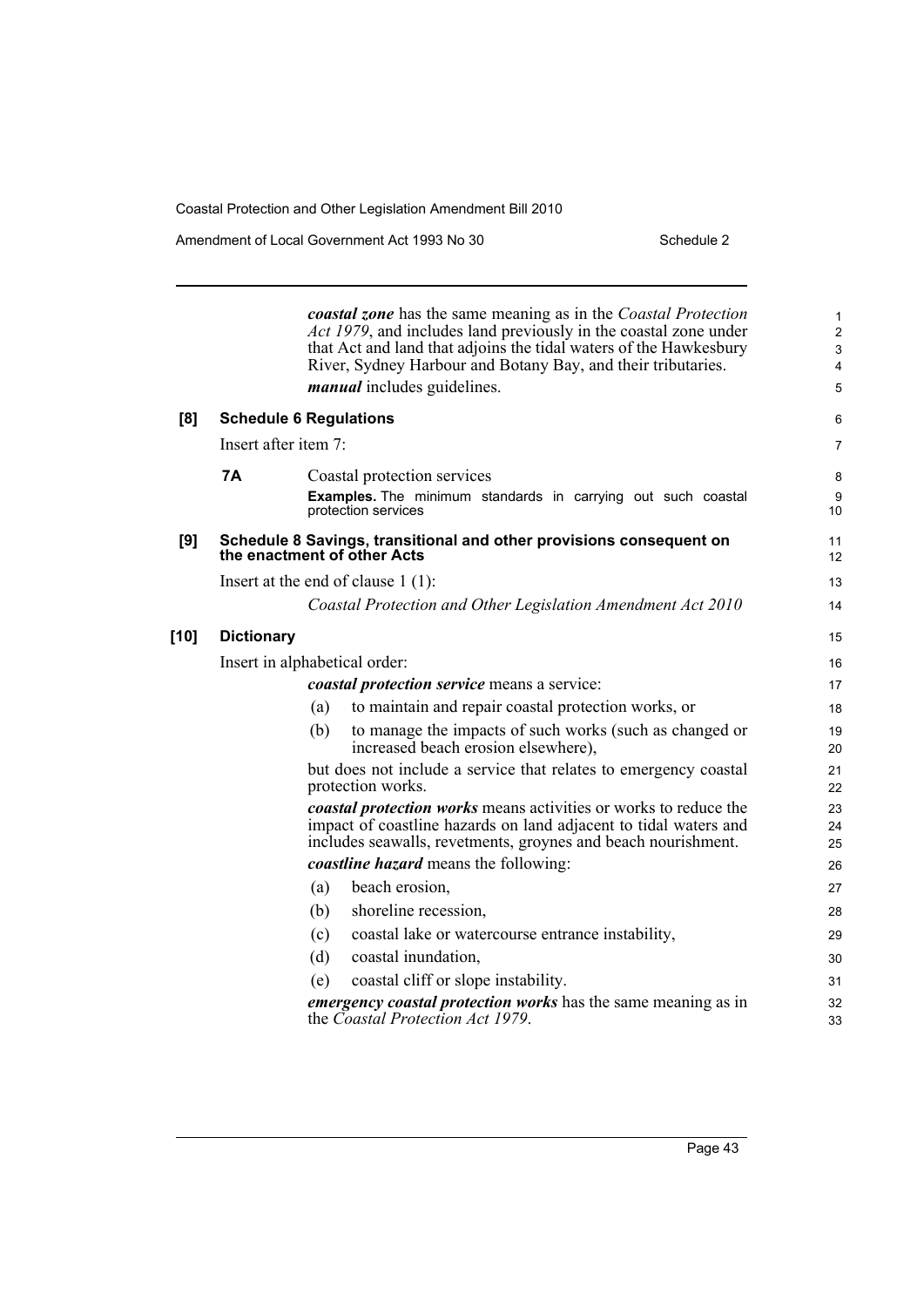Schedule 2 Amendment of Local Government Act 1993 No 30

*flooded*, in relation to land, means inundated by waters derived from the runoff of rainfall on land.

*shoreline recession* means the progressive landward movement of the average long term position of the coastline.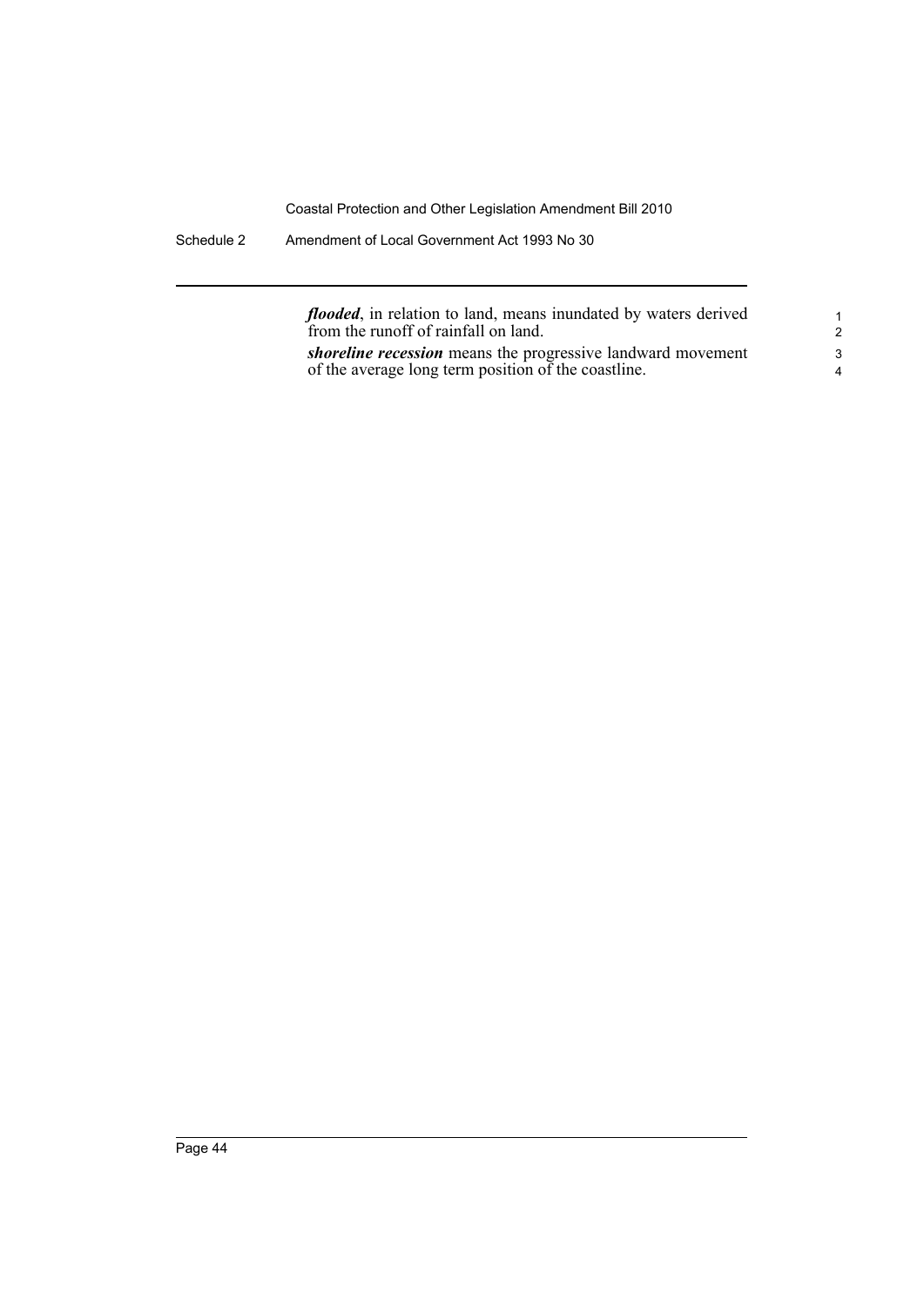Amendment of other legislation Schedule 3

<span id="page-60-0"></span>

|       | <b>Schedule 3</b>                       | <b>Amendment of other legislation</b>                                                                                                   | 1                |
|-------|-----------------------------------------|-----------------------------------------------------------------------------------------------------------------------------------------|------------------|
| 3.1   |                                         | <b>Conveyancing (Sale of Land) Regulation 2005</b>                                                                                      | 2                |
| [1]   | <b>Clause 3 Definitions</b>             |                                                                                                                                         | 3                |
|       |                                         | Insert in alphabetical order in clause $3(1)$ :                                                                                         | 4                |
|       |                                         | section 603 certificate means a certificate issued under<br>section 603 (3) of the <i>Local Government Act 1993</i> .                   | $\mathbf 5$<br>6 |
| [2]   |                                         | <b>Schedule 3 Prescribed warranties</b>                                                                                                 | $\overline{7}$   |
|       |                                         | Insert at the end of item 1 (e) in Part 1 of the Schedule:                                                                              | 8                |
|       |                                         | , and                                                                                                                                   | 9                |
|       | (f)                                     | the land is not subject to an annual charge for the provision<br>of coastal protection services under the Local Government<br>Act 1993. | 10<br>11<br>12   |
| $[3]$ | Schedule 3, Part 1, item 2 (e)          |                                                                                                                                         | 13               |
|       | Insert at the end of item $2$ (d) (iv): |                                                                                                                                         | 14               |
|       |                                         | , and                                                                                                                                   | 15               |
|       | (e)                                     | without limiting any other manner in which disclosure may                                                                               | 16               |
|       |                                         | occur, the vendor may disclose that land is subject to an<br>annual charge for the provision of coastal protection                      | 17<br>18         |
|       |                                         | services under the <i>Local Government Act 1993</i> by                                                                                  | 19               |
|       |                                         | attaching a section 603 certificate relating to the land to the<br>contract.                                                            | 20<br>21         |
| [4]   | Schedule 3, Part 2, item 1 (f)          |                                                                                                                                         | 22               |
|       |                                         | Insert at the end of item $1(e)$ in Part 2:                                                                                             | 23               |
|       |                                         | , and                                                                                                                                   | 24               |
|       | (f)                                     | the land is not subject to an annual charge for the provision                                                                           | 25               |
|       |                                         | of coastal protection services under the <i>Local Government</i><br>Act 1993.                                                           | 26<br>27         |
| [5]   | Schedule 3, Part 2, item 2 (e)          |                                                                                                                                         | 28               |
|       | Insert at the end of item $2$ (d) (iv): |                                                                                                                                         | 29               |
|       |                                         | , and                                                                                                                                   | 30               |
|       | (e)                                     | without limiting any other manner in which disclosure may<br>occur, the vendor may disclose that land is subject to an                  | 31<br>32         |
|       |                                         | annual charge for the provision of coastal protection                                                                                   | 33               |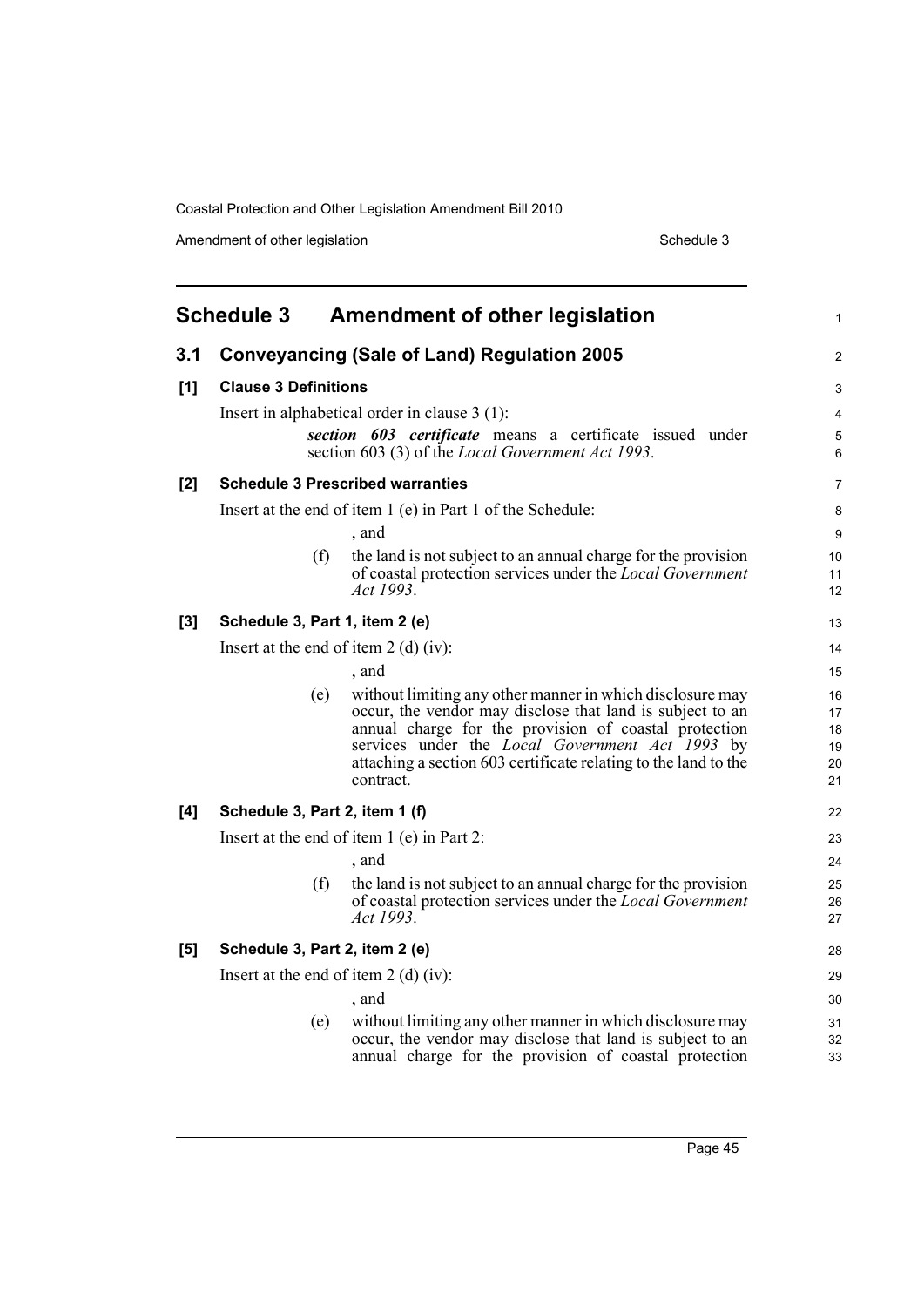services under the *Local Government Act 1993* by attaching a section 603 certificate relating to the land to the option. **3.2 Environmental Planning and Assessment Regulation 2000 [1] Clause 228 What factors must be taken into account concerning the impact of an activity on the environment?** Insert after clause 228 (2) (o): (p) any impact on coastal processes and coastal hazards, including those under projected climate change conditions. **[2] Schedule 4 Planning certificates** Insert after clause 4: **4A Orders under Part 4D of the Coastal Protection Act 1979** Whether an order has been made under Part 4D of the *Coastal Protection Act 1979* in relation to emergency coastal protection works (within the meaning of that Act) on the land (or on public land adjacent to that land), except where the council is satisfied that such an order has been fully complied with. **4B Emergency coastal protection works under the Coastal Protection Act 1979** Whether the council has been notified under section 55X of the *Coastal Protection Act 1979* that emergency coastal protection works (within the meaning of that Act) have been placed on the land (or on public land adjacent to that land), except where the council is satisfied that the works have been removed and the land restored in accordance with that Act. **3.3 Local Government (General) Regulation 2005 [1] Clause 201 Annual statement of council's revenue policy** Insert after clause 201 (3) (d): (e) in relation to an annual charge for the provision by the council of coastal protection services (if any)—a map or list (or both) of the parcels of rateable land that are to be subject to the charge. 1 2 3 4 5 6 7 8 **9** 10 11 12 13 14 15 16 17 18 19 20 21 22 23 24 25 26 27 28 29 30 31 32